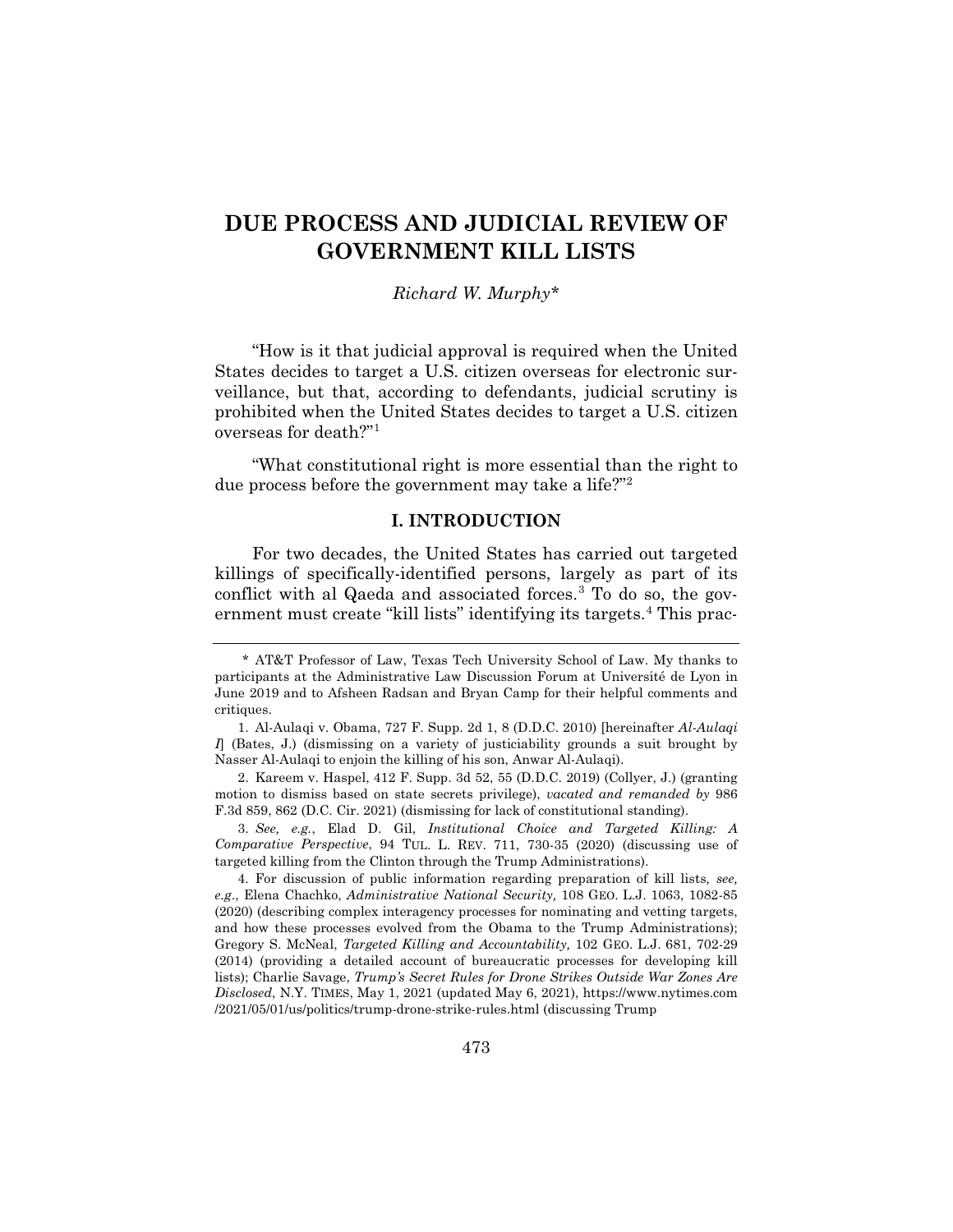tice raises a host of hotly debated legal, policy, and ethical issues.<sup>5</sup> One contentious issue revolves around whether the government's procedures for placing an American citizen on a kill list satisfy the constitutional requirements of due process.<sup>6</sup>

In two notable cases brought in the district court for the District of Columbia, plaintiffs have invoked due process (as well as other legal theories) to try to force the government to take an American citizen off of a kill list.<sup>7</sup> Rather than reach the merits, every judge involved in these two cases has instead dismissed based on one or more threshold grounds. Over a decade ago, in *Al-*

6. *See, e.g.*, Joshua Andresen, *Due Process of War in the Age of Drones*, 41 YALE J. INT'L L. 155, 157 (2016) (arguing for a system of *ex post* review of drone strikes); Nathan S. Chapman, *Due Process of War,* 94 NOTRE DAME L. REV. 639, 706 (2018) (providing historical analysis of application of due process in war and suggesting "a targeted killing may not be subject to due process, but perhaps being put on a kill list is"); Jonathan G. D'Errico, *Executive Power, Drone Executions, and the Due Process Rights of American Citizens,* 87 FORDHAM L. REV. 1185, 1185-86 (2018) (arguing for a "narrowly tailored" scheme for *ex ante* review for targeted killings); Martin S. Flaherty, *The Constitution Follows the Drone: Targeted Killings, Legal Constraints, and Judicial Safeguards*, 38 HARV. J.L. & PUB. POL'Y 21, 42 (2015) (contending that due process may require *ex ante* judicial review of targeting decisions in non-exigent circumstances); Richard Murphy & Afsheen John Radsan, *Notice and an Opportunity to be Heard Before the President Kills You*, 48 WAKE FOREST L. REV. 829, 834-35 (2013) (suggesting that due process requires publication of targetable persons and a system of administrative adjudication to vet targets).

7. *See Kareem*, 986 F.3d at 862 (dismissing for lack of constitutional standing); Al-Aulaqi v. Obama, 727 F. Supp. 2d 1 (D.D.C. 2010) (dismissing a suit brought by Nasser Al-Aulaqi to enjoin the killing of his son, Anwar Al-Aulaqi, on a variety of justiciability grounds) [*Al-Aulaqi I*].

Administration rules governing drone strikes outside of conventional war zones disclosed and suspended by Biden Administration).

<sup>5.</sup> For a sampling of the scholarly discussion, *see, e.g.,* William Funk, *Deadly Drones, Due Process, and the Fourth Amendment, 22 WM. & MARY BILL RTS. J.* 311, 335 (2013) (concluding that "the Due Process Clause and Fourth Amendment do not pose any significant obstacles to the government's ability to use lethal force against leaders of al-Qaeda who are U.S. citizens"); Alberto R. Gonzales, *Drones: The Power To Kill*, 82 GEO. WASH. L. REV. 1, 52-58 (2013) (proposing a system for review by neutral decisionmakers of decisions to designate American citizens as enemy combatants); Jameel Jaffer, *Judicial Review of Targeted Killings*, 126 HARV. L. REV. FOR. 185, 186-87 (2013) (arguing for *ex post* review of targeted killings via *Bivens*  actions); McNeal, *supra* note 4 (providing a comprehensive review of procedures and standards for targeted killings by the United States and offering proposals to enhance accountability); Richard Murphy & Afsheen John Radsan, *Due Process and Targeted Killing of Terrorists*, 31 CARDOZO L. REV. 405, 435-37 (2009) (contending drone strikes against non-citizens located outside the United States implicate due process under the U.S. Constitution); Stephen I. Vladeck, *Targeted Killing and Judicial Review*, 82 GEO. WASH. L. REV. ARGUENDO 11, 18 (2014) (arguing for *ex post* review of targeted killings).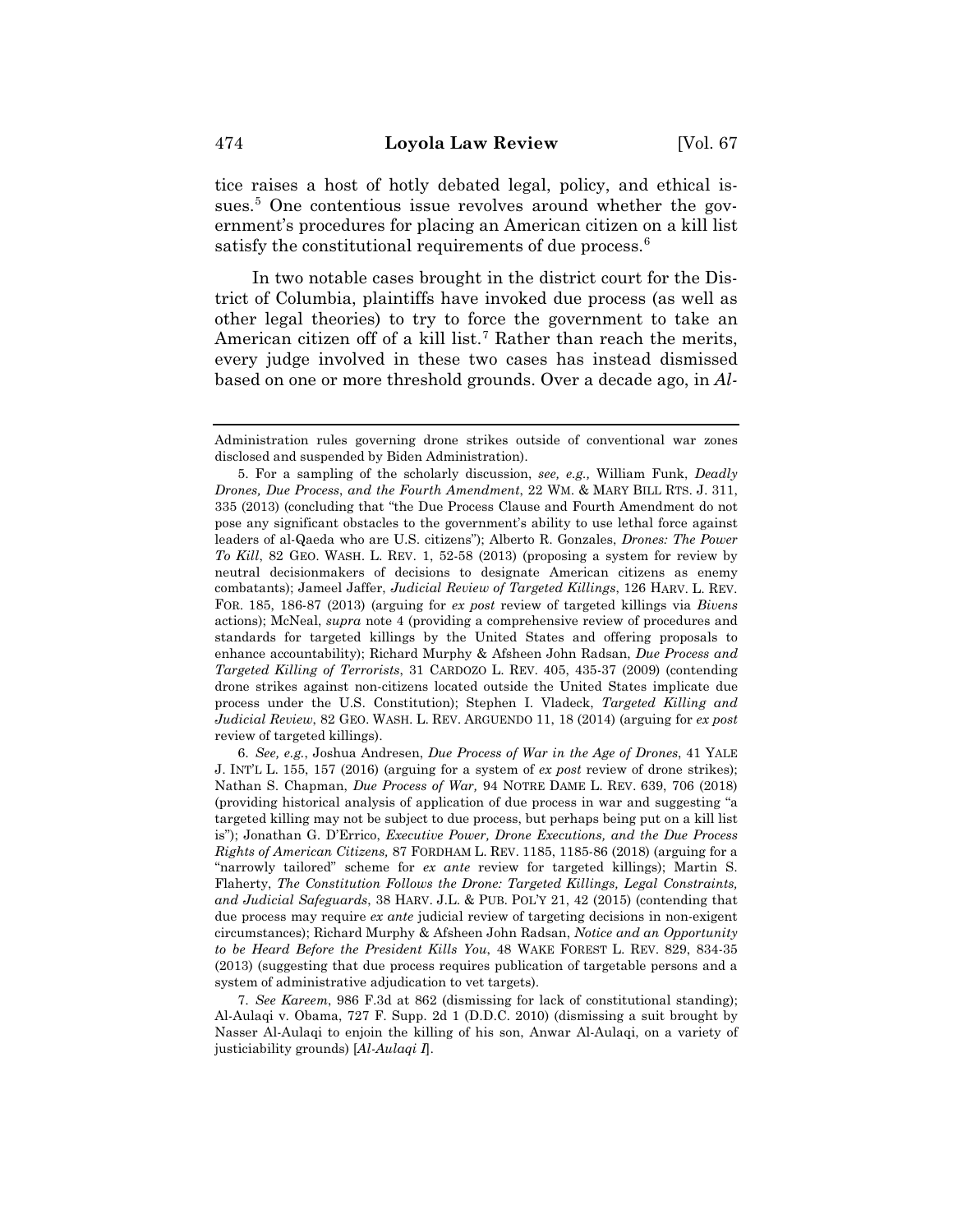*Aulaqi v. Obama* (*Al-Aulaqi I*), Judge Bates held that the political question doctrine required dismissal of a lawsuit brought by Nasser al-Aulaqi to try to stop the government from killing his son, Anwar.8 More recently, in litigation that began as *Zaidan v. Trump*<sup>9</sup> but ended as *Kareem v. Haspel*, <sup>10</sup> Judge Collyer rejected the government's arguments that the political question doctrine and a lack of standing required dismissal of a due process claim brought by Bilal Abdul Kareem to challenge his purported placement on a kill list.<sup>11</sup> Later in the litigation, however, she dismissed after concluding that the case could not proceed without evidence protected by the state-secrets privilege.<sup>12</sup> On appeal, the D.C. Circuit agreed that dismissal was in order but switched legal theories, holding that Kareem lacked constitutional standing.<sup>13</sup>

It is alarming to think that Executive Branch authorities can target American citizens for death as part of a counter-terrorism campaign without an outside check. Over the years, a number of

9. Zaidan v. Trump, 317 F. Supp. 3d 8, 26-28 (D.D.C. 2018).

13. *Kareem*, 986 F.3d at 862.

<sup>8.</sup> *Al-Aulaqi I*, 727 F. Supp. 2d at 46-48 (applying political question doctrine to dismiss suit brought by Nasser Al-Aulaqi to enjoin the killing of his son, Anwar Al-Aulaqi). *See also* Al-Aulaqi v. Panetta, 35 F. Supp. 3d 56, 74 (D.D.C. 2014) [hereinafter *Al-Aulaqi II*] (Collyer, J.) (holding that plaintiffs who brought *Bivens*  claim in connection with targeted killing of Anwar Al-Aulaqi had pleaded justiciable procedural and substantive due process claims but dismissing because "special factors" blocked application of *Bivens*). For an important application of the political question doctrine to justify dismissal of non-constitutional claims relating to targeted killing, see *Jaber v. United States*, 861 F.3d 241, 246-47 (D.C. Cir. 2017) (relying heavily on *El-Shifa Pharmaceutical Industries Co. v. United States*, 607 F.3d 836 (D.C. Cir. 2010) (en banc), to hold that the political question doctrine barred a claim seeking declaratory judgment that targeted killing of noncitizens violated international law and the Torture Victim Protection Act because their resolution would require the court to second guess an executive determination to use lethal force abroad). *But cf. Jaber*, 861 F.3d at 252 (Brown, J., concurring) (agreeing that *El-Shifa* controlled, but adding that its approach, though sensible as applied to oneoff situations, "seems a wholly inadequate response" to a systemic program of targeted killing).

<sup>10.</sup> Kareem v. Haspel, 412 F. Supp. 3d 52, 55 (D.D.C. 2019), *vacated and remanded by*, 986 F.3d. 859, 862 (D.C. Cir. 2021).

<sup>11.</sup> *Zaidan*, 317 F. Supp. 3d at 26-28 (dismissing claims of Zaidan but declining to dismiss those of Kareem). For informative discussion of Judge Collyer's *Zaidan*  opinion, see especially Robert Chesney, *Judicial Review of Decisions to Kill American Citizens Under the AUMF: The Most Important Case You Missed Last Week*, LAWFARE: HARD NATIONAL SECURITY CHOICES (June 18, 2018, 2:34 PM), https:/ /www.lawfareblog.com/judicial-review-decisions-kill-american-citizens-under-aumfmost-important-case-you-missed-last-week.

<sup>12.</sup> *Kareem*, 412 F. Supp. 3d at 55, *vacated and remanded by*, 986 F.3d. 859, 862 (D.C. Cir. 2021).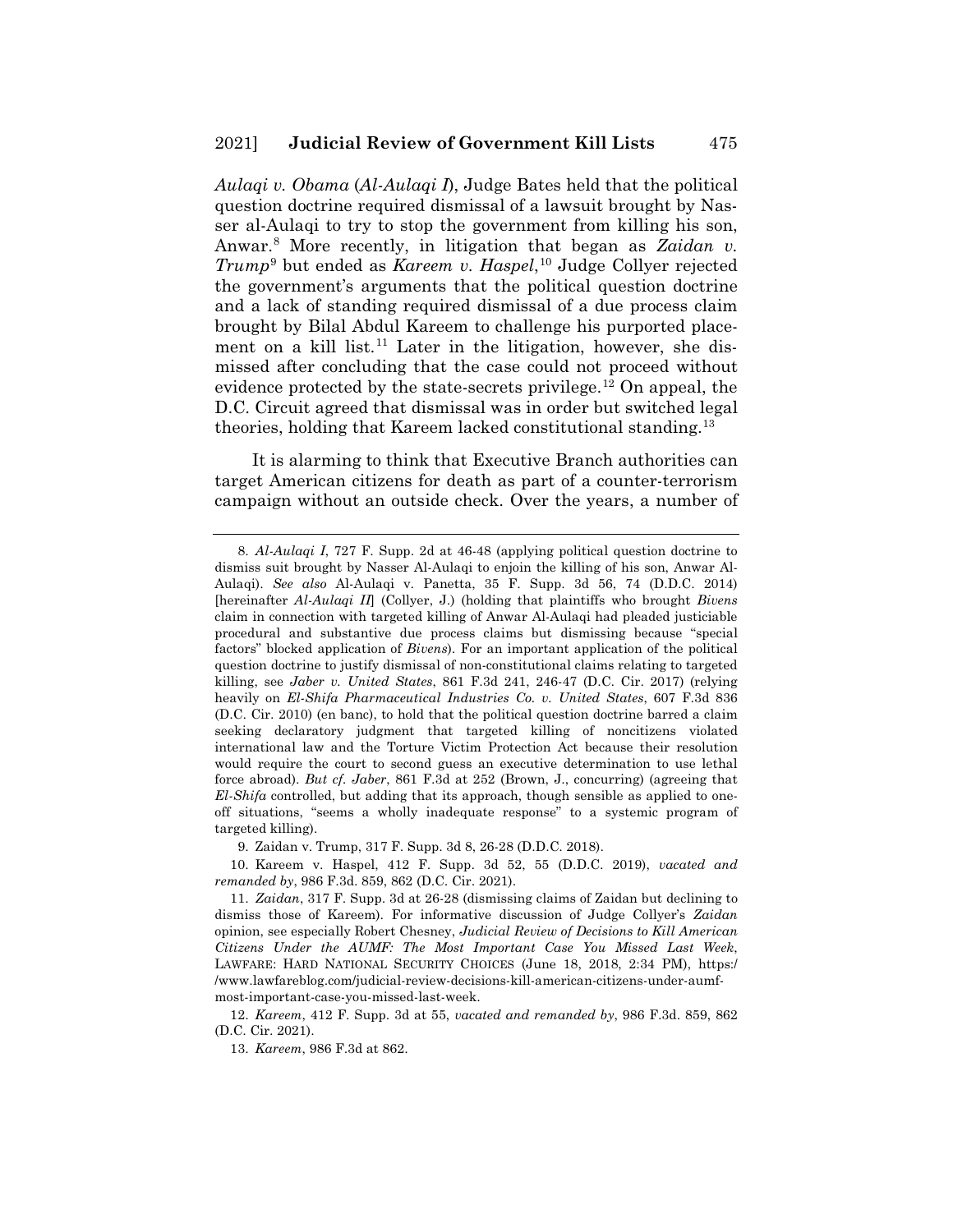commentators have proposed systemic reforms to address this problem, but many of these would require legislative action that may never come.14 This Article proposes an incremental, smallbore response that courts could, if a suitable occasion arises, adopt of their own accord.<sup>15</sup> More specifically, this Article submits that national security and separation-of-powers concerns need not, contrary to the district court decisions in *Al-Aulaqi I* and *Kareem*, require outright dismissal of an American citizen's due process claim that the government has illegally placed him on a kill list. Instead, unless some other threshold issue (e.g., standing) requires dismissal, due process principles may require courts to conduct limited but independent review of such placements.

A primary inspiration for this suggestion comes from the Supreme Court's seminal war-on-terror case, *Hamdi v. Rumsfeld*, in which the controlling plurality held that an American citizen had a due process right to notice and an opportunity to be heard before a neutral decisionmaker to challenge his continued detention as an enemy combatant.<sup>16</sup> The plurality also acknowledged, however, that application of these core requirements of due process to military detentions requires suitable limitations.<sup>17</sup> If due process, suitably tailored, can apply to detention of enemy combatants, it should also apply, suitably tailored, to non-exigent military decisions to kill particular American citizens as enemy combatants.

In resolving such claims, courts can both provide ample protection to national security concerns while at the same time

<sup>14.</sup> For more systemic proposals, *see* D'Errico, *supra* note 6, at 1213-16 (proposing that Congress legislate a scheme for *ex ante* review by courts of targeted killing); Flaherty, *supra* note 6, at 41-42 (suggesting that FISC-style courts conduct *ex ante* review of non-exigent placements on kill lists); Funk, *supra* note 5, at 334-35 (recommending review of target selections by the Foreign Intelligence Surveillance Court); Gonzales, *supra* note 5, at 46-58 (proposing legislative reforms requiring notification to Congress and administrative adjudications to review targeting); McNeal, *supra* note 4, at 790 (proposing, among a series of other reforms, that Congress establish an independent review board for targeted killings within the executive branch); Vladeck, *supra* note 5, at 24 (arguing that Congress should create an express cause of action for *ex post* reviews of targeted killings with exclusive jurisdiction conferred on the U.S. District Court for the District of Columbia).

<sup>15.</sup> For other proposals that courts could implement without legislative intervention, *see*, *e.g.*, Andresen, *supra* note 6, 157 (contending that courts already have authority to issue declaratory judgments reviewing targeted killings *ex post*); Jaffer, *supra* note 5, at 186-87 (arguing for *ex post* review via *Bivens* actions).

<sup>16.</sup> Hamdi v. Rumsfeld, 542 U.S. 507, 533-34 (2004) (O'Connor, J.) (plurality opinion).

<sup>17.</sup> *Id.*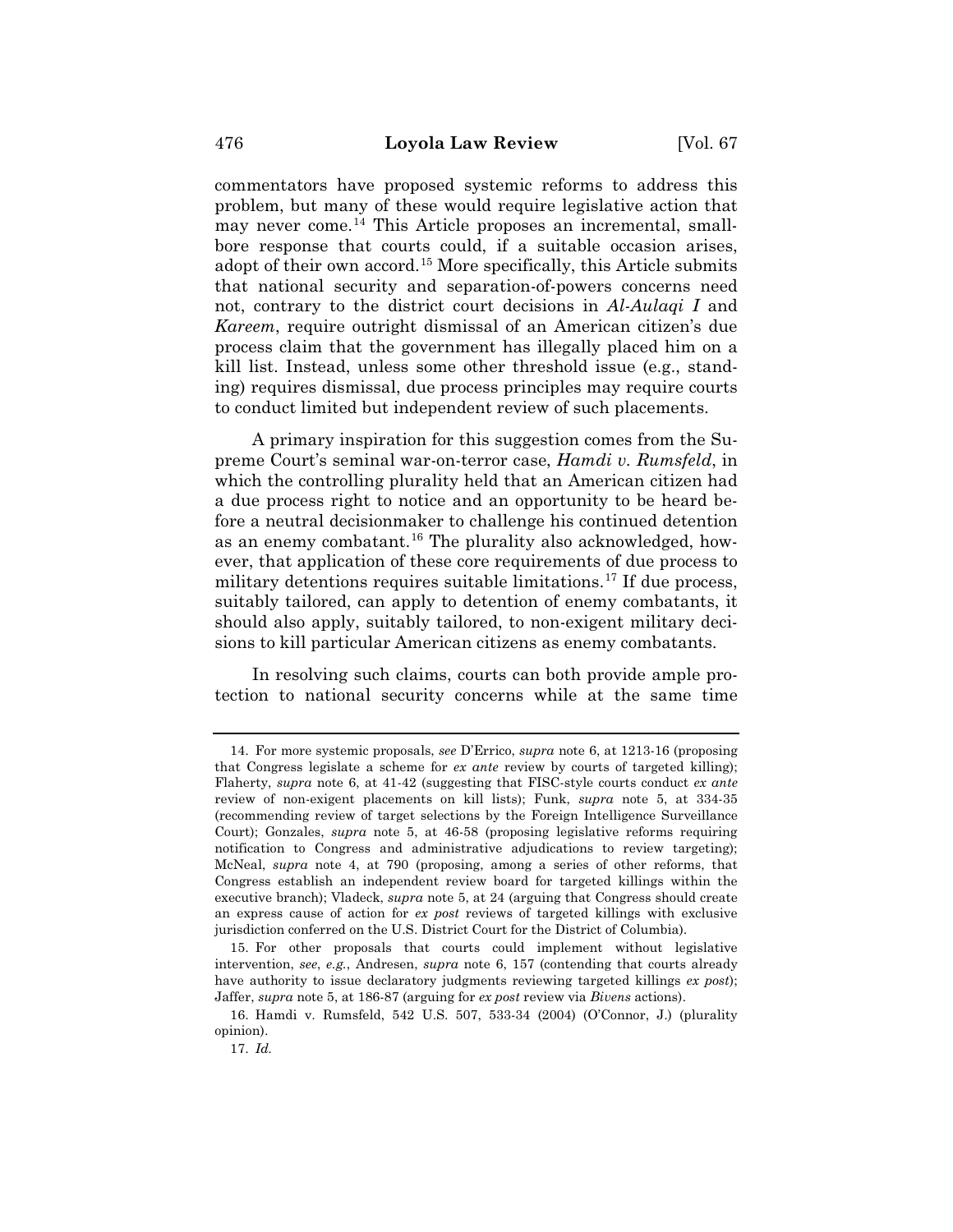providing at least some of the benefits of review by a neutral decisionmaker. For instance, a court might accommodate the political question doctrine's ban on undue second-guessing of military or national security judgments by applying a deferential standard of review that checks whether a challenged targeting decision was legal and had reasonable evidentiary support.<sup>18</sup> A court might protect sensitive national security information by reviewing any evidence covered by the state-secrets privilege in confidential, *ex parte* proceedings and by redacting any such information from its public orders.19 Applying this approach, absent government consent, a reviewing court might never inform the plaintiff whether he had ever been on a kill list, been removed from one, or remained on one. The plaintiff's remedy, in effect, would be limited to obtaining review by a neutral decisionmaker in the form of the court itself.20

Viewed from one angle, this proposal for a truncated form of due process might seem insignificant for several reasons. Absent a sea-change in the law to extend due process protections to aliens abroad, it offers no protection to the overwhelming majority of targets who are not American citizens.<sup>21</sup> Moreover, it extends only a severely diminished form of due process to this tiny group. It does not require that the government take affirmative steps to

20. For another suggestion that judicial proceedings that are in some sense secret could boost the reliability and constitutionality of targeting of American citizens, see especially Funk, *supra* note 5, at 334 (suggesting use of the Foreign Intelligence Surveillance Court to review target selection).

21. The Supreme Court recently confirmed the morally and textually dubious proposition that constitutional protections do not protect aliens outside U.S. controlled territories. *See* Agency for Int'l Dev. v. All. for Open Soc'y Int'l, Inc., 140 S. Ct. 2082, 2086 (2020) (characterizing as "long settled" that "foreign citizens outside U.S. territory do not possess rights under the U.S. Constitution"). *But see id.* at 2099 (Breyer, J., dissenting) (contending that "the majority's blanket assertion about the extraterritorial reach of our Constitution does not reflect the current state of the law"; noting that "this Court has studiously avoided establishing an absolute rule that forecloses that protection in all circumstances"). *See also* Flaherty, *supra* 6, at 34-37 (contending that due process principles should apply to targeted killing regardless of citizenship or location; pointedly observing, "[t]he text of the Due Process Clause makes no distinction as to either citizenship or geography").

<sup>18.</sup> For discussion of why deferential review should satisfy the concerns of the political question doctrine, *see infra* Part III.C.

<sup>19.</sup> *Cf.* Shirin Sinnar, *Procedural Experimentation and National Security in the Courts*, 106 CAL. L. REV. 991, 1012-15 (2018) (describing innovative use of *in camera*  review by courts to preserve secrecy in national security cases). *But cf.* Qassim v. Trump, 927 F.3d 522, 528 (D.C. Cir. 2019) (remanding to district court to determine whether Guantanamo detainee had due process right that he or his counsel be able to review classified information).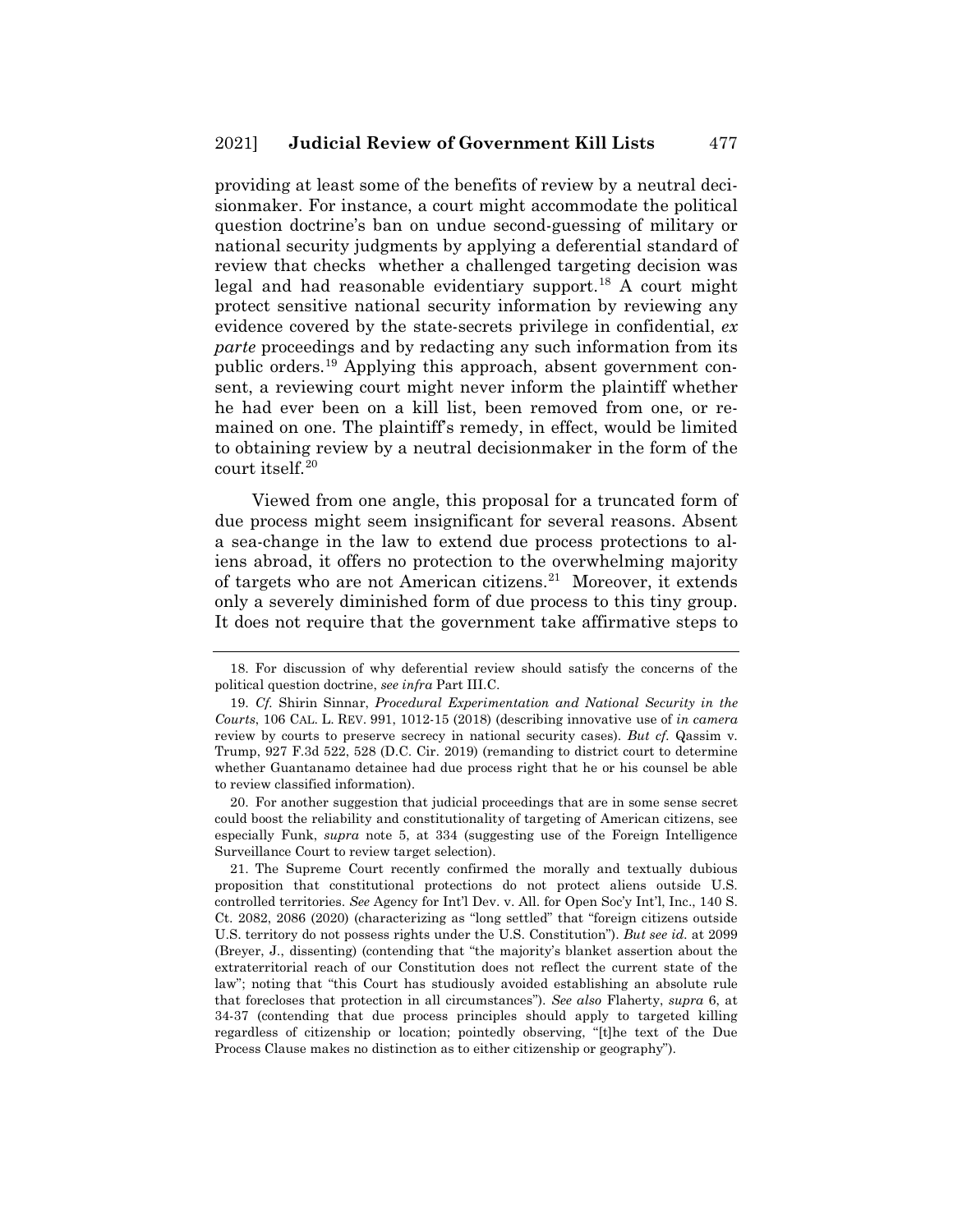notify a person of their placement on a kill list.<sup>22</sup> As such, the proposal can benefit only those persons who determine without official notice that they have likely been targeted. The proposal also severely diminishes the due process requirement of a fair opportunity to be heard by depriving a plaintiff of a chance to respond to secret evidence.<sup>23</sup>

Viewed from another angle, however, this project may provide a helpful proof of a worthwhile concept: There is at least limited space for courts to apply due process principles to targeted killing without unconstitutionally encroaching into the domain of national security. If the right occasion in a suitable case arrives, courts practicably can and should, without waiting for more systemic legislative or executive reforms that may never come, fashion and apply due process protections in the context of kill lists.<sup>24</sup>

## **II. HOW DUE PROCESS CLAIMS FOR KILL LISTS HAVE BEEN DISMISSED**

To provide context for later discussion, this part examines how courts have resolved due process claims brought in *Al-Aulaqi*  I<sup>25</sup> *Kareem*<sup>26</sup> and related litigation. Although each claim failed on one or more threshold grounds, this unanimity of outcome masks notable disagreement among the judges regarding application of these threshold grounds.

## **A. AL-AULAQI I—THE POLITICAL QUESTION DOCTRINE BARRED A DUE PROCESS CLAIM.**

On September 30, 2011, the United States fired a missile from a drone to kill Anwar Al-Aulaqi, an American-Yemeni citizen and a leader of al-Qaeda of the Arabian Peninsula  $(AQAP)$ .<sup>27</sup>

<sup>22.</sup> Mullane v. Cent. Hanover Bank & Trust Co., 339 U.S. 306, 314 (1950) (describing "notice reasonably calculated, under all the circumstances, to apprise interested parties of the pendency of the action" as a "fundamental requirement of due process").

<sup>23.</sup> *Cf.* Mathews v. Eldridge, 424 U.S. 319, 333 (1976) (describing "the opportunity to be heard" as "[t]he fundamental requirement of due process").

<sup>24.</sup> *See generally* Sinnar, *supra* note 19 (describing and critiquing procedural adjustments courts have made to accommodate secrecy concerns in national security cases).

<sup>25.</sup> Al-Aulaqi v. Obama, 727 F. Supp. 2d 1, 8 (D.D.C. 2010) [*Al-Aulaqi I*].

<sup>26.</sup> Kareem v. Haspel, 412 F. Supp. 3d 52, 55 (D.D.C. 2019), *vacated and remanded by*, 986 F.3d 859 (D.C. Cir. 2021).

<sup>27.</sup> Al-Aulaqi v. Panetta, 35 F. Supp. 3d 56, 58 (D.D.C. 2014) [*Al-Aulaqi II*]. For a survey of legal issues raised by the targeted killing of Anwar al-Aulaqi, *see* Robert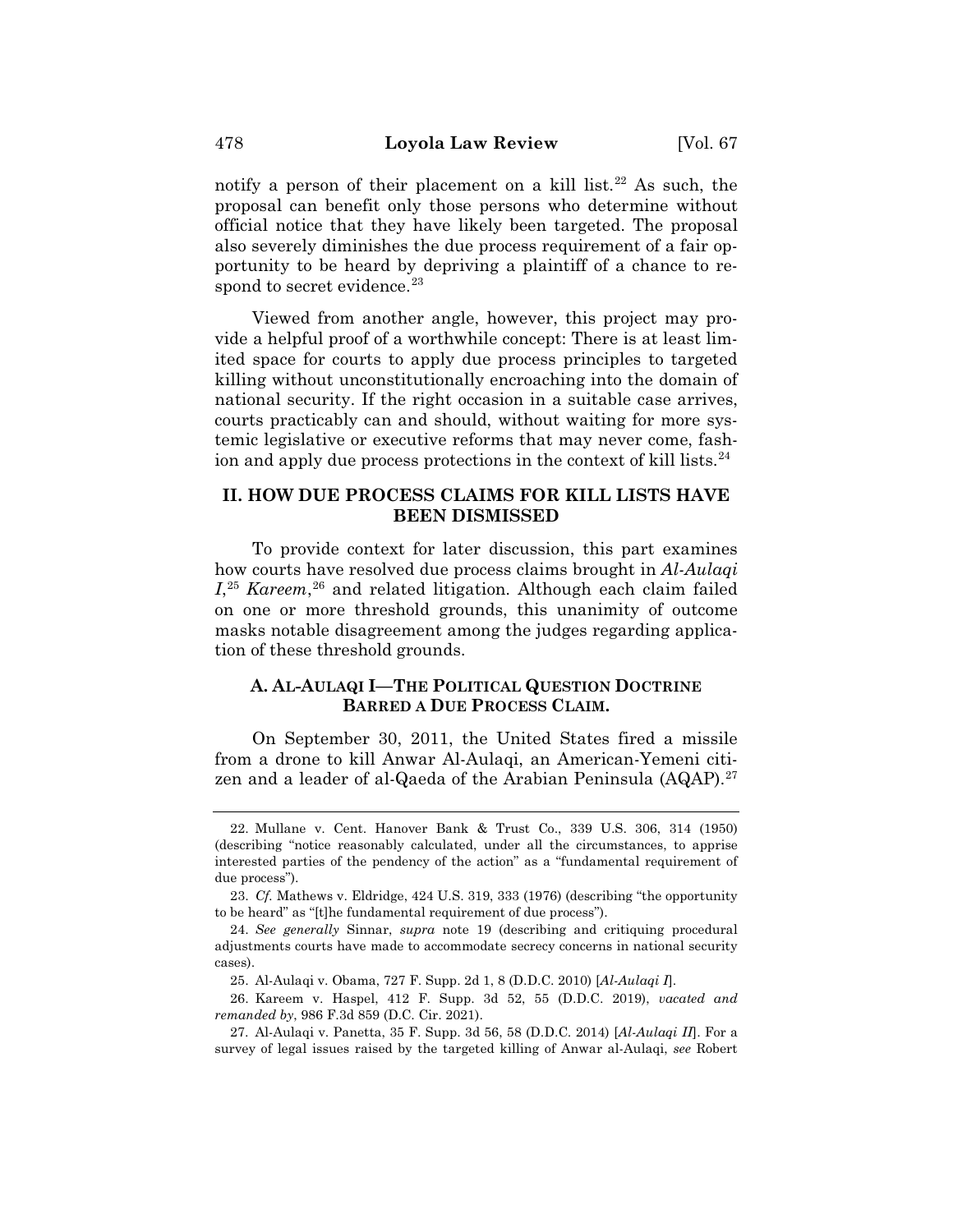Before this strike occurred, Al-Aulaqi's father, Nasser Al-Aulaqi, sued to try to block it.<sup>28</sup> The suit claimed that, in the absence of an armed conflict, the placement of Anwar Al-Aulaqi on a kill list violated his Fourth and Fifth Amendment rights as well as his rights under treaties and customary international law protected by the Alien Tort Statute.<sup>29</sup> As remedies, the suit sought a declaration that, outside an armed conflict, the Constitution bars the targeted killing of United States citizens, "except in circumstances in which they present a concrete, specific, and imminent threat to life or physical safety, and there are no means other than lethal force that could reasonably be employed to neutralize the threat."30 In addition, the suit sought a preliminary injunction barring the United States from intentionally killing Anwar Al-Aulaqi unless all of these conditions governing the use of lethal force outside of armed conflicts were satisfied.<sup>31</sup>

After extensive discussion of other threshold grounds for dismissal of Nasser Al-Aulagi's claims,<sup>32</sup> Judge Bates turned to the problem of whether they were justiciable under the political question doctrine. To frame the discussion, he quoted the six factors that the Supreme Court identified in *Baker v. Carr* as bearing on its application:

[1] a textually demonstrable constitutional commitment of the issue to a coordinate political department; or [2] a lack of judicially discoverable and manageable standards for resolving it; or [3] the impossibility of deciding without an initial policy determination of a kind clearly for nonjudicial discretion; or [4] the impossibility of a court's undertaking independent resolution without expressing lack of respect due coordinate branches of government; or [5] an unusual need for unquestioning adherence to a political decision already made;

30. *Id.* (citing Complaint, Prayer for Relief (a) & ¶ 6, Al-Aulaqi v. Obama, 727 F. Supp. 2d 1 (D.D.C. 2010) (No. 10-1469)).

31. *Id.* The suit also sought an order requiring the United States to disclose its standards for placing people on kill lists. *Id.*

32. *Id.* 14-35 (rejecting Nasser Al-Aulaqi's efforts to invoke next-friend or thirdparty standing to press claims based on injury to his son); *id.* at 35-43 (dismissing Alien Tort Statute (ATS) claims because Nasser Al-Aulaqi had not alleged a tort covered by the ATS and the United States had not clearly waived sovereign immunity).

Chesney, *Who May Be Killed? Anwar al-Awlaki as a Case Study in the International Legal Regulation of Lethal Force*, 13 Y.B. INT'L HUMANITARIAN L. 3 (2010).

<sup>28.</sup> *Al-Aulaqi I*, 727 F. Supp. 2d 1.

<sup>29.</sup> *Id.* at 12 (citing 28 U.S.C. § 1350).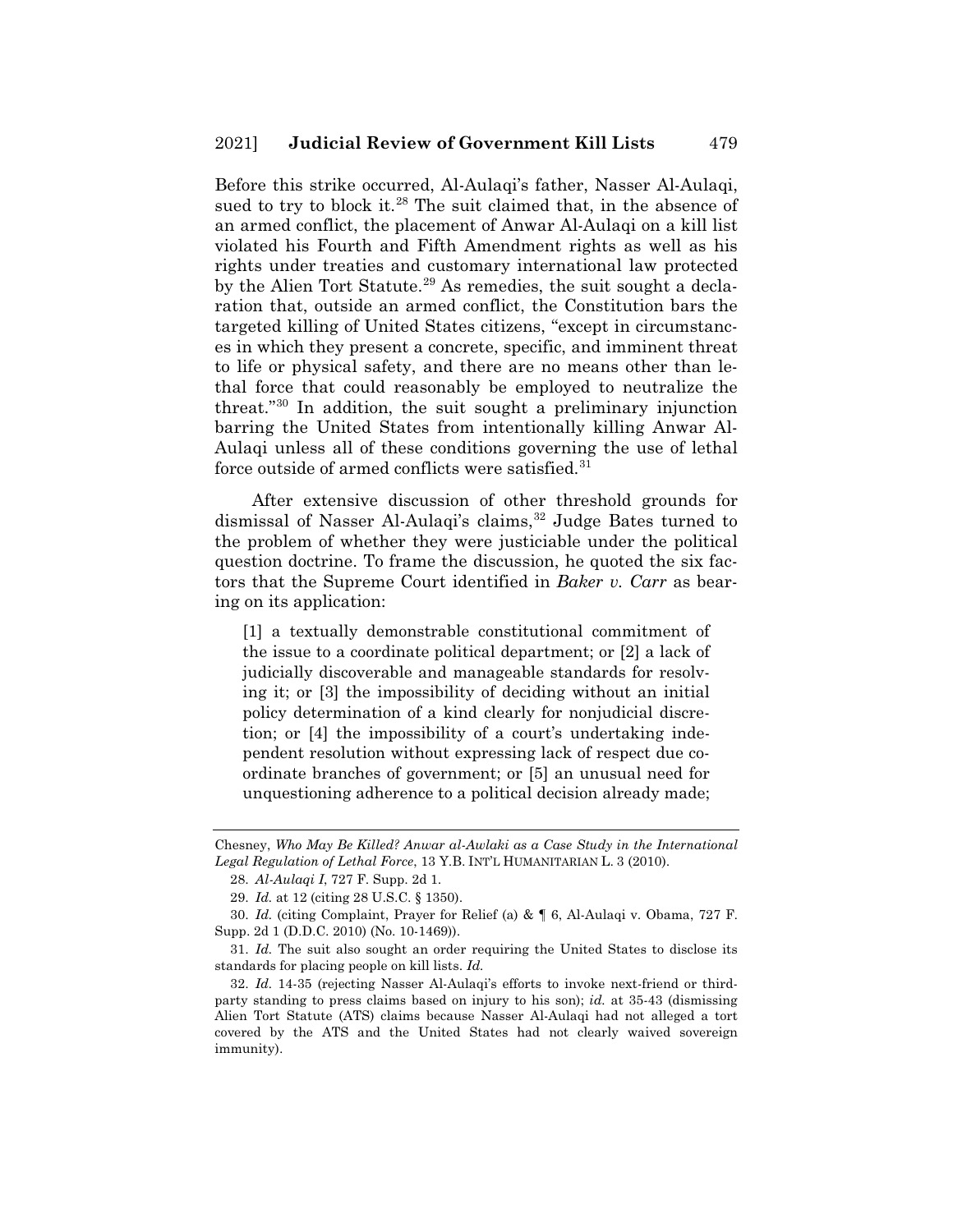or [6] the potentiality of embarrassment from multifarious pronouncements by various departments on one question.<sup>33</sup>

After listing these factors, Judge Bates conceded that they have been subject to "scathing" academic criticism and that "the category of political questions is more amenable to description by infinite itemization than by generalization."34 This lack of conceptual clarity should not obscure, however, that "national security, military matters and foreign relations are quintessential sources of political questions."35 That said, he conceded that "claims alleging non-compliance with the law are justiciable, even though the limited review that the court undertakes may have an effect on foreign affairs."36 A court applying the political question doctrine must therefore decide whether an issue touching on national security falls on the policy or law side of this fuzzy dichotomy.

Although Judge Bates ultimately tallied four of the *Baker*  factors favoring dismissal, $37$  the crux of his analysis was that Al-Aulaqi's suit raised "complex policy questions" rather than legal questions within the competence and authority of the court.<sup>38</sup> It seems fair to say that Nasser Al-Aulaqi's framing of the suit invited this conclusion by emphasizing that the laws governing civilian law enforcement rather than laws of armed conflict should control the United States government's efforts to capture or kill Anwar Al-Aulaqi.39 Determining the existence and scope of an armed conflict obviously raises important and difficult questions of policy that are likely to be outside the competence—not to mention the comfort zone—of a federal judge.

Judge Bates categorically declared, "any post hoc judicial assessment as to the propriety of the Executive's decision to employ

<sup>33.</sup> *Id.* at 44 (quoting Baker v. Carr, 369 U.S. 186, 217 (1962)).

<sup>34.</sup> *Id.* at 45 (quoting Comm. of U.S. Citizens Living in Nicaragua v. Reagan, 859 F.2d 929, 933 (D.C.Cir.1988) (internal quotation marks and citations omitted)).

<sup>35.</sup> *Id.* (quoting El-Shifa Pharm. Indus. Co. v. United States, 607 F.2d 836, 841 (D.C. Cir. 2010) (en banc) (internal quotation marks omitted)).

<sup>36.</sup> *Al-Aulaqi I*, 727 F. Supp. 2d at 45-46 (quoting Schneider v. Kissinger, 412 F.3d 190, 198 (D.C. Cir. 2005)).

<sup>37.</sup> Judge Bates focused in particular on *Baker* factor two, the lack of judicially manageable standards, *id.* at 47, but also concluded that factor one, textual commitment to other branches, factor four, the need to preserve respect for other branches, and factor six, avoiding the embarrassment of multifarious pronouncements, all favored dismissal. *Id.* at 47-48.

<sup>38.</sup> *Id.* at 46.

<sup>39.</sup> *Id.*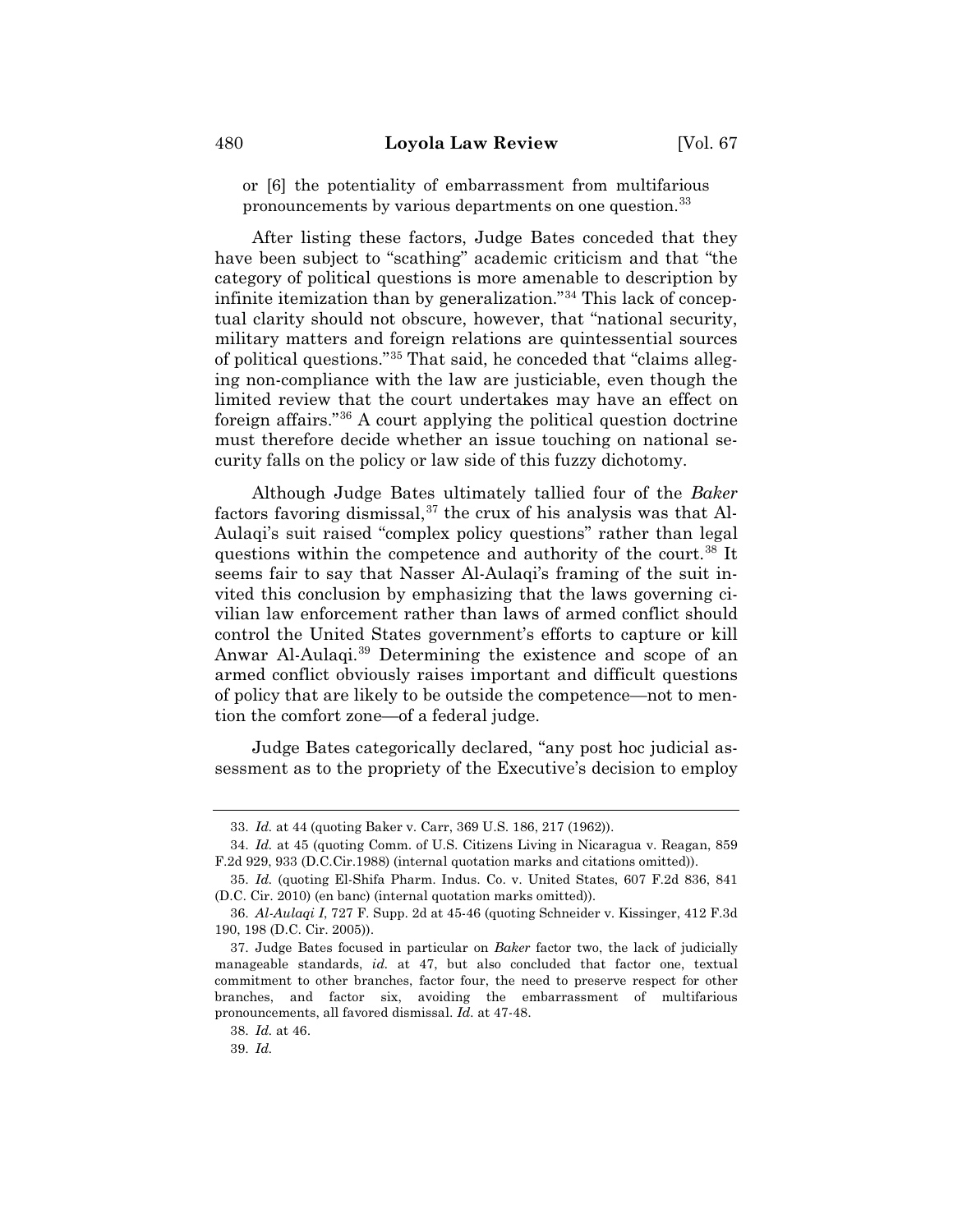military force abroad 'would be anathema to . . . separation of powers' principles."40 For precedential support for this broad proposition, Judge Bates relied heavily on *El-Shifa Pharmaceutical Industrial Co. v. United States*, in which the plaintiffs sought damages after a missile strike ordered by President Clinton destroyed their pharmaceutical plant, which the United States had concluded was associated with al Qaeda and involved in the manufacture of chemical weapons. $41$  Sitting en banc, the D.C. Circuit held that the political question doctrine barred this lawsuit, observing that "[i]n military matters . . . the courts lack the competence to assess the strategic decision to deploy force or to create standards to determine whether the use of force was justified or well-founded."42 Adding an explanation point to its analysis, the D.C. Circuit declared, "[i]f the political question doctrine means anything in the arena of national security and foreign relations, it means the courts cannot assess the merits of the President's decision to launch an attack on a foreign target."43 Judge Bates characterized Nasser Al-Aulaqi's suit as seeking precisely the sort of judicial intervention that *El-Shifa* proscribed.44

*El-Shifa*'s categorical bar on judicial second-guessing of military decisions is difficult to square with the Supreme Court's foundational decision in *Hamdi v. Rumsfeld*, in which the Court rejected the contention that national security and separation-ofpowers concerns blocked application of due process principles to military decisions to detain American citizens as enemy combatants.45 Judge Bates addressed this tension by distinguishing *Hamdi* on two grounds. First, he invoked the initial *Baker* factor, noting that "military determinations are textually committed to the political branches."46 Habeas corpus claims such as Hamdi's,

<sup>40.</sup> *Id.* at 48 (quoting *El-Shifa* , 607 F.2d at 844).

<sup>41.</sup> *Id.* at 46 (discussing *El-Shifa,* 607 F.3d at 838).

<sup>42.</sup> *El-Shifa*, 607 F.3d at 844.

<sup>43.</sup> *Id.*

<sup>44.</sup> *Al-Aulaqi I*, 727 F. Supp. 2d at 46 (characterizing plaintiff's claims as "pos[ing] precisely the types of complex policy questions that the D.C. Circuit has historically held non-justiciable under the political question doctrine").

<sup>45.</sup> Hamdi v. Rumsfeld, 542 U.S. 507, 536-37 (2004) (plurality opinion). *See also id.* at 553-54 (Souter, J., concurring in part; joined by Justice Ginsburg) (joining the plurality to produce a judgment; indicating that Hamdi was entitled to at least as much in the way of due process protections as the plurality had prescribed). *Cf.*  Boumediene v. Bush, 553 U.S. 723, 732 (2008) (holding that aliens held in indefinite detention at Guantanamo had constitutional right to habeas proceedings).

<sup>46.</sup> *Al-Aulaqi I*, 727 F. Supp. 2d at 48 (citing Schneider v. Kissinger, 412 F.3d 190, 194-95 (D.C. Cir. 2005)).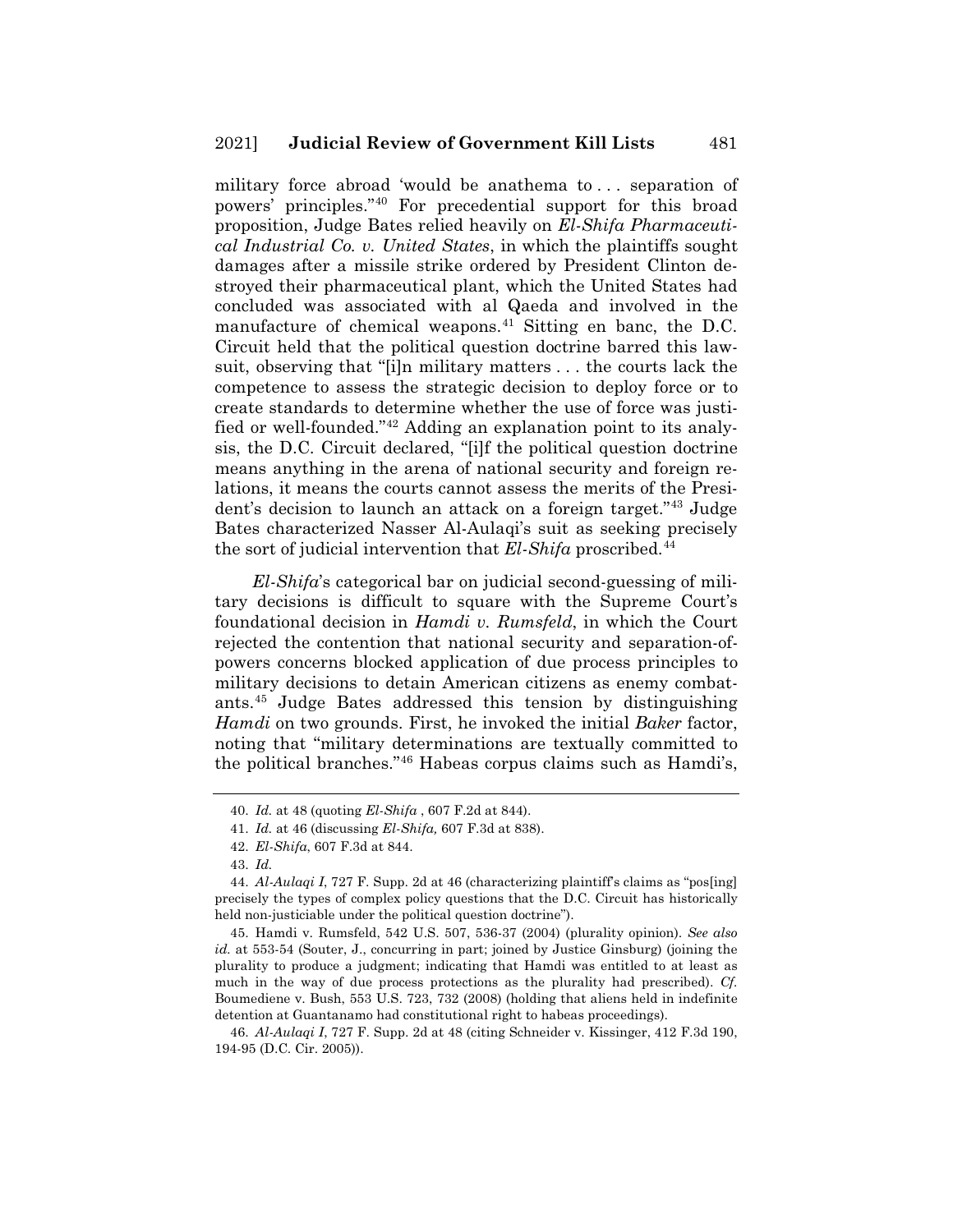by contrast, are textually committed to the judiciary as indicated by the Constitution's Suspension Clause.<sup>47</sup>

Second, Judge Bates focused on the functional problem of judicial competence. In his view, Nasser Al-Aulaqi's requested relief, which sought "to prevent future U.S. military action in the name of national security against specifically contemplated targets," demanded a type of decision-making far beyond judicial competence and practice.48 Resolution of habeas claims as in *Hamdi*, by contrast, lies within judicial expertise given that such claims focus on whether "the United States has unjustly deprived an American citizen of liberty through acts it has already taken."49

# **B.** *AL-AULAQI II***—THE POLITICAL QUESTION DOCTRINE DID NOT BAR A DUE PROCESS CLAIM SEEKING DAMAGES, BUT "SPECIAL FACTORS" DID.**

The drone strike that killed Anwar Al-Aulaqi also killed Samir Khan, another American citizen.<sup>50</sup> Two weeks later, a second drone strike killed Anwar Al-Aulaqi's sixteen-year-old son, Abdulrahman Al-Aulaqi.51 Nasser Al-Aulaqi and Sarah Khan (mother of Samir Khan) sued various governmental officials in their personal capacities for violating the decedents' constitutional rights. More specifically, the plaintiffs contended that the defendants violated: (a) the decedents' rights to substantive and procedural due process under the Fifth Amendment; (b) the decedents' right to be free from unreasonable seizure under the Fourth Amendment; and (c) in Anwar Al-Aulaqi's case, the Bill of Attainder.<sup>52</sup> They sought damages for these violations via the *Bivens* cause of action.<sup>53</sup>

Judge Collyer rejected the government's contention that the political question doctrine required dismissal of the plaintiffs' due

<sup>47.</sup> *Id.* at 49-50 (citing *Boumediene*, 553 U.S. at 745; *El-Shifa*, 607 F.3d at 848-49). 48. *Id.* at 50.

<sup>49.</sup> *Id.* (D.D.C. 2010) (quoting Abu Ali v. Ashcroft, 350 F. Supp. 2d 28, 65 (D.D.C. 2004)).

<sup>50.</sup> Al-Aulaqi v. Panetta, 35 F. Supp. 3d 56, 58 (D.D.C. 2014) [*Al-Aulaqi II*].

<sup>51.</sup> *Id.*

<sup>52.</sup> *Id.* at 66.

<sup>53.</sup> *Id. See* Bivens v. Six Unknown Named Agents of Fed. Bureau of Narcotics, 403 U.S. 388, 389 (1971) (recognizing that a plaintiff can sue a federal official for monetary damages for violation of certain constitutional rights).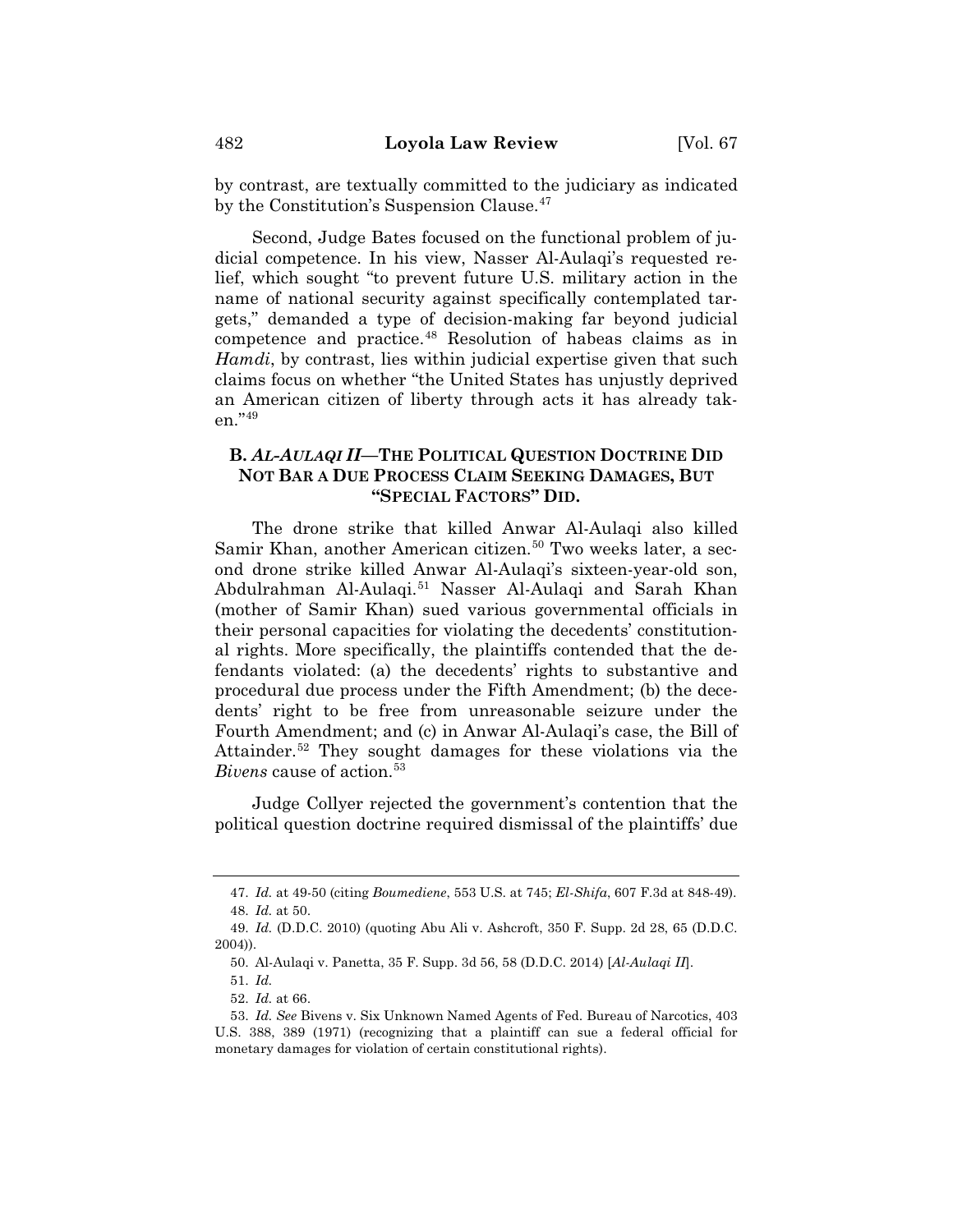process claims.54 Like Judge Bates in *Al-Aulaqi I,* her analysis emphasized the basic dichotomy that, whereas determinations of law are for the judicial branch, the political question doctrine blocks judicial review of "policy choices and value determinations constitutionally committed for resolution to the halls of Congress or the confines of the Executive Branch."<sup>55</sup> Unlike Judge Bates, <sup>56</sup> however, she determined that the plaintiffs' claims fell on the law side of this justiciability divide.<sup>57</sup>

To support this conclusion, Judge Collyer relied on *Committee of U.S. Citizens Living in Nicaragua v. Reagan*, in which the D.C. Circuit emphasized that "the Supreme Court has repeatedly found that claims based on [due process] rights are justiciable, even if they implicate foreign policy decisions."58 In *U.S. Citizens,*  the plaintiffs had contended that the United States' funding of the Contras deprived the plaintiffs "of liberty and property without due process of law because they were threatened by the war in Nicaragua and they were intended targets of the Contras."59 The D.C. Circuit concluded that this claim was justiciable because "[t]he Executive's power to conduct foreign relations free from the unwarranted supervision of the Judiciary cannot give the Executive *carte blanche* to trample the most fundamental liberty and property rights of this country's citizenry."60 The "same reasoning" required the conclusion that national security did not give political branch authorities "*carte blanche* to deprive a U.S. citizen of his life without due process and without any judicial review."61

Judge Collyer distinguished *El-Shifa*, the key D.C. Circuit case on which Judge Bates heavily relied for the proposition that the political question doctrine bars any judicial assessment of executive decisions to attack foreign targets, $62$  on the ground that

<sup>54.</sup> *Al-Aulaqi II*, 35 F. Supp. 3d at 70.

<sup>55.</sup> *Id.* at 68-69 (quoting Japan Whaling Ass'n v. Am. Cetacean Soc'y, 478 U.S. 221, 230 (1986)).

<sup>56.</sup> *Al-Aulaqi I*, 727 F. Supp. 2d at 46.

<sup>57.</sup> *Al-Aulaqi II*, 35 F. Supp. 3d at 69.

<sup>58.</sup> *Id.* (alteration in original) (quoting Comm. of U.S. Citizens Living in Nicaragua v. Reagan, 859 F.2d 929, 935 (D.C. Cir. 1988)).

<sup>59.</sup> *Id.* (citing *Comm. of U.S. Citizens Living in Nicaragua*, 859 F.2d at 935).

<sup>60.</sup> *Id.* (alteration and emphasis in original) (quoting *Comm. of U.S. Citizens Living in Nicaragua*, 859 F.2d at 935).

<sup>61.</sup> *Id.*

<sup>62.</sup> *See Al-Aulaqi I*, 727 F. Supp. 2d at 45.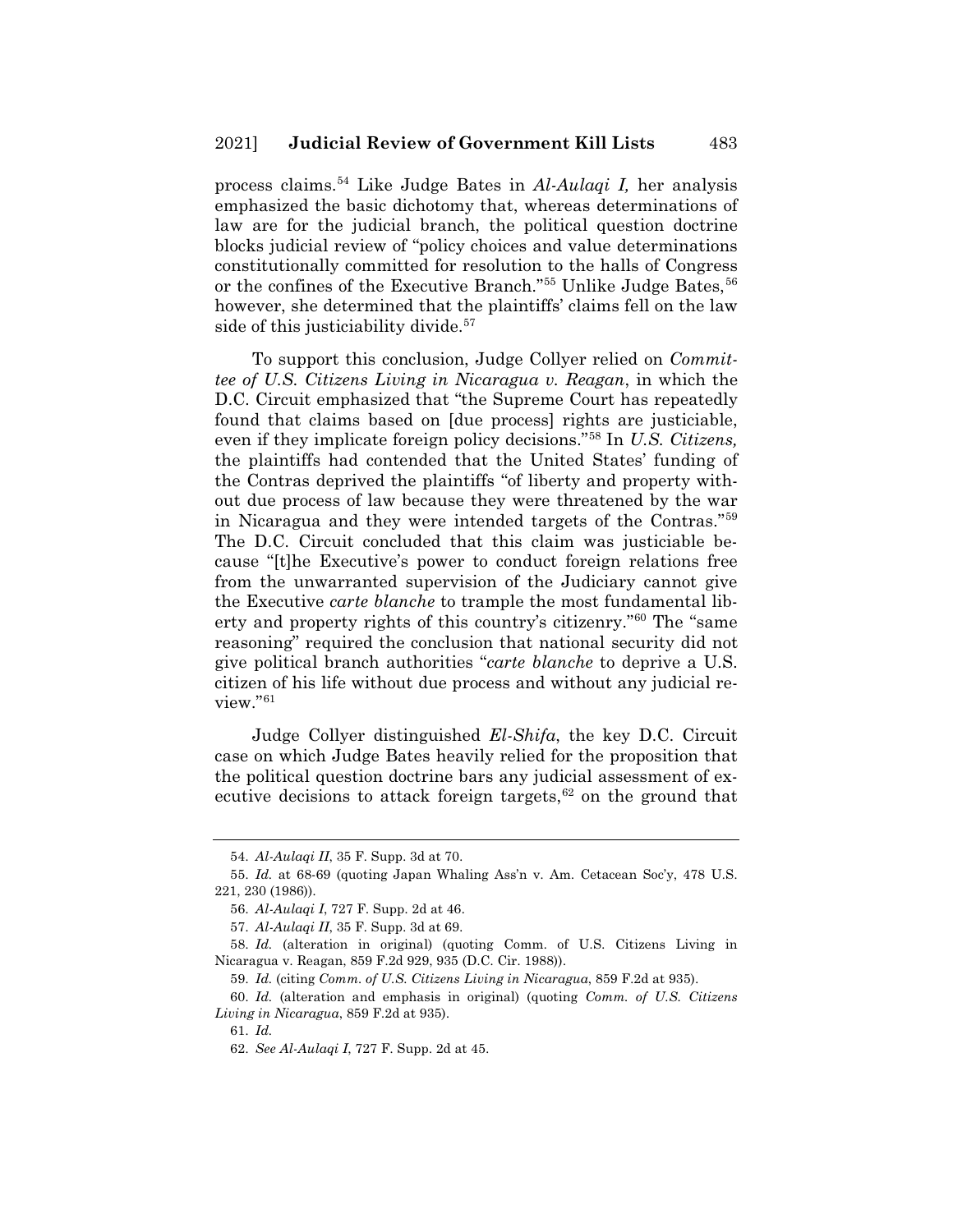the Sudanese plaintiffs in that case had not asserted any cognizable due process rights.<sup>63</sup> She did not otherwise elaborate, however, on why this distinction should matter to her application of the political question doctrine.

Judge Collyer's discussion of Judge Bates's own political question analysis in *Al-Aulaqi I* was similarly thin. In a footnote, she explained that, whereas Nasser Al-Aulaqi had sought prospective relief to block the killing of his son, the actual killing of Anwar Al-Aulaqi "raise[d] the issue" of whether the government had violated his due process rights "more directly and acutely."<sup>64</sup>

After rejecting the government's political question defense, Judge Collyer determined that the plaintiffs had stated due process claims sufficient to survive a motion to dismiss for failure to state a claim.65 She nonetheless dismissed these claims on the ground that the plaintiffs could not invoke the *Bivens* remedy, which allows plaintiffs to recover monetary damages from government officials for violations of a small set of constitutional violations.66 Judge Collyer explained that extending the *Bivens* remedy to targeted killing would be improper because it "would require the Court to examine national security policy and the military chain of command as well as operational combat decisions regarding the designation of targets and how best to counter threats to the United States."67 The resulting judicial interference would intrude on war-making powers assigned to the political branches and hinder the ability of the national security apparatus "to act decisively and without hesitation in defense of U.S. interests."68

In short, Judge Collyer justified dismissal of the plaintiffs' due process claims in *Al-Aulaqi II* by invoking the same type of

<sup>63.</sup> *Al-Aulaqi II*, 35 F. Supp. 3d at 70 ("*El-Shifa* is distinguishable from this case in key respects—the *El-Shifa* plaintiffs were not U.S. citizens and there was no allegation that they had a substantial connection to the United States that might have given rise to cognizable Fifth Amendment rights.").

<sup>64.</sup> *Id.* at 70 n.21.

<sup>65.</sup> *Id.* at 74 ("The Court does not opine that Anwar Al-Aulaqi was entitled to notice and a predeprivation hearing, or that his Estate was entitled to a postdeprivation hearing, or that the drone killing of Anwar Al-Aulaqi 'shocks the conscience.' The Court merely holds that the Complaint states a 'plausible' procedural and substantive due process claim on behalf of Anwar Al-Aulaqi.").

<sup>66.</sup> *Id.*

<sup>67.</sup> *Id.* at 79 (citing Doe v. Rumsfeld*,* 683 F.3d 390, 396 (D.C. Cir. 2012)).

<sup>68.</sup> *Id.* at 74 (citing *Doe,* 683 F.3d at 395).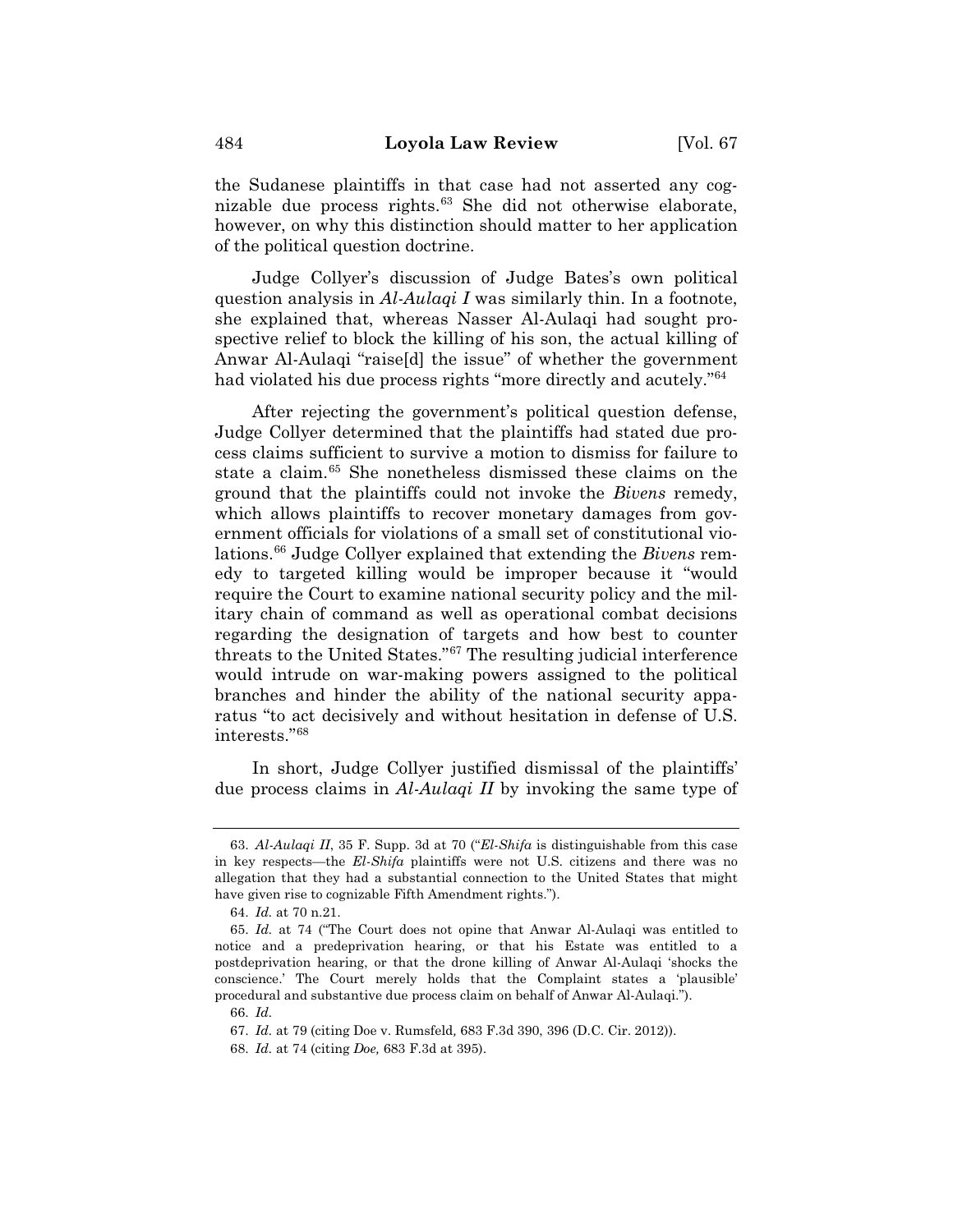separation-of-powers and national security concerns that had motivated Judge Bates to dismiss based on the political question doctrine in *Al-Aulaqi I*. She did, however, find a different doctrinal basis for these concerns.

# **C. THE** *KAREEM* **LITIGATION—A DUE PROCESS CLAIM SURVIVES THE POLITICAL QUESTION DOCTRINE, BUT NOT THE STATE-SECRETS PRIVILEGE OR STANDING.**

#### **1. THE DISTRICT COURT HELD THAT** *KAREEM***'S ALLEGATIONS WERE SUFFICIENT FOR STANDING.**

The result of *Al-Aulaqi II* left open the possibility that Judge Collyer might be willing to reach the merits of a due process claim relating to targeted killing that sought injunctive or declaratory relief rather than using *Bivens* to seek monetary relief. This possibility became more than academic after two journalists who reported on conflicts in the Middle East, Zaidan (a citizen of Syria and Pakistan) and Kareem (an American citizen), brought suit in Judge Collyer's court to challenge their alleged placements on a kill list.<sup>69</sup> In addition to various non-constitutional claims,<sup>70</sup> Zaidan and Kareem alleged that their due process rights, as well as their rights to free speech under the First Amendment, had been violated.71

The government sought dismissal of both plaintiffs' claims for lack of constitutional standing. Under the *Twombly/Iqbal*  framework, a court considering a motion to dismiss should accept all well-pleaded factual allegations as true, ignore allegations that amount to mere legal conclusions, and then determine whether the allegations that are left indicate that the plaintiff

<sup>69.</sup> Zaidan v. Trump, 317 F. Supp. 3d 8, 13-14 (D.D.C. 2018).

<sup>70.</sup> *Id.* at 15 (alleging violations of an executive order barring assassinations, Exec. Order No. 12333, 3 C.F.R. § 1.3(b) (1981); statutory prohibition on war crimes, 18 U.S.C. § 2441; statutory bar on conspiracy to murder abroad, 18 U.S.C. § 956(a)(1); limits set by the Authorization for Use of Military Force, 50 U.S.C. § 1541; Article 6 of the International Covenant on Civil and Political Rights; and the Presidential Policy Guidance set forth in Procedures for Approving Direct Action Against Terrorist Targets Located Outside the United States and Areas of Active Hostilities (May 22, 2013)).

<sup>71.</sup> *Zaidan*, 317 F. Supp. 3d at 15. Kareem, the American citizen, also claimed that his placement on a kill list violated his Fourth Amendment right to be free from unreasonable seizure. *Id.*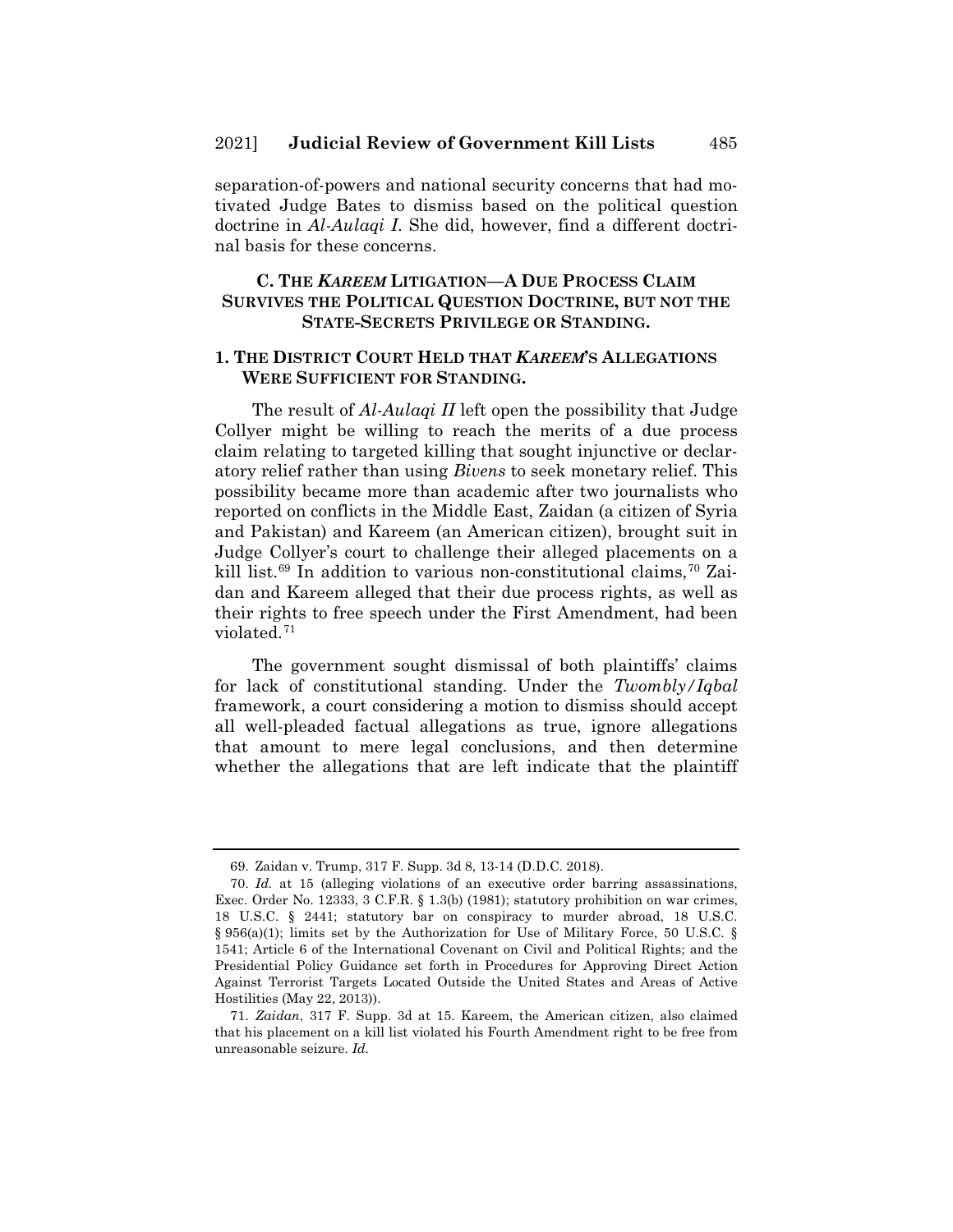has stated a "plausible" claim for relief.<sup>72</sup> Plausibility demands something less than probability but more than mere conceivability.73

Applying *Twombly/Iqbal*, the court dismissed Zaidan's claims for lack of standing on the ground that his allegations did not raise a plausible inference that the United States had caused him injury by targeting him.<sup>74</sup>

Kareem's allegations, by contrast, were sufficient to survive the motion to dismiss.75 Especially pertinent allegations included:

- High-ranking government officials, including Presidents Obama and Trump, were, on "information and belief," involved in placement of the plaintiff onto a kill list.<sup>76</sup>
- The process for target selection used algorithms that rely on information concerning potential targets' travel, communications, social media, metadata, etc. Application of this process to Kareem led the United States to incorrectly identify him as a terrorist and place him on a kill list. $77$
- Over a three-month period, Kareem was nearly killed by five missile strikes, which, "on information and belief," were targeted at him.78 Of special note, in the third of these attacks, a drone-launched Hellfire missile destroyed a vehicle used by Kareem and his staff. Kareem "only survived because he was wearing a bullet-proof press vest."79

The government argued that the obvious explanation for the five near-misses was that Kareem worked as "a journalist reporting from a dangerous and active battlefield."80 The court conceded that this explanation was plausible. Nonetheless, Kareem's ex-

<sup>72.</sup> *See* Ashcroft v. Iqbal, 556 U.S. 662, 678 (2009); Bell Atl. Corp. v. Twombly, 550 U.S. 544, 555 (2007).

<sup>73.</sup> *Ashcroft*, 556 U.S. at 678 (observing that the plausibility standard does not require probability but does require something more than "sheer possibility").

<sup>74.</sup> *Zaidan*, 317 F. Supp. 3d at 16-18.

<sup>75.</sup> *Id.* at 19.

<sup>76.</sup> Complaint at ¶¶ 5-8, 10, 12, 14-16, Zaidan v. Trump, 317 F. Supp. 3d 8 (D.D.C., March 30, 2017) (No. 1:17-cv-00581).

<sup>77.</sup> *Id.* at ¶¶ 1 & 45.

<sup>78.</sup> *Id.* at ¶ 52.

<sup>79.</sup> *Id.* at ¶ 49.

<sup>80.</sup> *Zaidan*, 317 F. Supp. 3d at 20 (quoting Defendants' Motion To Dismiss at 8).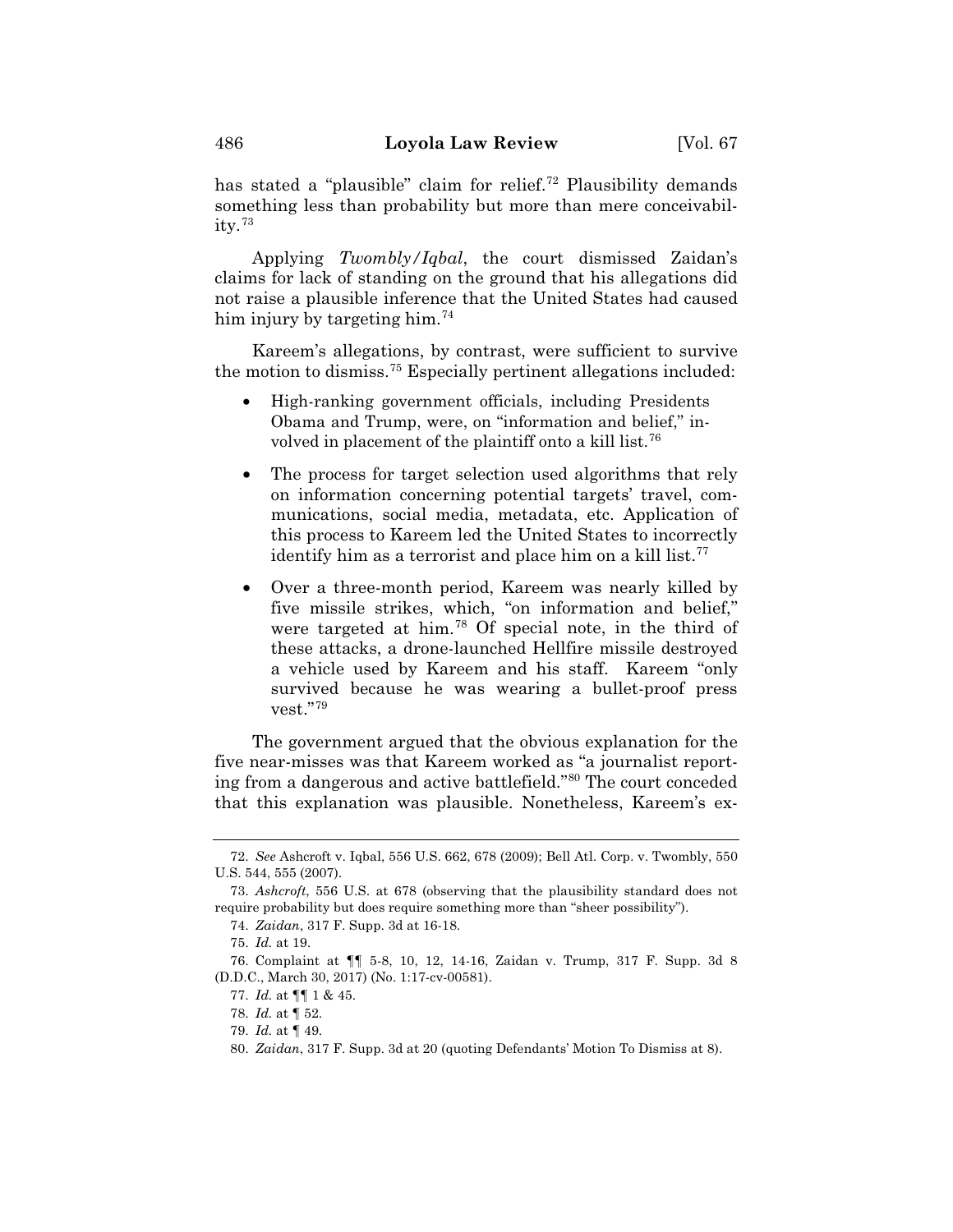planation—that the U.S. government was trying to kill him—was also "plausible" given his allegations regarding the government's campaign of "targeted drone strikes," that he has "been the near victim of a military strike on five occasions," and that "he is a journalist who is often in contact with rebel or terrorist organizations."81 The court also took special note that the defendants conceded at oral argument that Kareem "specifies that at least one of the strikes was from a Hellfire missile of the kind used by the U.S. without identifying the other weapons to the contrary."82

#### **2. THE DISTRICT COURT HELD THAT** *KAREEM***'S CONSTITUTIONAL CLAIMS SURVIVED THE POLITICAL QUESTION DOCTRINE.**

Turning to the political question doctrine, Judge Collyer began her analysis by distinguishing *Al-Aulaqi I* on the ground that Judge Bates had construed the complaint in that case as requiring him "to determine the facts and judge the legitimacy of military decisions made thousands of miles away."83 By contrast, the alleged decision to place Kareem on a kill list, if it had actually occurred, had taken place according to specified procedures in or around Washington,  $D.C.<sup>84</sup>$  Review of this bureaucratic decision, unlike review of the particulars of a military strike thousands of miles away, did not call for a "non-judicial feat."85

After drawing this distinction, Judge Collyer held that the political question doctrine nonetheless barred Kareem's nonconstitutional claims because, in the final analysis, resolving them would require the court "to delve into the propriety or merit of the decision to place Mr. Kareem on the Kill List."86 Judge Collyer explained that the court could not engage in this type of exercise given the D.C. Circuit's instruction in *El-Shifa* that the political question doctrine bars courts from second-guessing the wisdom of military actions.<sup>87</sup>

<sup>81.</sup> *Id.*

<sup>82.</sup> *Id.*

<sup>83.</sup> *Id.* at 24.

<sup>84.</sup> *Id.* at 25.

<sup>85.</sup> *Id.*

<sup>86.</sup> *Id.* at 26.

<sup>87.</sup> *Id.* (quoting El-Shifa Pharm. Indus. v. United States, 607 F.3d 836, 842 (D.C. Cir. 2010) (en banc) (barring review of "claims requiring [courts] to decide whether taking military action was wise—a policy choice and value determination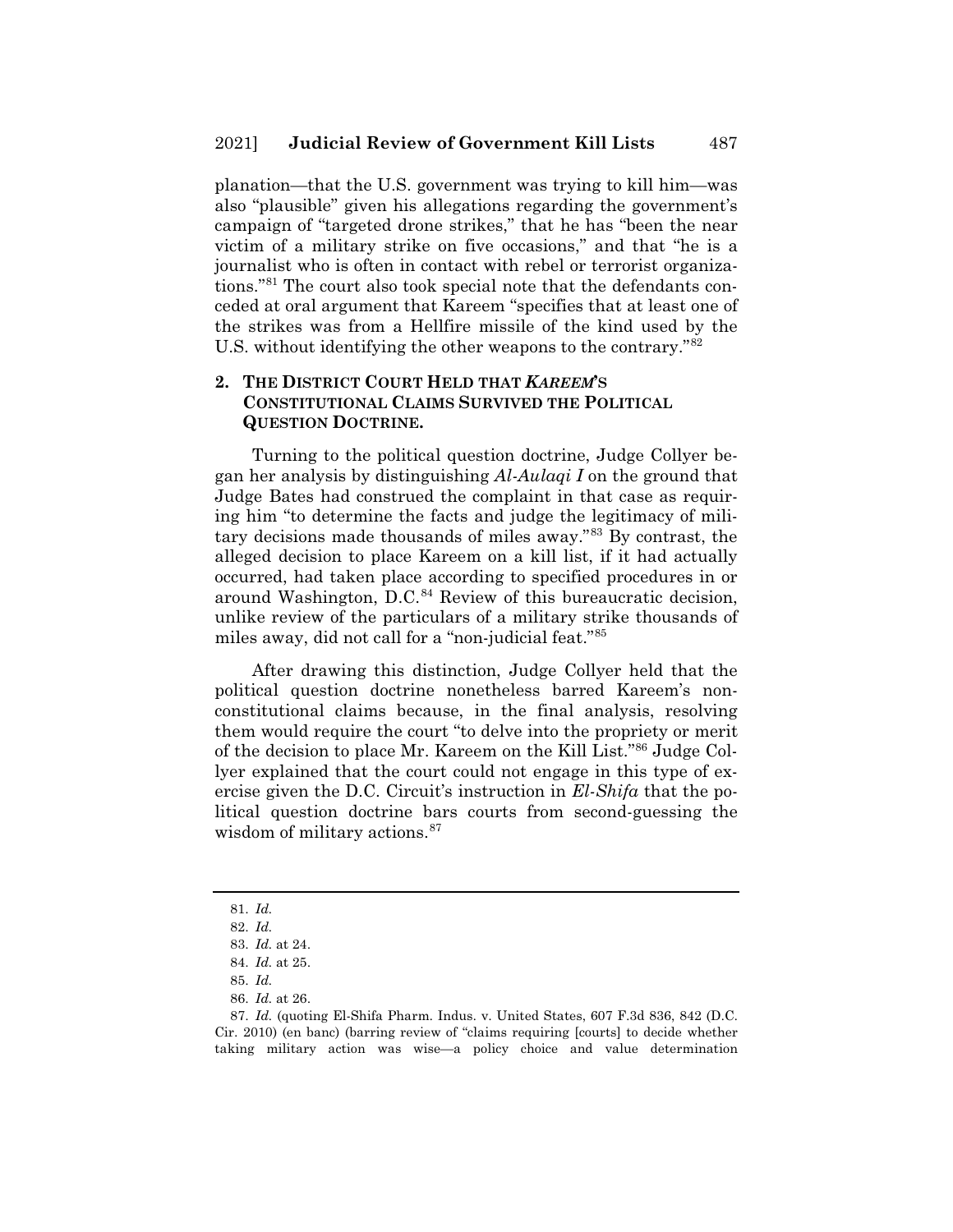Judge Collyer also held, however, that the political question doctrine did not require dismissal of Kareem's constitutional claims, which she characterized as boiling down to the proposition that he had been "deprived of his constitutional rights when Defendants designated him for the Kill List and deprived him of a prior opportunity to be heard."88 To support her conclusion, the judge reiterated that the Supreme Court has found due process claims justiciable even if they touch on foreign policy, and she stressed the importance of due process protections for the life interest.89 She also observed that the Supreme Court's *Hamdi* decision, which applied due process principles to the detention of an American citizen as an enemy combatant, supported the justiciability of a constitutional claim bearing on whether to kill an American citizen as an enemy combatant.<sup>90</sup>

Judge Collyer distinguished *El-Shifa* on the ground that Kareem's constitutional claims, unlike the non-constitutional ones, did not seek forbidden second-guessing of military judgments.91 Rather, according Judge Collyer, Kareem sought "his birthright instead: a timely assertion of his due process rights under the Constitution to be heard before he might be included on the Kill List and his First Amendment rights to free speech before he might be targeted for lethal action due to his profession."92

## **3. BUT THE DISTRICT COURT DISMISSED BASED ON THE STATE-SECRETS PRIVILEGE.**

Judge Collyer never reached the merits of Kareem's "plausible" due process claim because she granted the government's sub-

constitutionally committed for resolution to the halls of Congress or the confines of the Executive Branch") (alteration in original)).

<sup>88.</sup> *Id.*

<sup>89.</sup> *Id.* at 26-27 (citing, *inter alia*, Comm. of U.S. Citizens Living in Nicar. v. Reagan, 859 F.2d 929, 935 (D.C. Cir. 1988)).

<sup>90.</sup> *Id.* at 26-27 (quoting Hamdi v. Rumsfeld, 542 U.S. 507, 533 (2004)). Judge Collyer also relied on a D.C. Circuit opinion that applied *Hamdi*'s due process principles in a case where a citizen-detainee sought to block transfer from the U.S. to a foreign country. *Id.* (quoting Doe v. Mattis, 889 F.3d 745, 759 (D.C. Cir. 2018) (noting that a citizen "must have a meaningful opportunity to challenge the factual basis for his designation as an enemy combatant")).

<sup>91.</sup> *Id.*

<sup>92.</sup> *Id*. at 28. *But see* Chesney, *supra* note 11 (noting that the logic of the principle that the political question doctrine bars any questioning of a military judgment to place a person on a kill-capture list would seem to doom not just claims based on statutes or executive orders but constitutional claims as well).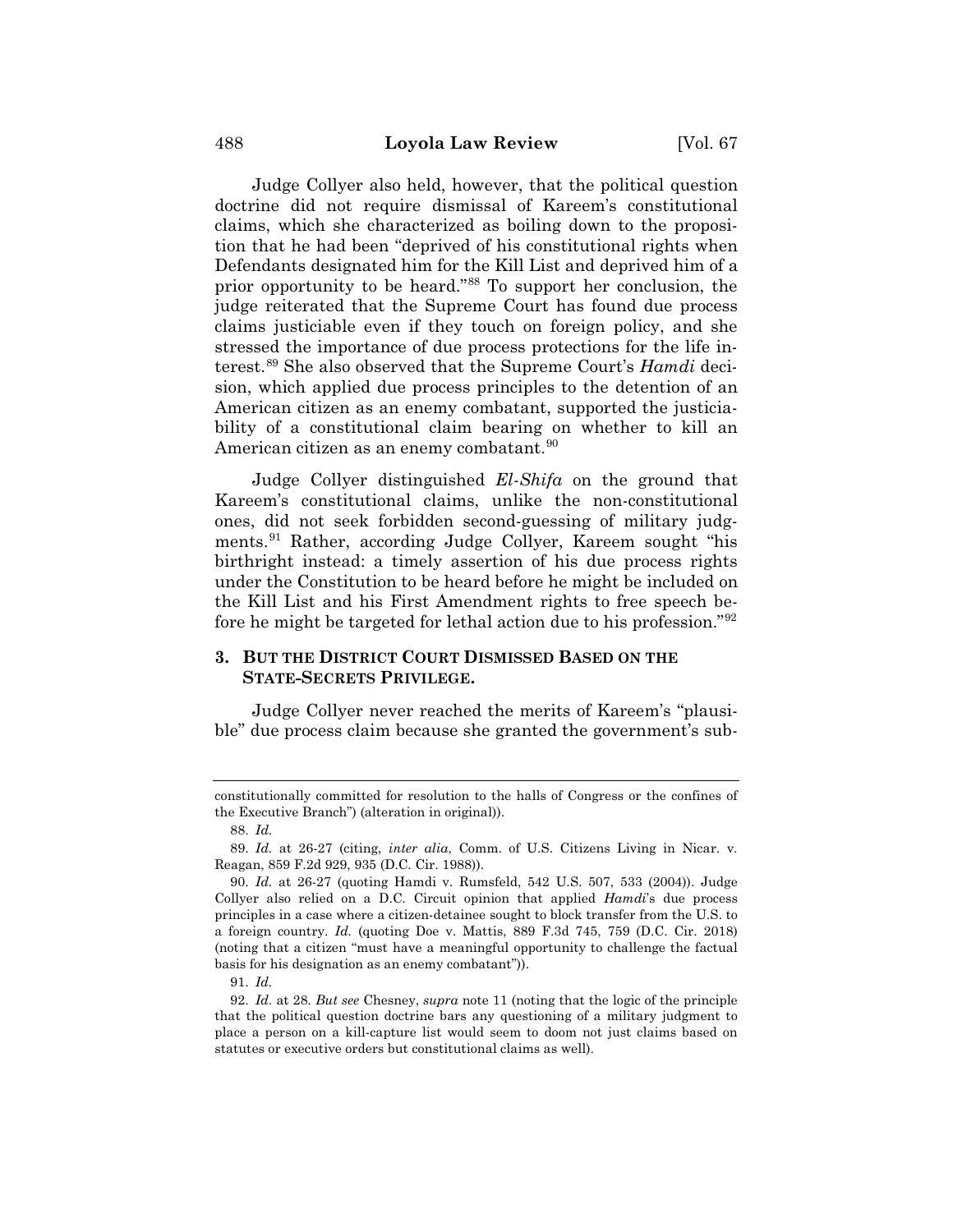sequent motion to dismiss based on the state-secrets privilege.<sup>93</sup> The government can use this absolute privilege to block disclosure of information in litigation where "there is a reasonable danger" that the disclosure "will expose military matters which, in the interest of national security, should not be divulged."94 Judge Collyer concluded that the government had demonstrated that answering Kareem's discovery requests, which sought information concerning target-selection procedures as well as whether the government had targeted and attempted to kill him, would pose a danger to national security.95

Application of the state-secrets privilege requires dismissal where: "(1) disclosure is necessary for the plaintiff to make its *prima facie* case; (2) disclosure is necessary for the defendant to defend itself; or (3) further litigation would present an unjustifiable risk of disclosure."96 In three short paragraphs, the court concluded that all three of these factors demanded dismissal of Kareem's case. The key point of this analysis was that, without access to privileged information, Kareem could not "establish whether he was targeted by lethal force or what information was considered in reaching the alleged decision to target him,"97 and he therefore could prove neither standing nor a prima facie case.

Thus, although the political question doctrine did not block Kareem from asserting his "birthright" of due process, the government's need to keep secret whether it was trying to kill him did.

#### **4. THE D.C. CIRCUIT SWITCHED THE GROUND OF DISMISSAL TO STANDING.**

On appeal, a D.C. Circuit panel, in a unanimous opinion, vacated and remanded with instructions to dismiss for lack of

<sup>93.</sup> Kareem v. Haspel, 412 F. Supp. 3d 52, 55 (D.D.C. 2019) (Collyer, J.), *vacated and remanded by*, 986 F.3d. 859 (D.C. Cir. 2021). *Cf.* Richard D. Rosen, *Drones and the U.S. Courts*, 37 WM. MITCHELL L. REV. 5280, 5292 (2011) (citing state-secrets privilege as one of several doctrines likely to doom efforts to challenge targeted killings in U.S. courts).

<sup>94.</sup> *Kareem*, 412 F. Supp. 3d at 56 (quoting United States v. Reynolds, 345 U.S. 1, 10 (1953)).

<sup>95.</sup> *Id.* at 57-58 (quoting Al-Haramain Islamic Found., Inc. v. Bush, 507 F.3d 1190, 1204 (9th Cir. 2007)).

<sup>96.</sup> *Id.* at 61 (citing Mohamed v. Jeppesen Dataplan, Inc., 614 F.3d 1070, 1087 (9th Cir. 2010)).

<sup>97.</sup> *Id.* at 61-62.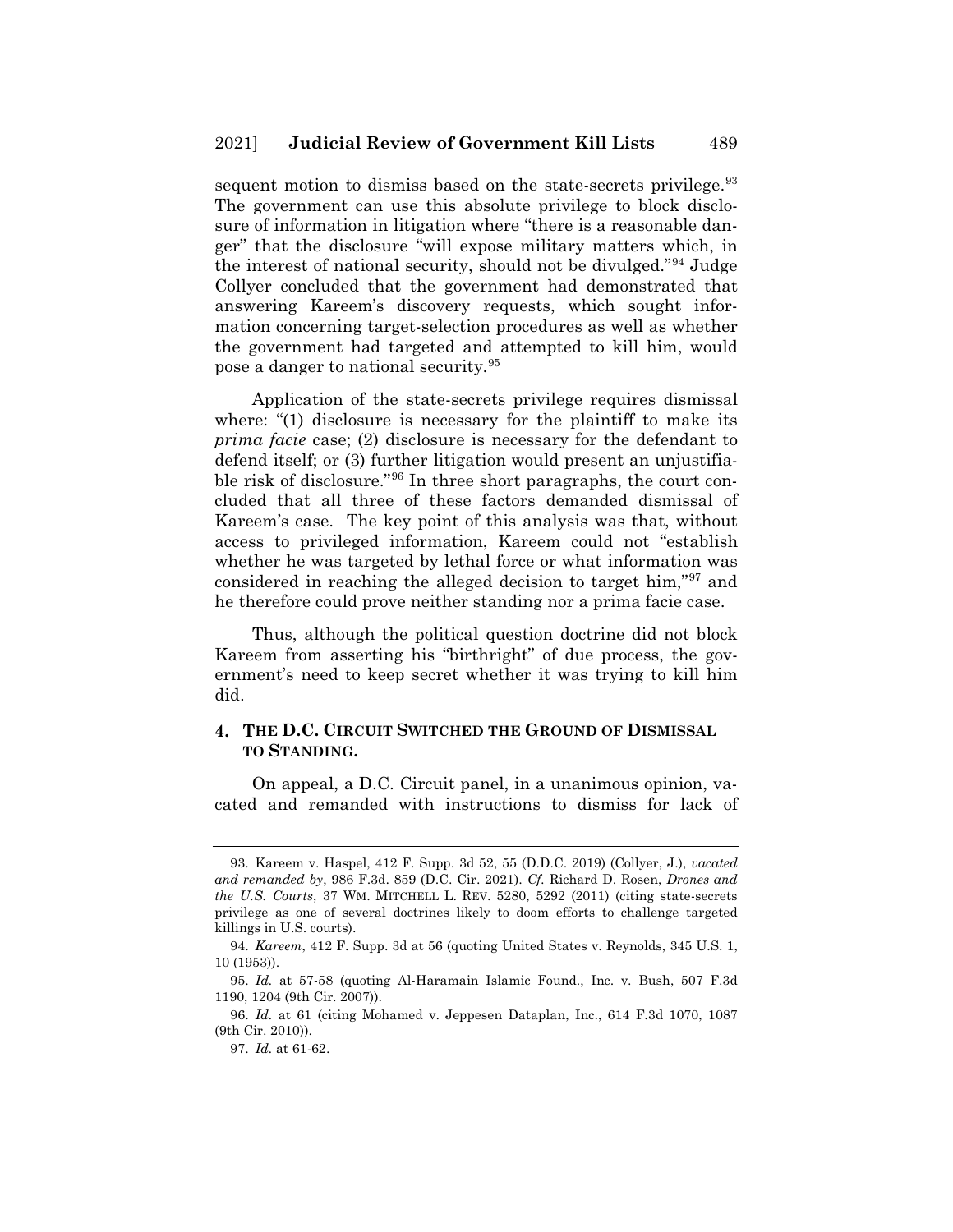standing.98 In this court's view, Kareem's "standing theory [did] not cross the line from conceivable to plausible."99 His complaint therefore failed to meet the plausibility requirement of the *Twombly/Iqbal* framework.100

In one important sense, the D.C. Circuit's disagreement with Judge Collyer on this point is beyond meaningful critique because the line between "conceivable" and "plausible" claims for relief is fuzzy and to some degree subjective.<sup>101</sup> That said, the panel seems to have bent over backwards to get rid of Kareem's case for lack of standing.

Again, the *Twombly/Iqbal* framework instructs a court to accept all "well-pleaded factual allegations" in a complaint as true before assessing plausibility.<sup>102</sup> As set forth above,<sup>103</sup> Kareem repeatedly alleged that the United States government had targeted him. Accepting these allegations as true would have required the court to accept Kareem's theory of injury and to reject the government's motion to dismiss for lack of standing.

The court might have avoided this disposition by characterizing Kareem's express allegations of targeting as mere "legal conclusions" that should be ignored.<sup>104</sup> Rather than do so, the court instead seized on the point that these allegations were made "on information and belief."105 The court explained that, although such pleadings are allowed where defendants control "necessary information," they must "be accompanied by a statement of the facts upon which the allegations are based."106 To support this contention, the court largely relied on precedents applying the heightened pleading requirements for fraud allegations of Fed. R.

<sup>98.</sup> Kareem v. Haspel, 986 F.3d. 859, 862 (D.C. Cir. 2021).

<sup>99.</sup> *Id.* at 861-62.

<sup>100.</sup> *Id.* at 869.

<sup>101.</sup> Ashcroft v. Iqbal, 556 U.S. 662, 679 (2009) (observing that "[d]etermining whether a complaint states a plausible claim for relief will, as the Court of Appeals observed, be a context-specific task that requires the reviewing court to draw on its judicial experience and common sense").

<sup>102.</sup> *See id.* at 678; Bell Atl. Corp. v. Twombly, 550 U.S. 544, 555 (2007).

<sup>103.</sup> *See supra* notes 76-79 (summarizing Kareem's allegations bearing on targeting).

<sup>104.</sup> *Cf. Ashcroft*, 556 U.S. at 678.

<sup>105.</sup> *Kareem*, 986 F.3d. at 866.

<sup>106.</sup> *Id.*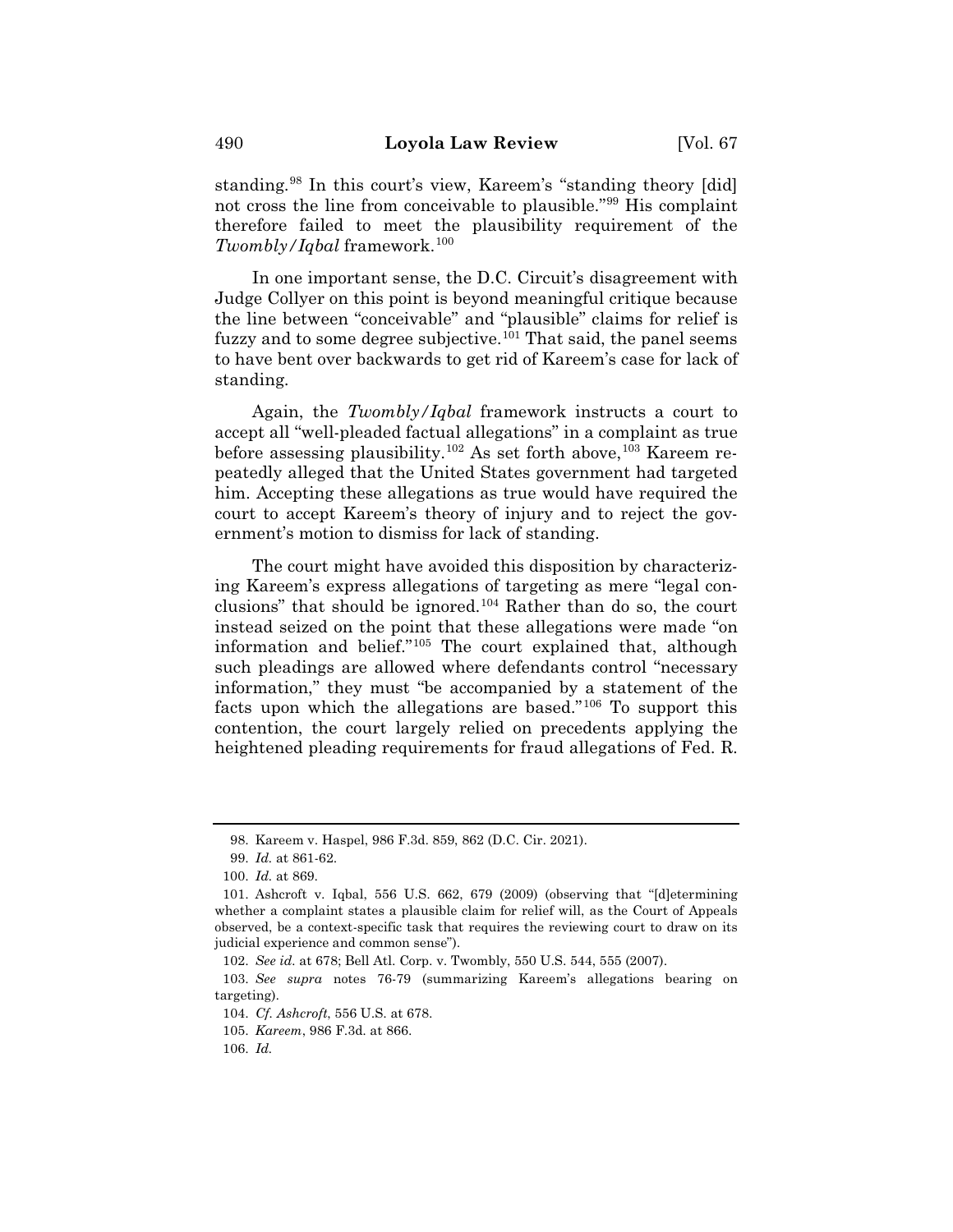Civ. P.  $9(b)$ .<sup>107</sup> The court did not explain why the stricter pleading requirements of Rule 9(b) should have any significance for the standard *Twombly/Iqbal* pleading requirements applicable to Kareem's complaint.108

Putting to one side any strain on precedent, the court effectively stripped the allegations made "on information and belief" out of the complaint. After doing so, it turned to whether Kareem's other relevant allegations, which most notably included the allegations concerning the five missile strikes, raised a plausible inference that he had been targeted by the United States. The court concluded that they did not, largely on the ground that the five strikes occurred in "major battlefields" in a vicious civil war with many competing factions and several nations that could have been responsible.<sup>109</sup>

<sup>107.</sup> *See id.* (citing Kowal v. MCI Commc'ns Corp., 16 F.3d 1271, 1279 n.3 (D.C. Cir. 1994) (explaining that "standards for pleadings on information and belief must be construed consistent with the purposes of Rule 9(b)") (citing *In re* Craftmatic Sec. Litig., 890 F.2d 628, 645-46 (3d Cir. 1989) (holding that "even under a non-restrictive application of the rule, pleaders must allege that the necessary information lies within defendants' control, and their allegations must be accompanied by a statement of the facts upon which the allegations are based" to show that the allegation is not "baseless")). For further support of its disposal of Kareem's allegations made "on information and belief," the court did include an additional "see also" citation to one precedent that did not arise in a Rule 9(b) context. *Kareem*, 986 F.3d. at 866 (citing Tooley v. Napolitano, 586 F.3d 1006, 1007-08, 1010 (D.C. Cir. 2009)). In *Tooley*, however, the court did not discount the plaintiff's allegations merely because they were made on information and belief. Instead, it dismissed the plaintiff's claims as "patently insubstantial," alleging a "particular combination of sloth, fanaticism, inanity and technical genius" so absurd as to be "not realistically distinguishable from allegations of 'little green men' of the sort that Justice Souter recognized in *Iqbal* as properly dismissed on the pleadings." *Tooley,* 586 F.3d at 1009-10 (citing *Iqbal*, 556 U.S. 662, 696 (2009)). Whatever else might be said about Kareem's pleadings relating to targeting, they did not fall into the "little green men" category of the fantastical.

<sup>108.</sup> *Cf.* Park v. Thompson, 851 F.3d 910, 928 (9th Cir. 2017) (quoting Arista Record LLC v. Doe, 604 F.3d 110, 120 (2d Cir. 2010) (observing, "[t]he *Twombly* plausibility standard . . . does not prevent a plaintiff from 'pleading facts alleged "upon information and belief" where the facts are peculiarly within the possession and control of the defendant or where the belief is based on factual information that makes the inference of culpability plausible") (internal citations omitted)).

<sup>109.</sup> *Kareem*, 986 F.3d. at 867-69. The court added that the strongest indication in Kareem's complaint of targeting by the United States was his allegation that the third airstrike had come from a "drone-launched Hellfire missile." *Id.* at 867. The court discounted this allegation, however, because Kareem had during the appellate proceedings "apparently retreated from the assertion" that this strike had been made by a Hellfire missile. *Id.* at 868. His opening brief asserted that the strike came from "*what appeared to be* a Hellfire missile," and his reply brief explained that he "believed" the strike came from a Hellfire missile "because of its strength and the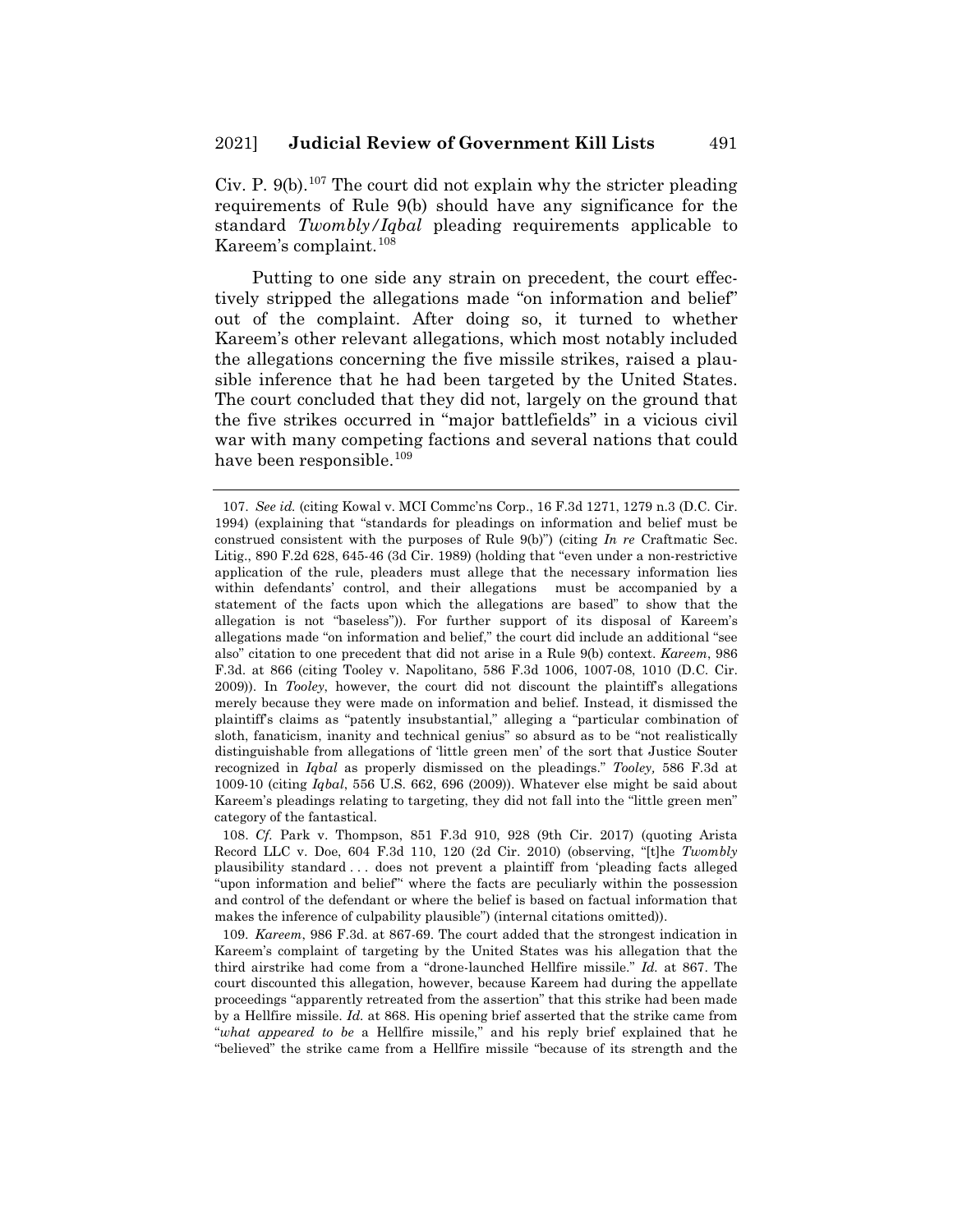#### **III. A LITTLE DUE PROCESS FOR KILL LISTS**

As we have seen, an American citizen bringing a due process challenge to his purported placement on a kill list must run a gauntlet of threshold issues including constitutional standing, the political question doctrine, and the state-secrets privilege.<sup>110</sup> As the D.C. Circuit's disposition in *Kareem* shows, the first of these grounds, constitutional standing, poses a major barrier, but the possibility that a plaintiff might overcome it is not totally academic. For instance, although in *Al-Aulaqi I* Judge Bates ruled that Nasser Al-Aulaqi lacked constitutional standing to challenge targeting of his son,  $111$  the circumstances of the case strongly suggest that Anwar Al-Aulaqi, had he chosen to bring suit himself, could have alleged facts sufficient to indicate that the United States had targeted him for death.<sup>112</sup> Also, recall that Kareem's allegations regarding targeting persuaded Judge Collyer to reject a motion to dismiss for lack of standing.113 Presumably, there are other members of the federal bench who would have reached the same conclusion on the issue of whether Kareem's allegations raised a plausible inference of targeting. Of course, the D.C. Circuit's reversal on the issue demonstrates that other judges may prove more demanding when applying the fuzzy *Twombly/Iqbal* plausibility standard in this context.114

The possibility that a plaintiff's due process claim of illegal targeting might survive a standing objection naturally raises the question of whether it could also survive application of the political question doctrine and the state-secrets privilege. To justify an

damage it caused." *Id.* In light of these statements, the court regarded Kareem's allegation of a Hellfire strike as "nothing more than a conclusory assertion made on an equivocal factual basis." *Id*.

<sup>110.</sup> *Cf.* Jaber v. United States, 861 F.3d 241, 250 (D.C. Cir. 2017) (Brown, J., concurring) (observing that, in the United States, in contrast to other liberal democracies, "strict standing requirements, the political question doctrine, and the state secrets privilege confer such deference to the Executive in the foreign relations arena that the Judiciary has no part to play").

<sup>111.</sup> Al-Aulaqi v. Obama, 727 F. Supp. 2d 1, 28 (D.D.C. 2010) (concluding that killing of Anwar Al-Aulaqi would not cause cognizable injury to Nasser Al-Aulaqi because he did not have a legally protected interest in preserving his relationship with an adult son) [*Al-Aulaqi I*].

<sup>112.</sup> *See id.* at 10-11 (noting Anwar Al-Aulaqi's official designation as a "Specially Designated Global Terrorist," as well as press reports based on unidentified military and intelligence sources that he had been placed on kill lists by the CIA and Joint Special Operations Command).

<sup>113.</sup> Zaidan v. Trump, 317 F. Supp. 3d 8, 20 (D.D.C. 2018).

<sup>114.</sup> *Kareem*, 986 F.3d. at 862.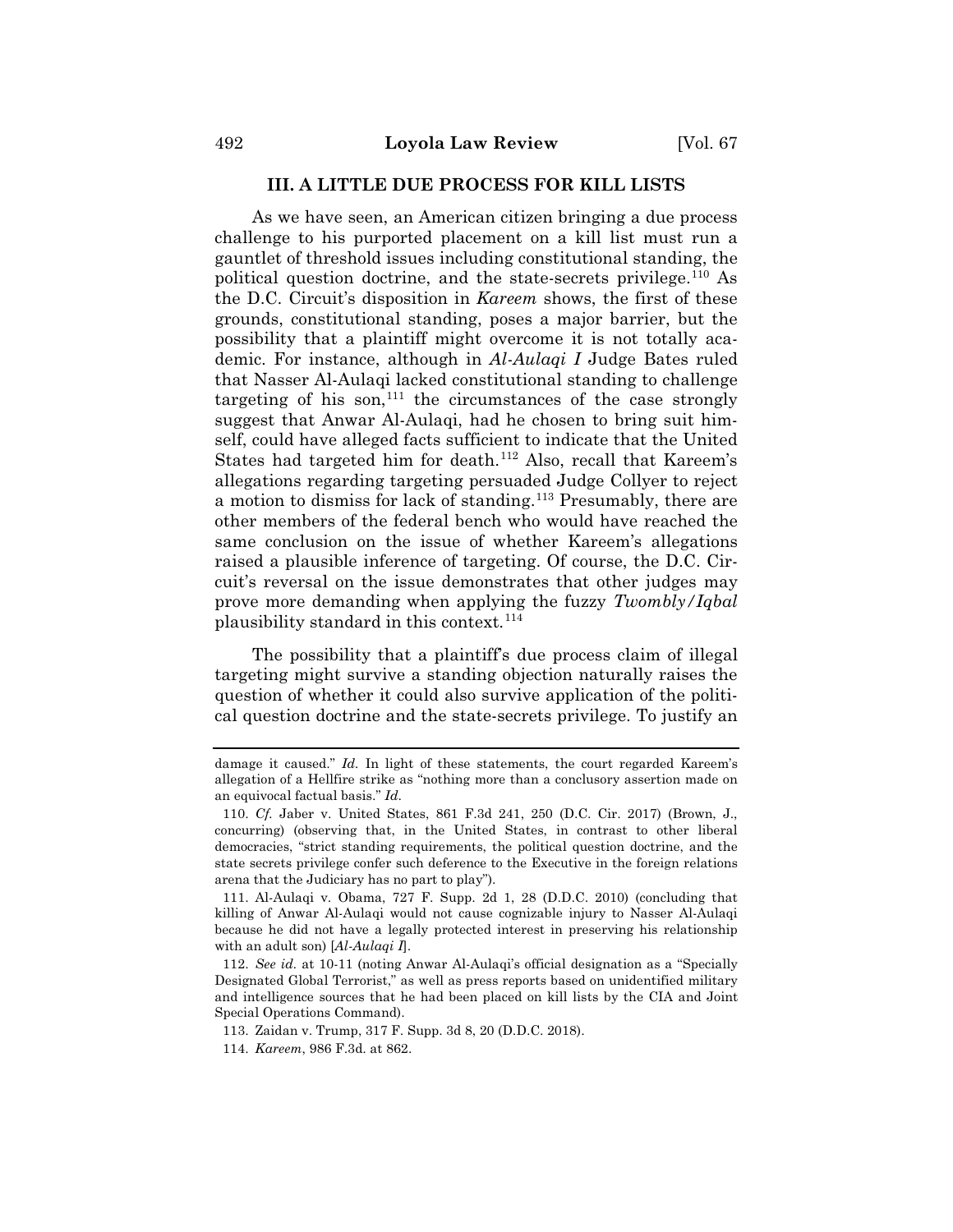affirmative answer to this question, the balance of this Article, drawing its chief inspiration from *Hamdi v. Rumsfeld,*<sup>115</sup> explains how a carefully limited form of judicial review could avoid the national security and separation-of-powers concerns that underlie these two doctrines as well as why due process should demand such review.

#### **A.** *HAMDI* **AND DUE PROCESS FOR DETENTION OF ENEMY COMBATANTS**

*Hamdi* revolved around determining the procedures that should apply to challenges to the continued detention of American citizens as "enemy combatants" in the war-on-terror.<sup>116</sup> "Enemy" combatants," for this purpose, are persons who are "part of or supporting forces hostile to the United States or coalition partners" and are "engaged in an armed conflict against the United States."117

Yaser Hamdi was born in Louisiana, raised in Saudi Arabia, and by 2001, residing in Afghanistan.<sup>118</sup> During 2001, members of the Northern Alliance, an anti-Taliban coalition, captured Hamdi and turned him over to the United States military. After detaining and interrogating Hamdi in Afghanistan, the military transferred him to the United States naval base at Guantanamo Bay, where he was held without criminal charges as an "enemy combatant." After learning of Hamdi's American citizenship, the military transferred him to naval brigs in the United States. Hamdi's father sought a writ of habeas corpus for his son's release.

At the district court, the only evidentiary support the Government mustered for Hamdi's detention was a declaration submitted by Michael Mobbs, a Defense Department official, who averred that, based on review of relevant records, he was "familiar with the facts and circumstances related to the capture of . . . Hamdi and his detention by U.S. military forces."119 The Mobbs Declaration stated that Hamdi had "affiliated with a Taliban mil-

<sup>115.</sup> Hamdi v. Rumsfeld, 542 U.S. 507 (2004).

<sup>116.</sup> *Id.* at 509 (O'Connor, J., plurality).

<sup>117.</sup> *Id.* at 526 (stating definition of "enemy combatant" that the Court had accepted as within congressional authorization).

<sup>118.</sup> For the Supreme Court's discussion of the factual circumstances set forth in the balance of this paragraph, *see id.* at 510-12.

<sup>119.</sup> *Id.* at 512 (quoting declaration of Michael Mobbs, Special Advisor to the Under Secretary of Defense for Policy [hereinafter "Mobbs Declaration"]).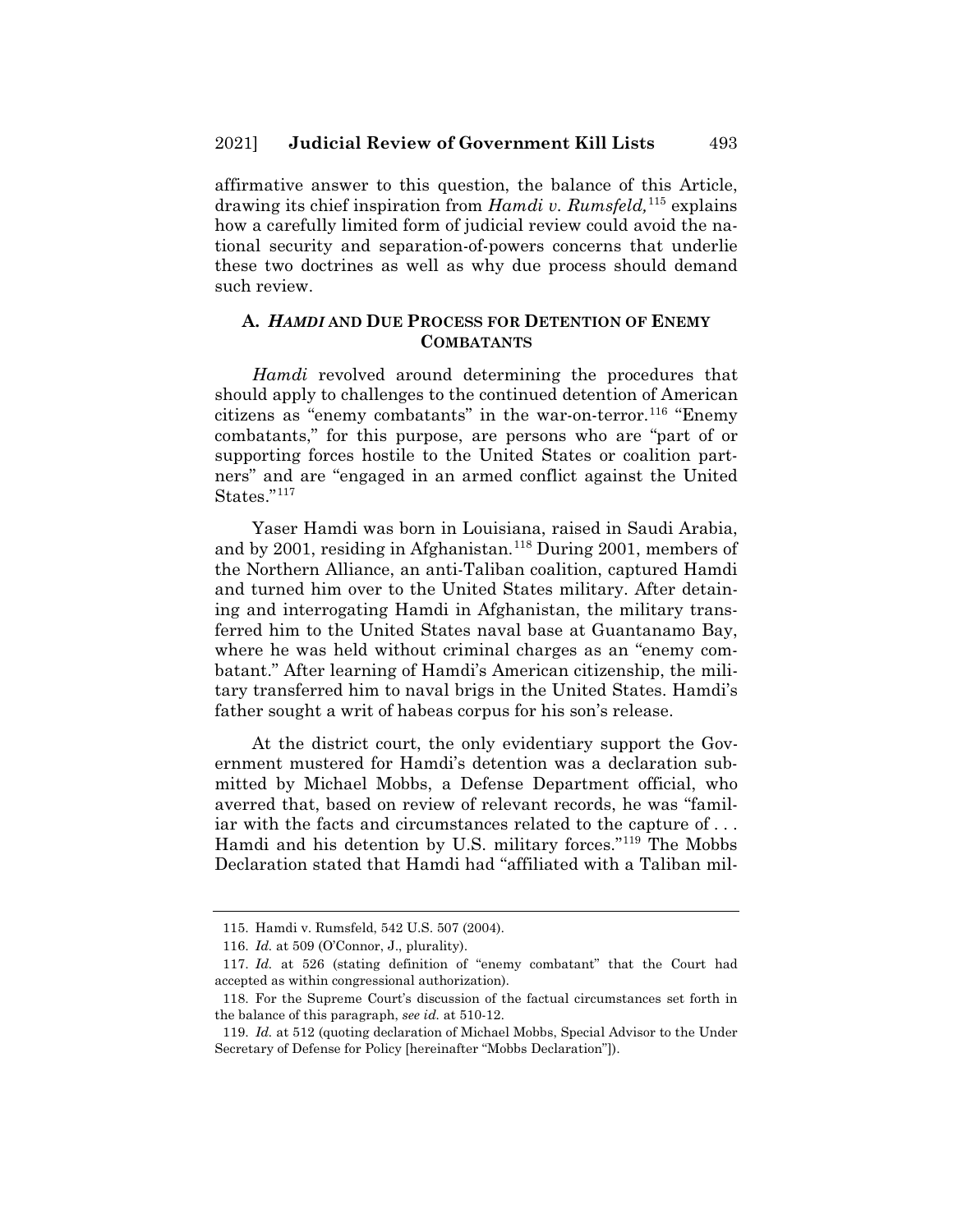itary unit and received weapons training" and that, after his unit had surrendered during battle to Northern Alliance forces, Hamdi had turned over a Kalashnikov rifle to them.<sup>120</sup> The declaration also stated that a series of United States military screening teams had concluded that Hamdi qualified as an "enemy combatant."121

The Supreme Court, after concluding that the Government had statutory authority to hold American citizens as enemy combatants, $122$  faced the problem of determining "what process is constitutionally due to a citizen who disputes his enemy-combatant status."123 Hamdi insisted that due process demanded that "he receive a hearing in which he may challenge the Mobbs Declaration and adduce his own counterevidence."124

The Government countered that "[r]espect for separation of powers and the limited institutional capabilities of courts in matters of military decision-making" required that courts avoid any individualized review of detainee claims questioning the factual basis for detention.125 The Government's fallback position was that, if the courts were to conduct any such individualized review at all, they should confine themselves to determining whether "some evidence" submitted by the government supported detention.126 This standard is satisfied where there is "'any evidence in the record that could support the conclusion.'"127 As applied to Hamdi's habeas petition, a court would assume everything in the Mobbs Declaration was true and determine whether it provided a legitimate basis for holding Hamdi as an enemy combatant.<sup>128</sup>

<sup>120.</sup> *Id.* at 513 (quoting Mobbs Declaration).

<sup>121.</sup> Hamdi v. Rumsfeld, 542 U.S. 507, 513 (2004) (O'Connor, J., plurality).

<sup>122.</sup> *See id.*at 516-17 (concluding government had statutory authority to detain Hamdi as an enemy combatant under the Authorization for Use of Military Force, Pub. L. No. 107-40, 115 Stat. 224 (2001) (codified at 50 U.S.C. §1541 note)); *id.* at 579 (Thomas, J., dissenting) (stating that the government had constitutional and statutory authority to detain Hamdi as an enemy combatant).

<sup>123.</sup> *Id.* at 524.

<sup>124.</sup> *Id.* at 528.

<sup>125.</sup> *Id.* at 527 (alteration in original) (quoting government's briefing). The government conceded that courts could properly determine "whether legal authorization exists for the broader detention scheme." *Id.*

<sup>126.</sup> *Id.*

<sup>127.</sup> Hamdi v. Rumsfeld, 542 U.S. 507, 527 (2004) (O'Connor, J., plurality) (quoting Superintendent, Mass. Corr. Inst. at Walpole v. Hill, 472 U.S. 445, 455-57 (1985)). 128. *Id.* at 527-28.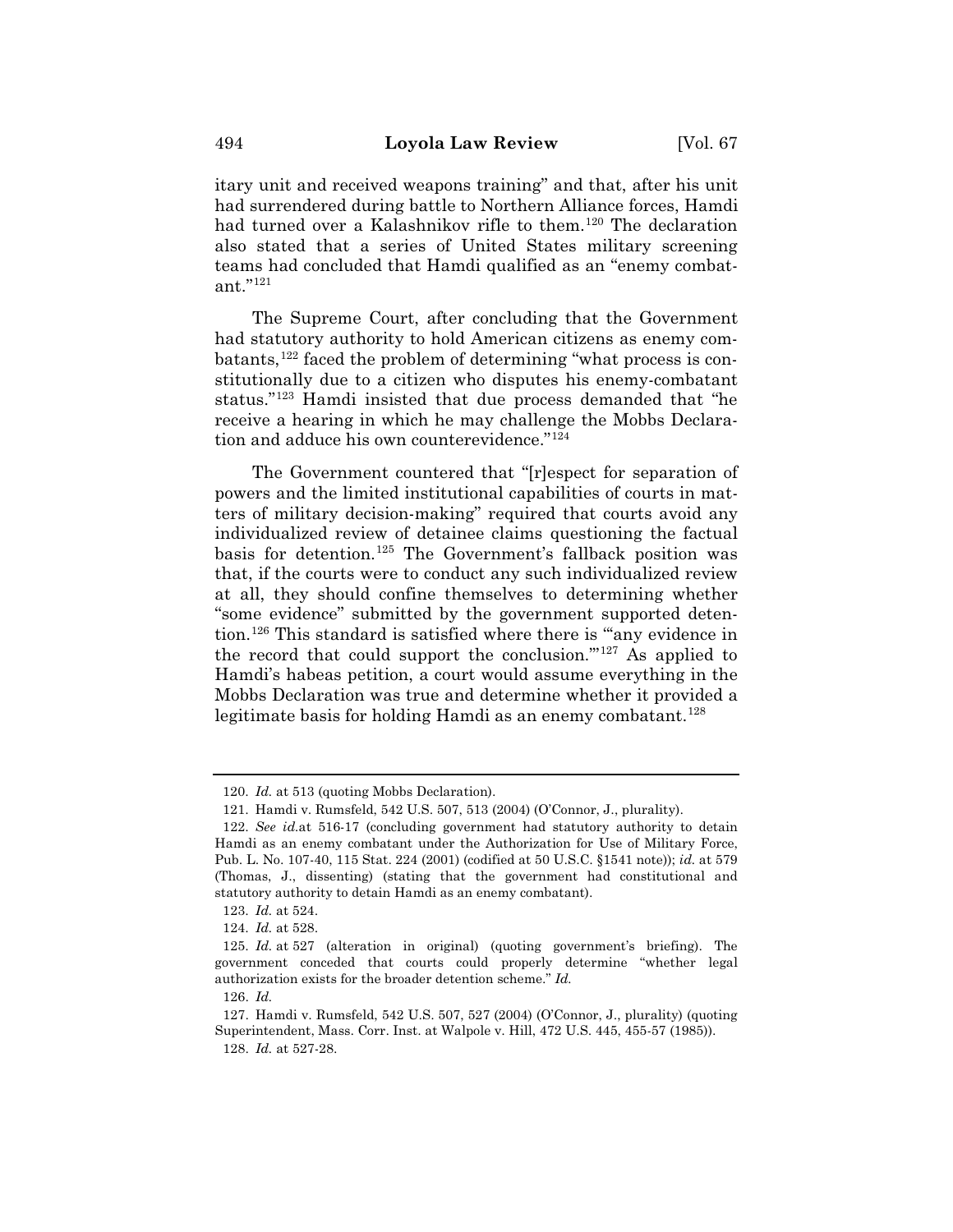Justice O'Connor's controlling plurality opinion "reject[ed] the Government's assertion that separation of powers principles mandated a heavily circumscribed role for the courts in such circumstances."129 She added that, even during wartime, "the United States Constitution . . . most assuredly envisions a role for all three branches when individual liberties are at stake."130 She also noted that the "Great Writ of habeas corpus," in the absence of congressional suspension, authorized the courts to serve "as an important judicial check on the Executive's discretion in the realm of detentions."131

To determine more precisely what role the courts should play in reviewing determinations of "enemy combatant" status, the controlling plurality applied the *Mathews v. Eldridge* balancing test.132 *Mathews* famously instructs courts, when determining whether due process demands additional procedural protections than the government has supplied, to consider:

First, the private interest that will be affected by the official action; second, the risk of an erroneous deprivation of such interest through the procedures used, and the probable value, if any, of additional or substitute procedural safeguards; and finally, the Government's interest, including the function involved and the fiscal and administrative burdens that the additional or substitute procedural requirement would entail. $133$ 

Hamdi, of course, had a strong, even "elemental," private interest in his freedom.134 The government has strong interests in preventing enemy combatants from returning to the field and

<sup>129.</sup> *Id.* at 535-36 (citing Youngstown Sheet & Tube Co. v. Sawyer, 343 U.S. 579, 587 (1952)).

<sup>130.</sup> *Id.* (citing Mistretta v. United States, 488 U.S. 361, 380 (1989)).

<sup>131.</sup> *Id.* at 536.

<sup>132.</sup> *Id.* at 529 (O'Connor, J., four-justice plurality). *See also id.* at 553-54 (Souter, J., concurring in part) (explaining that, although Justices Souter and Ginsburg had determined that the government lacked statutory authority to detain Hamdi as an enemy combatant, the two Justices nonetheless joined the plurality's due process analysis, albeit with reservations, "to give practical effect to the conclusions of eight Members of the Court rejecting the Government's position").

<sup>133.</sup> Mathews v. Eldridge, 424 U.S. 319, 335 (1976).

<sup>134.</sup> Hamdi v. Rumsfeld, 542 U.S. 507, 529-30 (2004) (O'Connor, J., plurality). (noting that Hamdi asserted "the most elemental of liberty interests—the interest in being free from physical detention by one's own government").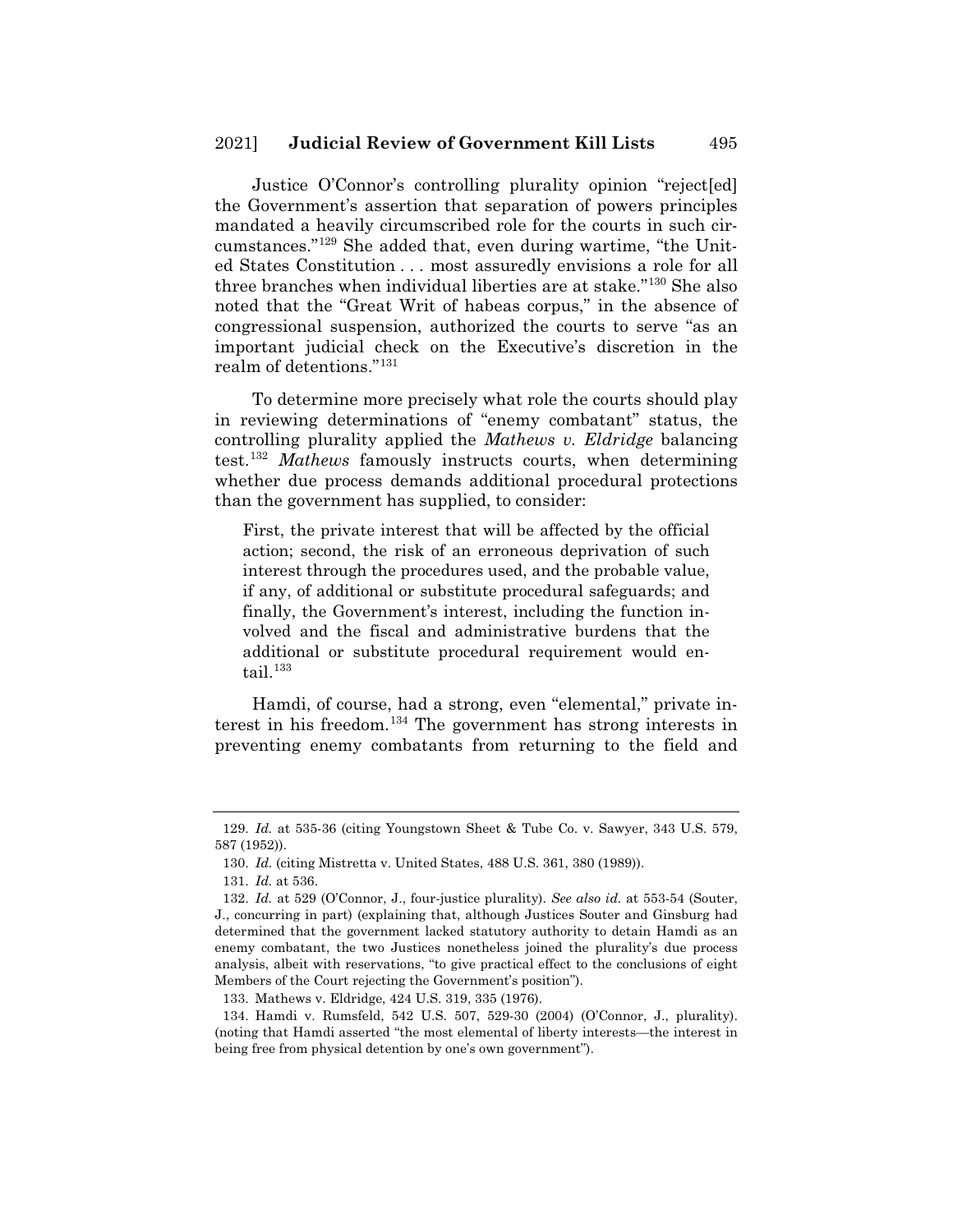maintaining efficient military operations free from litigation burdens.135

After recognizing these countervailing interests, Justice O'Connor concluded that the government's minimalist procedural approach, which required accepting the truth of its evidence and gave detainees no chance to respond,136 failed the *Mathews* balancing test because it carried an unacceptably high risk of error that additional process could reduce at acceptable  $cost<sub>137</sub>$  To the contrary, Hamdi was constitutionally entitled to "receive notice of the factual basis for his classification, and a fair opportunity to rebut the Government's factual assertions before a neutral decisionmaker."138

Justice O'Connor was quick to add, however, that application of these core protections of due process could be "tailored to alleviate their uncommon potential to burden the Executive at a time of ongoing military conflict."139 As examples of such tailoring, she noted that, although Hamdi must have a fair opportunity to rebut the government's evidence, hearsay could nonetheless "be accepted as the most reliable available evidence from the Government in such a proceeding."140 She added that due process would permit application of a rebuttable presumption favoring the Government's evidence.<sup>141</sup> Taking this approach, "once the Government puts forth credible evidence that the habeas petitioner meets the enemy-combatant criteria, the onus could shift to the petitioner to rebut that evidence with more persuasive evidence that he falls outside the criteria."142 Continuing in this same flexible spirit, Justice O'Connor also recognized that an "appropriately authorized and properly constituted military tribunal" might be able to provide the required "neutral decisionmaker" for de-

142. *Id.*

<sup>135.</sup> *Id.* at 531-32 (adverting to government interests in ensuring that enemy combatants do not return to the battlefield, avoiding "the practical difficulties that would accompany a trial-like process," and in avoiding "intru[sion] on the sensitive secrets of national defense").

<sup>136.</sup> *See id.* at 527-28.

<sup>137.</sup> *Id.* at 531-32.

<sup>138.</sup> *See id.* at 533 (citations omitted).

<sup>139.</sup> *Id.*

<sup>140.</sup> Hamdi v. Rumsfeld, 542 U.S. 507, 533-34 (2004) (O'Connor, J., plurality).

<sup>141.</sup> *Id.* at 534.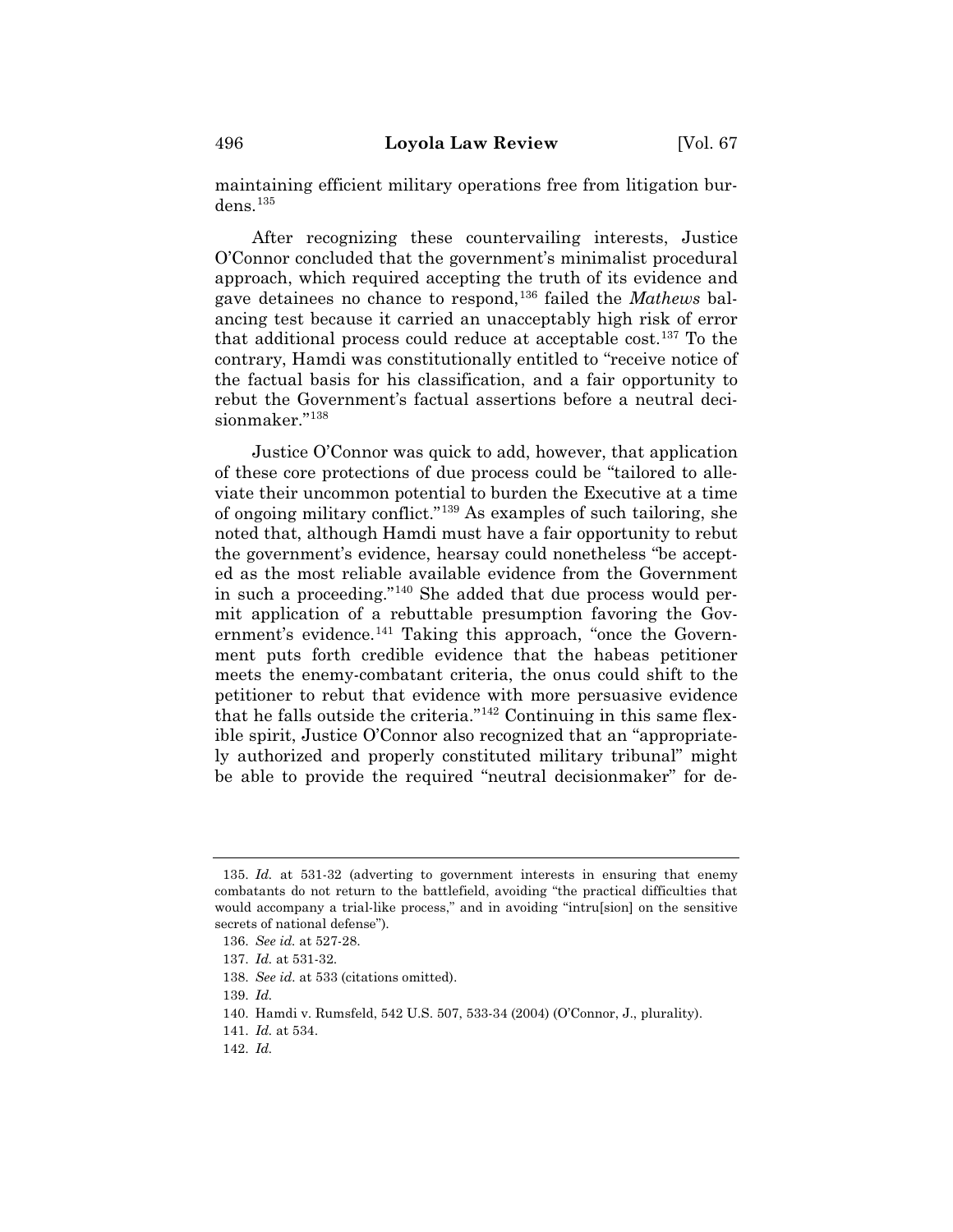termining enemy combatant status.<sup>143</sup> In the absence of such a tribunal, however, "a court that receives a petition for a writ of habeas corpus from an alleged enemy combatant must itself ensure that the minimum requirements of due process are achieved."144

After sketching this "basic process," Justice O'Connor explained why it was unlikely that it would "have the dire impact on the central functions of warmaking that the Government forecasts."145 This process would not apply to initial captures but instead to decisions made at relative leisure "to *continue* to hold those who have been seized."146 The government maintains documentation regarding grounds for detention in its ordinary course, and a "knowledgeable affiant" should be able "to summarize these records to an independent tribunal" with minimal burden.147 Moreover, the process should "meddle[ ] little, if at all, in the strategy or conduct of war" given that its focus would be on whether the detainee's own actions justified categorization as an "enemy combatant" who had joined or supported armed forces actively opposed to the United States.<sup>148</sup>

#### **B. TRANSPOSING** *HAMDI* **TO KILL LISTS TO FIND A DUE PROCESS RIGHT TO JUDICIAL REVIEW**

In *Hamdi,* the Court determined that due process demanded a flexible but meaningful form of independent review of military detention of American citizens as enemy combatants because the Court concluded that, on balance, such review would enhance protection of detainees' private interests without imposing unacceptable costs on national security.<sup>149</sup> This conclusion naturally suggests that a similar due process cost/benefit analysis should apply when determining the procedures that should govern placement of American citizens on a kill list as enemy combat-

<sup>143.</sup> *Id.* at 538. In the aftermath of *Hamdi*, the government instituted Combat Status Review Tribunals (CSRTs) to provide the independent review function identified by Justice O'Connor. The Supreme Court ruled that these CSRTs failed to provide a constitutionally sufficient substitute for habeas proceedings in Boumediene v. Bush, 553 U.S. 723, 789 (2008).

<sup>144.</sup> *Hamdi*, 542 U.S. at 538.

<sup>145.</sup> *Id.* at 534.

<sup>146.</sup> Hamdi v. Rumsfeld, 542 U.S. 507, 534 (2004) (O'Connor, J., plurality).

<sup>147.</sup> *Id.*

<sup>148.</sup> *See id.* at 535.

<sup>149.</sup> *Id.* at 532-35.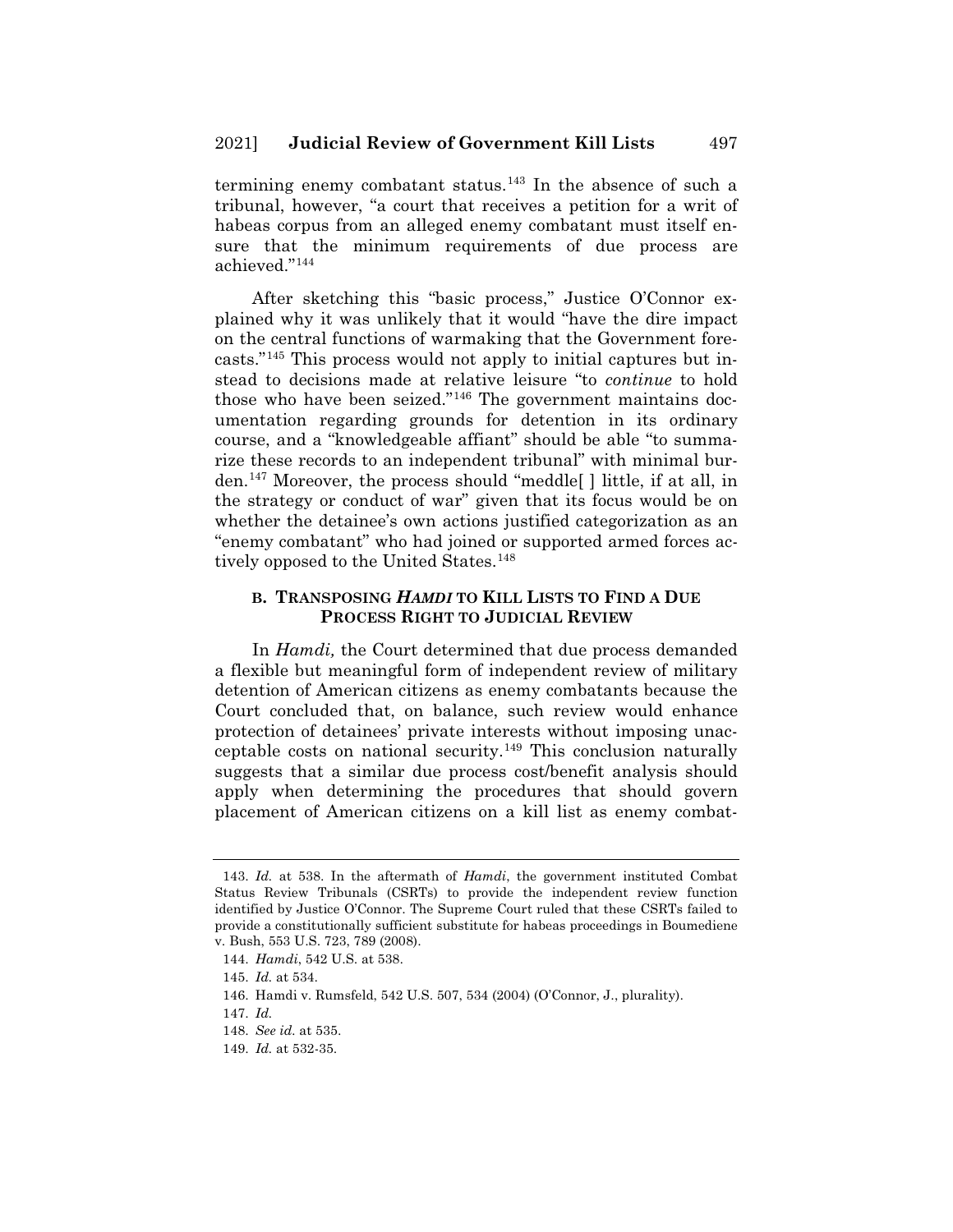ants. As explained below, a very conservative, pro-government approach to striking this balance suggests that, at the very least, American citizens who sue to challenge their purported placement on a kill list should have a due process right to limited but independent review by a court.

Application of the *Mathews* balancing test is an exercise in judgment rather than math—with the judgments of five Justices ultimately controlling in those cases that make their way to the Supreme Court.<sup>150</sup> To narrow and clarify the judgments potentially at issue, let us stipulate to two preliminary determinations that weigh heavily toward protection of national security interests. First, although pre-deprivation notice is typically a fundamental requirement of due process,<sup>151</sup> the government need not provide such notice to targeted persons because doing so would cause excessive damage to national security. Such notice would presumably inspire targets to take greater precautions to prevent the United States from killing them.152 Public identification of targets might also expose sources and methods of intelligence.<sup>153</sup>

Second, although due process requires a fair opportunity to be heard,154 the government need not share "secret" evidence

<sup>150.</sup> *See* Gary Lawson, Katharine Ferguson & Guillermo A. Montero, *"Oh Lord, Please Don't Let Me Be Misunderstood!" Rediscovering the* Mathews v. Eldridge *and*  Penn Central *Frameworks*, 81 NOTRE DAME L. REV. 1, 5 (2005) (explaining that the *Mathews* three-factor test, rather than providing a "decision making algorithm," instead serves "the more modest, but nonetheless important, ambition of providing a framework or structure for discussion of the issues arising in . . . due process law").

<sup>151.</sup> *See, e.g.*, Zinernon v. Burch, 494 U.S. 113, 127-28 (1990) (noting that the Court "usually has held that the Constitution requires some kind of a hearing before the State deprives a person of liberty or property" but adding that, "[i]n some circumstances, . . . the Court has held that a statutory provision for a postdeprivation hearing, or a common-law tort remedy for erroneous deprivation, satisfies due process").

<sup>152.</sup> Kareem v. Haspel, 412 F. Supp. 3d 52, 58 (D.D.C. 2019) (Collyer, J.) (noting declarations from high level officials discussing these risks), *vacated and remanded by* 986 F.3d. 859, 862 (D.C. Cir. 2021).

<sup>153.</sup> *Id.* (citing Al-Haramain Islamic Found., Inc. v. Bush, 507 F.3d 1190, 1204 (9th Cir. 2007)), *vacated and remanded by* 986 F.3d 859 (2021). *But see* Murphy & Radsan, *supra* note 6, at 834 (suggesting that, subject to precautions to protect security concerns, due process should require the government to post lists of targetable persons).

<sup>154.</sup> Mathews v. Eldridge, 424 U.S. 319, 333 (1976) (quoting Armstrong v. Manzo, 380 U.S. 545, 552 (1965), as describing "the opportunity to be heard" as "[t]he fundamental requirement of due process"). *Cf.* Brief of Former State & Federal Prosecutors as Amici Curiae in Support of Appellant and Urging Reversal at 2, Kareem v. Haspel, 986 F.3d 859 (D.C. Cir. March 16, 2020) (No. 19-5328) (contending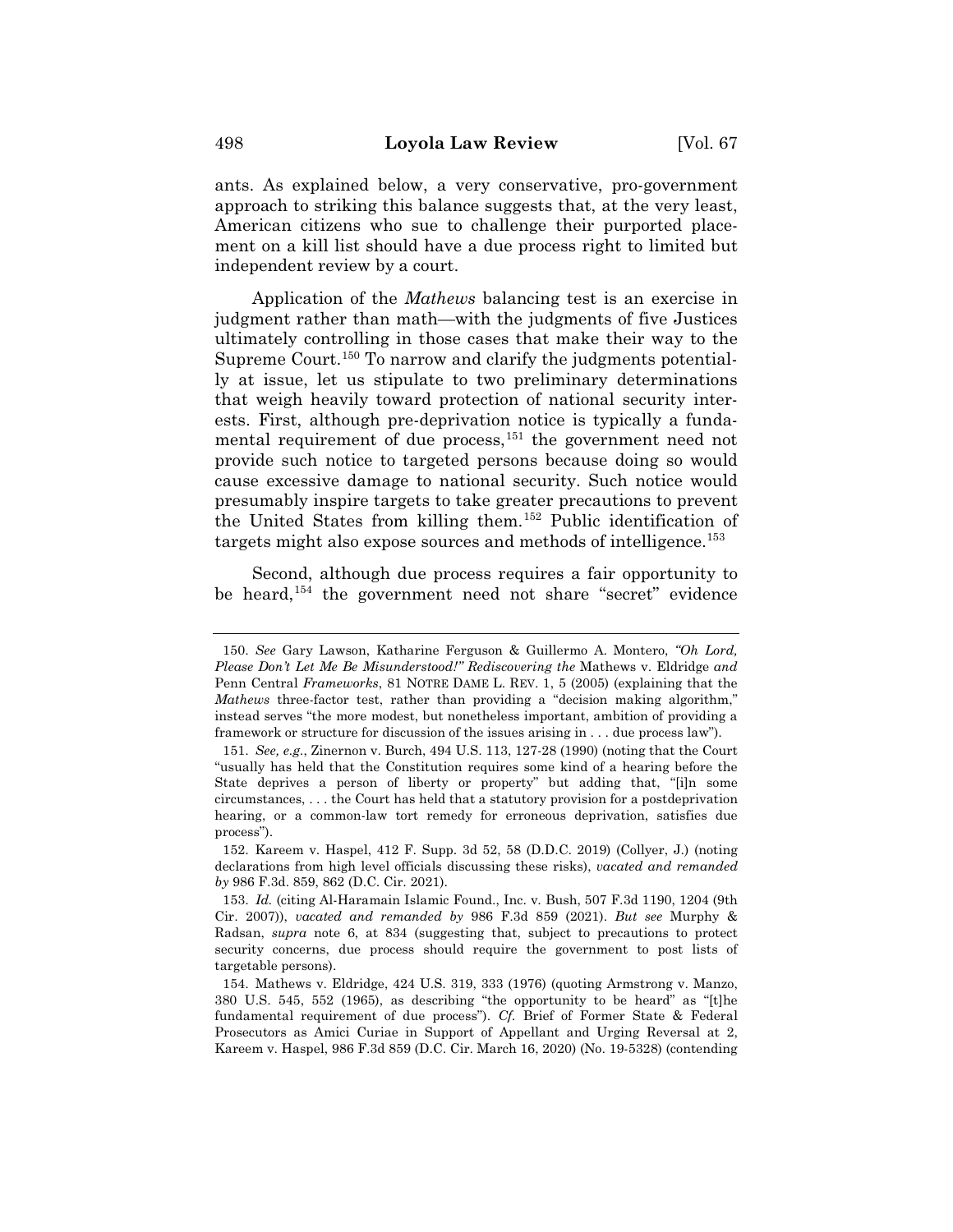supporting its targeting decisions with targets themselves because doing so would run even more obvious risks of exposing sources and methods of intelligence.<sup>155</sup> This concession may be more severe than protection of national security strictly requires given that in some contexts the government has allowed opposing counsel with a suitable security clearance to review classified information without divulging it to their client.156 On a closely related point, the issue of whether due process requires that Guantanamo detainees or their counsel have access to classified information is currently being litigated.<sup>157</sup>

While the preceding concessions should greatly lessen if not eliminate national security and separation-of-powers concerns, they still leave room for a court to apply a third core element of due process, the right to a neutral decisionmaker.<sup>158</sup> This aspect of due process has deep roots in the dictum that "no man should be judge of his own cause."159 It also finds expression in case law

that "the due process clause will not allow the government to murder a citizen without first granting him an opportunity to see and rebut the evidence against him in a competent court") (capitalization altered).

<sup>155.</sup> *Cf. Kareem*, 412 F. Supp. 3d at 58-59 (rejecting argument that Kareem's due process right to life should overcome state-secrets privilege), *vacated and remanded by* 986 F.3d. 859 (D.C. Cir. 2021).

<sup>156.</sup> *See* Sinnar, *supra* note 19, at 1017 (observing that cleared counsel in the Guantanamo detainee litigation may review classified information but not divulge it to their clients; also noting Second Circuit authority, *In re* Terrorist Bombings of U.S. Embassies in E. Afr., 552 F.3d 93, 122 (2d Cir. 2008), that allows a defendant's lawyer, but not the defendant, to review classified information in some criminal cases involving application of the Classified Information Procedures Act (CIPA); adding, however, that "the potential for counsel to obtain classified information in civil cases remains unclear"). *See also* Kashem v. Barr, 941 F.3d 358, 380 (9th Cir. 2019) (noting that the government can mitigate the unfairness of relying on classified information by disclosing evidence to cleared counsel or providing summaries).

<sup>157.</sup> Qassim v. Trump, 927 F.3d 522, 528 (D.C. Cir. 2019) (remanding to district court to determine whether Guantanamo detainee had due process right that he or his counsel be able to review classified information). *Cf.* Boumediene v. Bush, 553 U.S. 723, 783-84 (2008) (indicating that Combat Status Review Tribunals (CSRTs) that the government created to provide independent review of detentions at Guantanamo were constitutionally inadequate in part due to detainees' inability to review classified information).

<sup>158.</sup> Hamdi v. Rumsfeld, 542 U.S. 507, 533 (2004) (O'Connor, J., plurality) (referencing Hamdi's right to review by a neutral decisionmaker). *See also* Ward v. Vill. of Monroeville, 409 U.S. 57, 61-62 (1972) (holding due process requires "a neutral and detached judge").

<sup>159.</sup> *See, e.g.,* Fredrick Schauer, *Judicial Supremacy and the Modest Constitution,*  92 CAL. L. REV. 1045, 1057 (2004) (observing that this principle "pervades our principles of institutional design"). *See also* Caperton v. A.T. Massey Coal Co., Inc., 556 U.S. 868, 876 (2009) (declaring, "[i]t is axiomatic that '[a] fair trial in a fair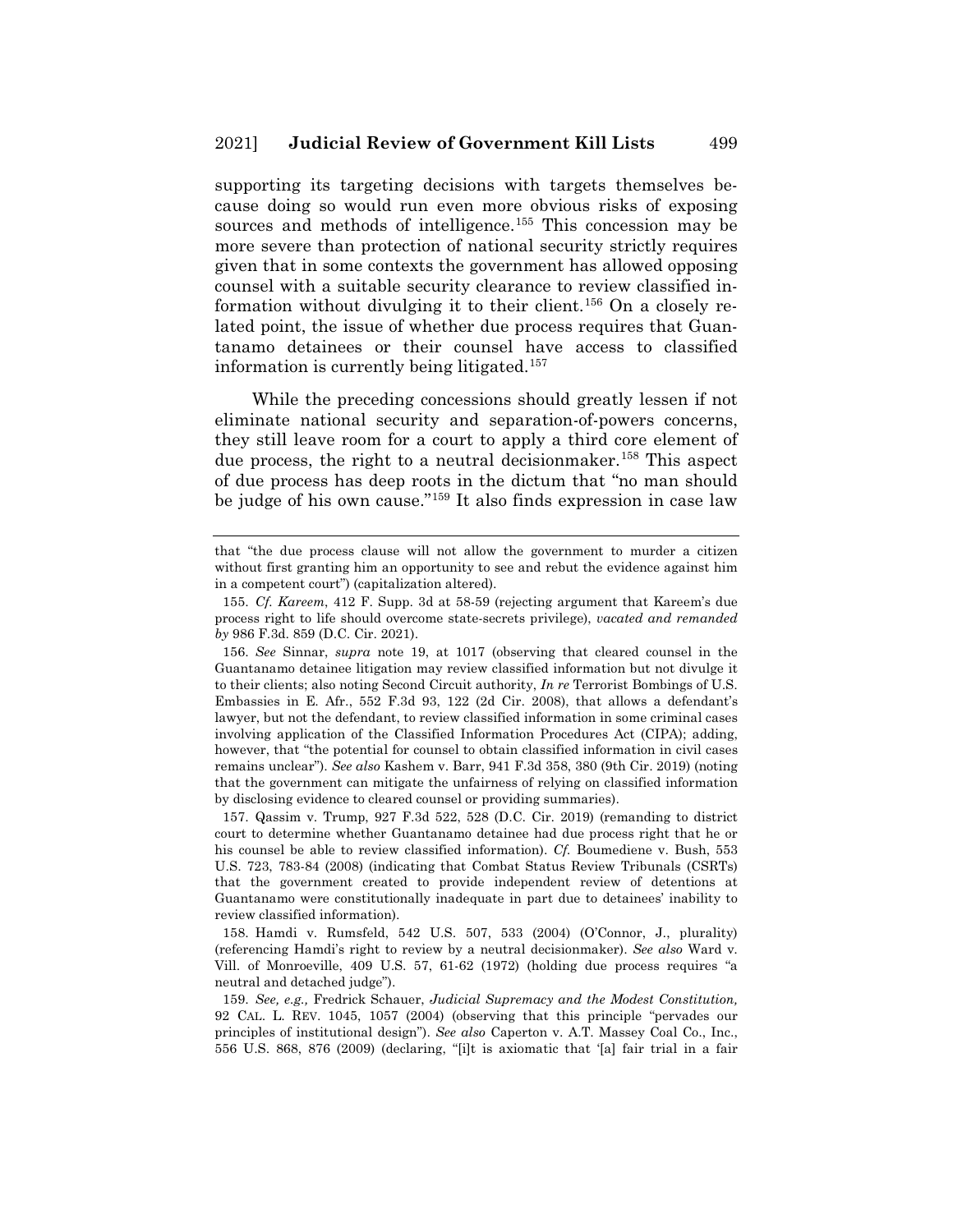holding that officials should not function as prosecutors and adjudicators in the same case.<sup>160</sup> Along these lines, Justice O'Connor's controlling opinion in *Hamdi* recognized, "[a]n interrogation by one's captor, however effective an intelligencegathering tool, hardly constitutes a constitutionally adequate factfinding before a neutral decisionmaker."161

Of course, if the government does not notify a person that he has been placed on a kill list, he may never think to try to use official government mechanisms to contest this placement. As both *Kareem* and *Al-Aulaqi I* demonstrate, however, even without official notice, some people may be in a position to infer that they have been targeted and to sue in federal court to challenge this decision.162 In that case, the court itself could, as *Hamdi* suggests, serve as a neutral decisionmaker to review whether sufficient grounds exist for targeting the plaintiff.163

A procedure for such review might run something like the following: A plaintiff sues the government for violating his due process rights by placing him on a kill list. The government, we might expect, would respond with a motion to dismiss for lack of standing. If this motion proves unsuccessful, the plaintiff moves for summary judgment, submitting any evidence in his possession indicating he should not be a target. The government would both oppose the plaintiff's motion and move for summary judgment in its own right. To protect national security interests, it would claim the state-secrets privilege for any sufficiently sensitive evi-

tribunal is a basic requirement of due process'") (quoting *In re* Murchison, 349 U.S. 133, 136 (1955)); Tumey v. Ohio, 273 U.S. 510, 522 (1927) (noting "general rule" that "interest in the controversy to be decided" disqualifies judicial or quasi-judicial officers); THE FEDERALIST NO. 10 (James Madison) (J. Cooke ed., 1961) (observing, "[n]o man is allowed to be a judge in his own cause; because his interest would certainly bias his judgment, and, not improbably, corrupt his integrity").

<sup>160.</sup> Williams v. Pennsylvania, 136 S. Ct. 1899, 1905 (2016) (holding that "under the Due Process Clause there is an impermissible risk of actual bias when a judge earlier had significant, personal involvement as a prosecutor in a critical decision regarding the defendant's case"). *But see* Withrow v. Larkin, 421 U.S. 35, 58 (1975) (holding that "combination of investigative and adjudicative functions does not, without more, constitute a due process violation").

<sup>161.</sup> *Hamdi*, 542 U.S. at 537.

<sup>162.</sup> *See* Kareem v. Haspel, 986 F.3d. 859, 862 (D.C. Cir. 2021) (dismissing for lack of constitutional standing suit of journalist who claimed that United States had illegally targeted him); Al-Aulaqi v. Obama, 727 F. Supp. 2d 1, 1 (D.D.C. 2010) (Bates, J.) (dismissing on a variety of justiciability grounds a suit brought by Nasser Al-Aulaqi to enjoin the targeted killing of his son, Anwar Al-Aulaqi) [*Al-Aulaqi I*].

<sup>163.</sup> *See Hamdi*, 542 U.S. at 538.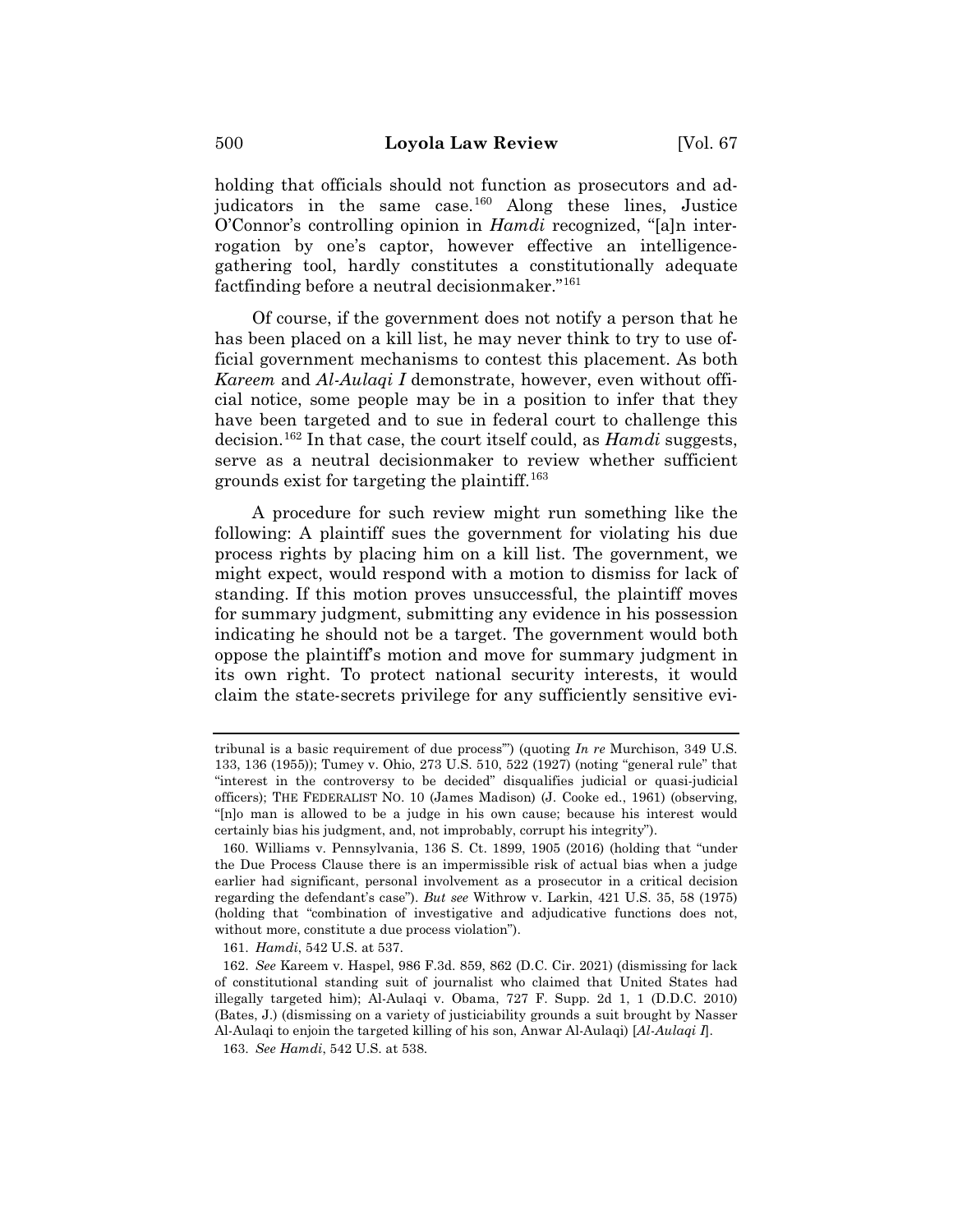dence that it submits in support of its opposition.<sup>164</sup> The court would review privileged evidence *in camera*, without sharing it with the plaintiff.<sup>165</sup>

In support of its position, the government might submit evidence showing either that the plaintiff is not on a kill list, or if the plaintiff is on one, why he belongs there. Where the government asserts that the plaintiff is not on a kill list and the plaintiff has no direct evidence to the contrary, summary judgment for the government would be in order. If the plaintiff is on a kill list, then, assuming the absence of prior review of this decision by an independent decisionmaker, the court would grant summary judgment on the issue of whether the plaintiff's due process rights have been violated. As a remedy, the court would itself play the role that due process demands,<sup>166</sup> reviewing the evidence to determine if the government had a sufficient basis for its targeting decision. To steer clear of excessive second-guessing of military judgments that might violate the political question doctrine, the factual element of this review would be limited to determining whether the government's targeting decision has reasonable support in the record.<sup>167</sup> If the government's decision has reasonable support, the court would leave it unaltered; if it lacks reasonable support, then the court would order the plaintiff's removal from the kill list.

In any event, the court, although it would inform the plaintiff of the issuance of a final order, would never reveal to the plaintiff whether he was ever on a kill list or remained on one. Instead, the plaintiff would need to settle for the knowledge that

<sup>164.</sup> *See* Andresen, *supra* note 6, 181-82 (extolling capacity of courts to handle highly classified information without breaching confidentiality).

<sup>165.</sup> *Cf.* Sinnar, *supra* note 19, at 1012-15 (describing innovative use of *in camera*  review by courts to preserve secrecy in national security cases).

<sup>166.</sup> *See Hamdi*, 542 U.S. at 538 (indicating courts could provide neutral review to satisfy due process). For additional commentary suggesting due process requires *ex ante* review by courts of placements on kill lists, see, for example, D'Errico, *supra*  note 6, at 1216 (proposing, that Congress adopt a "narrowly tailored" scheme for *ex ante* review by courts of targeted killing based on application of *Mathews* balancing test); Flaherty, *supra* note 6 (contending that due process may require *ex ante* judicial review of targeting decisions in non-exigent circumstances). *See also* Funk, *supra* note 5, at 334-35 (recommending that review of target selections by the Foreign Intelligence Surveillance Court would provide "substantial additional constitutional support" for the government's targeted killing program).

<sup>167.</sup> *See infra* Part III.C (contending that this standard of review should satisfy the political question doctrine's requirement that courts avoid interference with national security and military decisions charged to the political branches).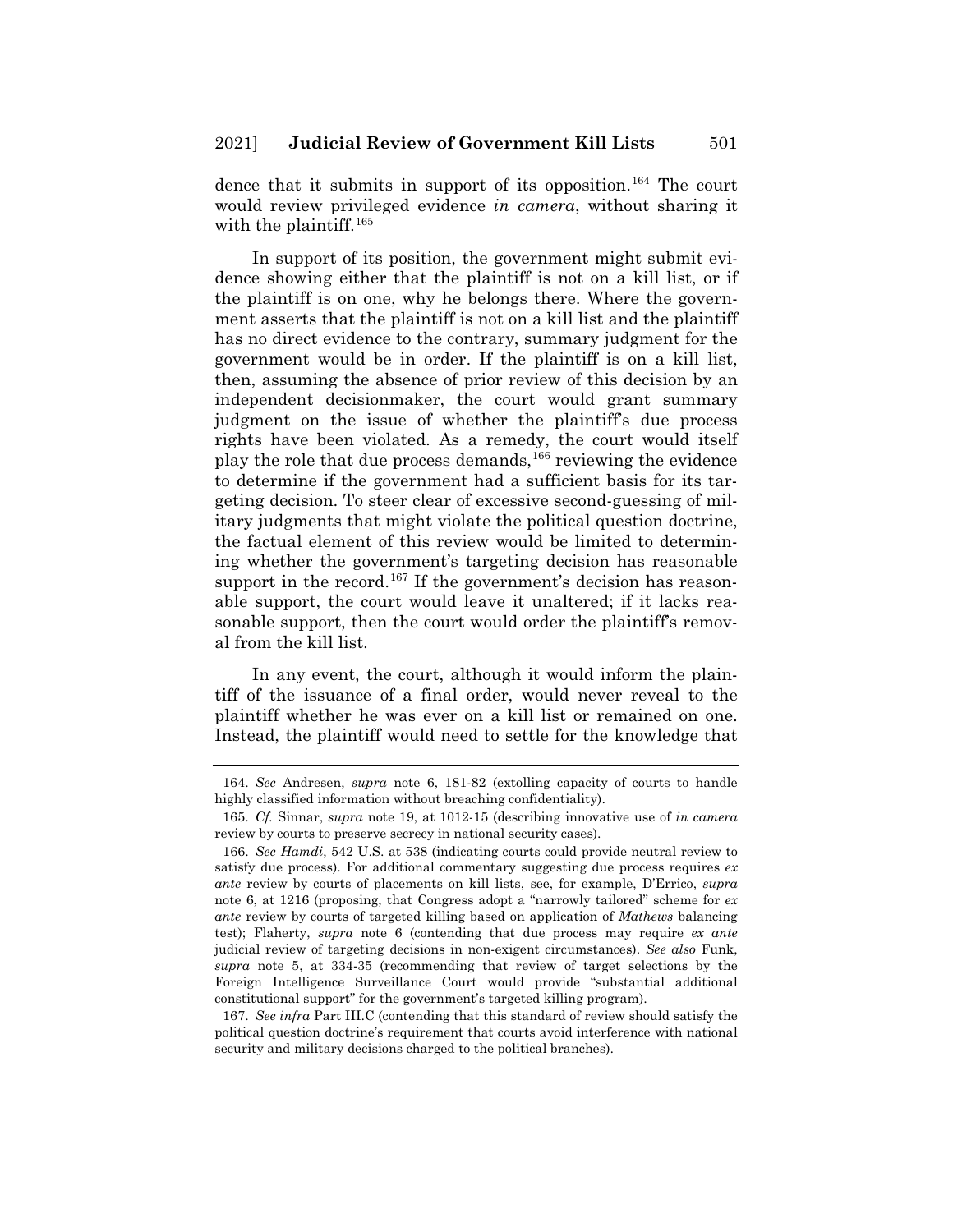review by a neutral decisionmaker of the government's decision had occurred—whatever that decision may have been.

Whether due process demands that courts implement something like the preceding procedural experiment depends on application of the three-part *Mathews* balancing test.<sup>168</sup> The first *Mathews* step, assessing the plaintiff's private interest, could not be more straightforward: It is the "elemental" interest in staying alive.169

The second step, assessing the probable value of additional procedural safeguards to protection of the plaintiff's private interests, poses far greater difficulties. $170$  In truth, it is hard to gauge with any specificity the degree to which independent judicial assessments would increase the accuracy of target selection. Such measurement problems are endemic to application of the *Mathews* balancing test, which, at bottom, requires courts to conduct a loose, intuitive cost-benefit analysis.<sup>171</sup> The secrecy enshrouding targeted killing programs naturally makes this inquiry more difficult.

Public reports regarding kill lists do indicate that, at least during the Obama administration, their development involved a complex, interagency process with multiple levels of review that involved more than one hundred officials.172 President Obama himself participated in this process, reviewing cases involving American citizens or cases where there was disagreement among

<sup>168.</sup> *See* Mathews v. Eldridge, 424 U.S. 319, 335 (1976). *Cf. Hamdi*, 542 U.S. at 529-39 (applying *Mathews* balancing test to determine due process rights of American citizens held as enemy combatants).

<sup>169.</sup> *Cf. Hamdi*, 542 U.S. at 529 (describing Hamdi's interest in his freedom as "elemental").

<sup>170.</sup> *See* Flaherty, *supra* note 6, at 39 (observing, regarding application of the *Mathews* test to kill lists, that "[t]he real devil is in assessing the risk of erroneous deprivation of life and the probable value of additional or substitute safeguards").

<sup>171.</sup> *See* Cynthia R. Farina, *Conceiving Due Process,* 3 YALE J.L. & FEM. 189, 235- 36 (1991) (noting that costs and benefits of additional procedure "cannot, realistically, be quantified" and this type of cost/benefit exercise tends to ignore or undervalue "soft" variables).

<sup>172.</sup> *See* Chachko, *supra* note 4, at 1082-85 (describing multi-layer interagency process for nominating and vetting targets involving, inter alia, the nominating agency, the Restricted Counterterrorism Security Group of the National Security Staff, the National Counterterrorism Center, National Security Council Deputies Committee, agency principals, and the President); McNeal, *supra* note 4, at 702-729 (discussing bureaucratic processes for developing kill lists).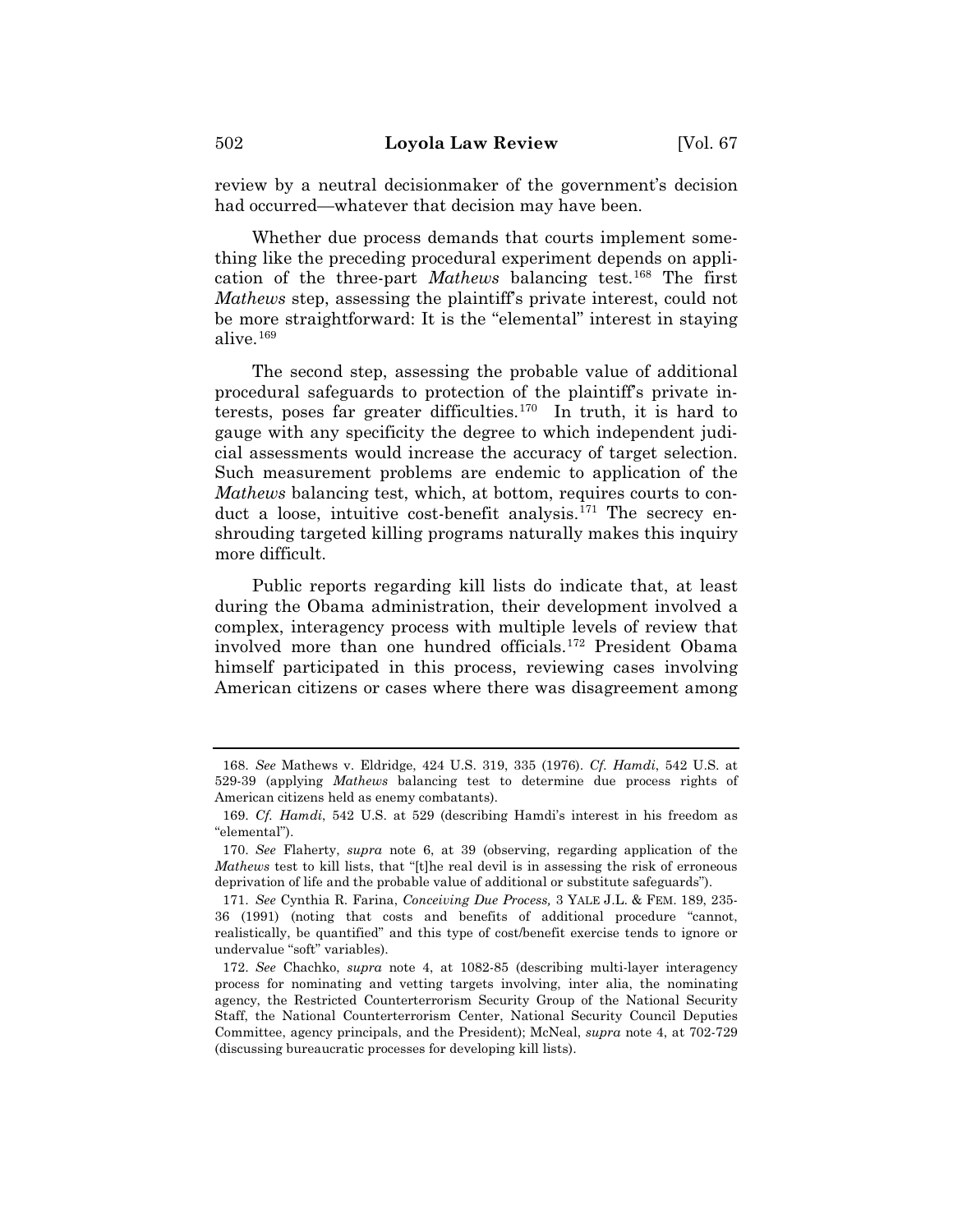the relevant agency principals.<sup>173</sup> The Trump administration abandoned this extensive interagency process, replacing it with a streamlined system that relied on "country plans" to govern operations, and, unlike his predecessor, President Trump did not involve himself in targeting decisions.174 It is safe to assume that the Biden administration will shift back toward tighter procedural and substantive constraints on targeting.175

Confident quantification of the accuracy of these evolving executive procedures for targeting is impossible from the outside. As another simplifying assumption, however, accept for the sake of argument the premise that the officials involved in targeting, regardless of administration, are serious, competent people implementing a well-designed procedural scheme. The question then becomes whether, even given this assumption, we have reason to think that adding judicial review would improve protection of the private interest (i.e., life) at stake.

At the risk of substituting a premise for analysis, for obvious reasons of human psychology, due process doctrine presumes that independent, neutral review is a good thing that catches errors, limits the effects of bias, and inspires greater care among initial decisionmakers. Also, subjecting bureaucratic decisions to review by a fresh, structurally independent set of eyes can reduce bureaucratic groupthink and the momentum that can develop in support of a decision once it has been made.<sup>176</sup> Regarding this last

<sup>173.</sup> Chachko, *supra* note 4, at 1082-84 (noting early reporting that the President "insisted on deciding every case himself unless there was near certainty that there would be no civilian casualties") (citing Jo Becker & Scott Shane, *Secret 'Kill List' Proves a Test of Obama's Principles and Will*, N.Y. TIMES (May 29, 2012), https:/ /www.nytimes.com/2012/05/29/world/obamas-leadership-in-war-on-al-qaeda.html? mtrref=www.google.com&gwh=C3D1D7793D8748A5FCB72FF9D9F501B5&gwt= pay&assetType=REGIWALL)).

<sup>174.</sup> *Id.* at 1085; Savage, *supra* note 4 (discussing Trump administration rules on targeted strikes outside conventional war zones disclosed and suspended by Biden administration).

<sup>175.</sup> *See* Savage, *supra* note 4 (noting that "[t]he Biden administration suspended the Trump-era rules on its first day in office and imposed an interim policy of requiring White House approval for proposed strikes outside of the war zones of Afghanistan, Iraq and Syria").

<sup>176.</sup> *See, e.g.,* Ronald J. Krotoszynksi, Jr., *The Unitary Executive and the Plural Judiciary: On the Potential Virtues of Decentralized Judicial Power*, 89 NOTRE DAME L. REV. 1021, 1065-68 (2014) (discussing the bureaucratic conditions that tend to promote groupthink as well as its pathologies; observing that federal courts' function of decentralized review combats groupthink); Murphy & Radsan, *supra* note 6, at 878 (discussing the potential for groupthink to affect review of targeted killings).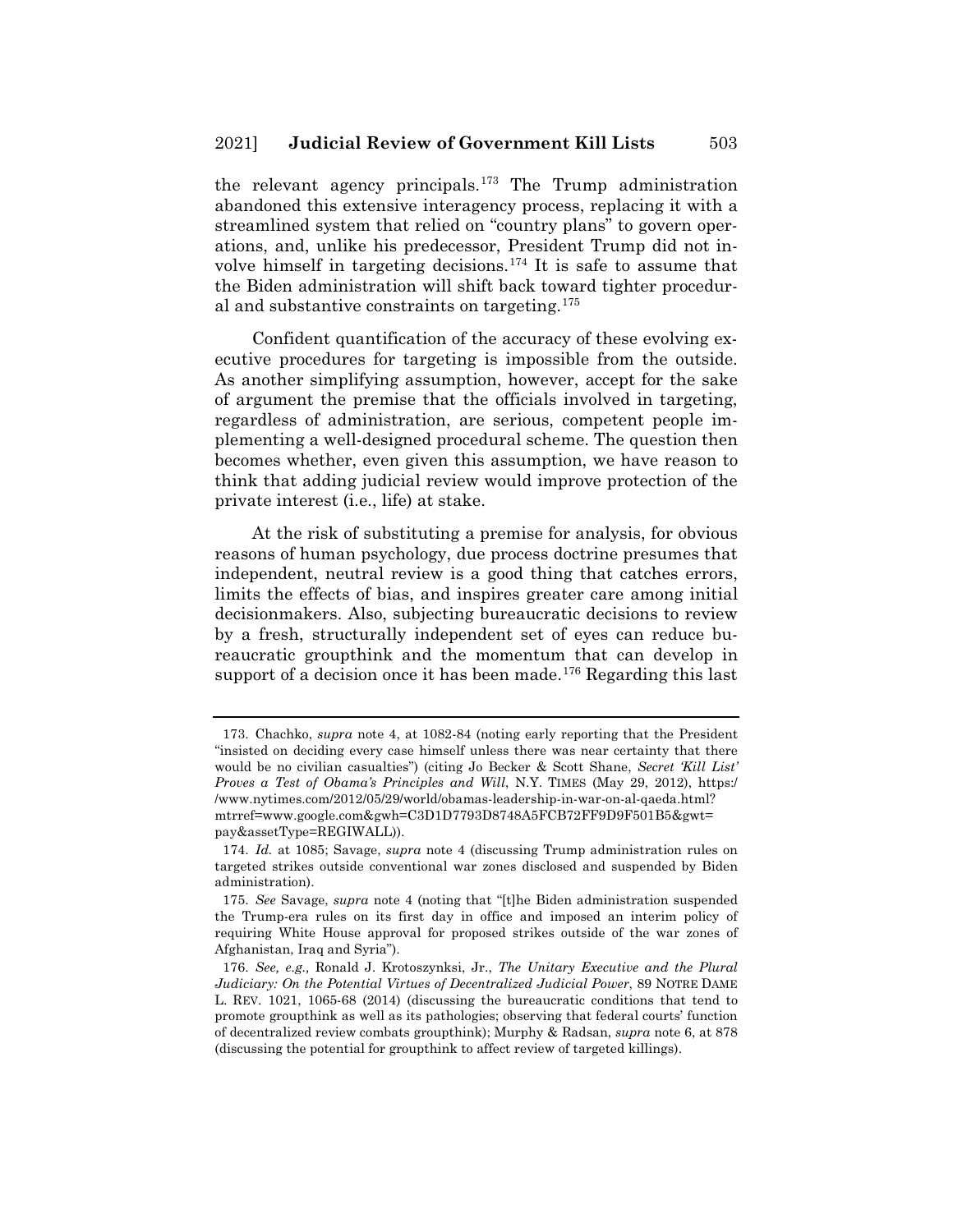point on bureaucratic momentum, based on his experiences in the Obama administration, Harold Koh, Legal Adviser to the State Department, commented that blocking a targeted killing during the review process "would be like pulling a lever to stop a massive freight train barreling down the tracks."177 Given this much, one can hazard that judicial review of targeting decisions would reduce the risk of false positives to some indeterminate degree. On a less utilitarian note, the existence of an outside check on target selection would also tend to enhance the legitimacy of the program.

The third *Mathews* step assesses the burdens that complying with additional procedure would impose on the government.<sup>178</sup> The costs of the suggested form of review should be extremely small in part because it would be extremely rare. First, under current doctrine, due process protections would not apply to the overwhelming majority of targets insofar as they are non-citizens outside the United States and lack substantial connections to it.179 Second, targets who do in fact identify with groups violently opposed to the United States, such as al Qaeda, are extremely unlikely to wish to use the courts of their enemy.<sup>180</sup> Third, as the proposal does not contemplate publishing lists of targets, only those people like Kareem, who determine from other evidence that they may have been listed, might sue.181 In short, the pool of plaintiffs would be limited to a very small handful of people very much like Kareem.

<sup>177.</sup> DANIAL KLAIDMAN, KILL OR CAPTURE: THE WAR ON TERROR AND THE SOUL OF THE OBAMA PRESIDENCY 202 (2012). *See also id.* at 210 (describing how Jeh Johnson, former General Counsel to the Defense Department and Secretary of the Department of Homeland Security, thought of the review process in terms of the same railroad metaphor as Koh—i.e., "it was like a one-hundred-car freight train hurtling down the tracks at eighty miles an hour. You would have to throw yourself on the tracks to try to stop it."); Flaherty, *supra* note 6, at 39 (citing Koh's experience as reason to think that the targeting process could be improved by outside checks).

<sup>178.</sup> Mathews v. Eldridge, 424 U.S. 319, 335 (1976).

<sup>179.</sup> Agency for Int'l Dev. v. All. for Open Soc'y Int'l, Inc., 140 S. Ct. 2082, 2086 (2020) (characterizing as "long settled" that "foreign citizens outside U.S. territory do not possess rights under the U.S. Constitution").

<sup>180.</sup> Al-Aulaqi v. Obama, 727 F. Supp. 2d 1, 33 (D.D.C. 2010) (noting Anwar Al-Aulaqi's condemnation of the American judicial system) [*Al-Aulaqi I*].

<sup>181.</sup> Of course, allowing plaintiffs such as Kareem to challenge their designation as targets in court offers no protection to persons who do not figure out for themselves that they may have been targeted. For more ambitious, systemic proposals *see supra*  note 14.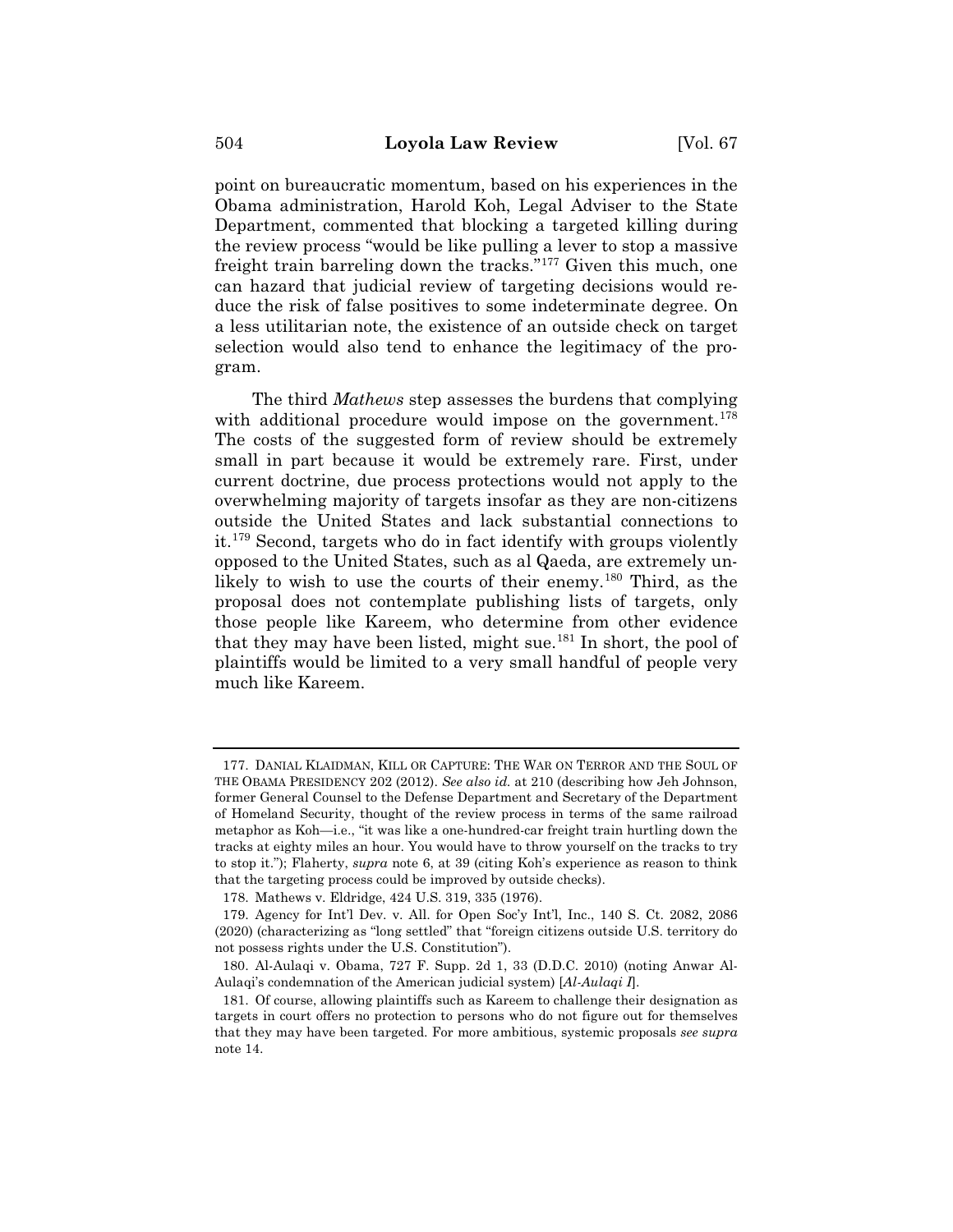The extremely rare cases such plaintiffs might bring would pose a risk of false negatives—i.e., the courts might remove legitimate, dangerous targets from a kill list. Note, however, that the possibility that a court might mistakenly order the release of a dangerous detainee did not stop the Supreme Court in *Hamdi*  from requiring an independent process for review of detention of American citizens as enemy combatants.182 The Court in *Hamdi*  minimized this risk by indicating that the government could rely on hearsay and a rebuttable presumption in favor of its evidence to make its case for continued detention.<sup>183</sup> To minimize the burden on the government's interests, this Article's proposal is even more favorable to the government insofar as it instructs courts to apply a deferential standard of review to target-selection decisions, checking only whether they have a reasonable basis.

The nature of the *Mathews* framework often leaves reasonable observers with plenty of room to reach opposing conclusions regarding its application to novel contexts. That said, on balance, deferential judicial review of target selections, limited to protect government secrets, should improve accuracy and legitimacy to some indeterminate degree with minimal burden on the government's legitimate interests. If in the future an American citizen, like Kareem, sues the government to challenge his placement on a kill list, due process should require courts to provide such neutral and limited review rather than dismiss based on national security or separation-of-powers concerns.

#### **C. BUT WHAT ABOUT THE POLITICAL QUESTION DOCTRINE?**

In *Al-Aulaqi I* and *Kareem*, judges dismissed the plaintiffs' due process claims based on three threshold issues constitutional standing,  $184$  the state-secrets privilege,  $185$  and the

<sup>182.</sup> Hamdi v. Rumsfeld, 542 U.S. 507, 535 (2004) (O'Connor, J., plurality). *Cf.*  Boumediene v. Bush, 553 U.S. 723, 732 (2008) (extending protections of habeas review as a matter of constitutional law to aliens detained as enemy combatants at Guantanamo Bay).

<sup>183.</sup> *Hamdi*, 542 U.S. at 533-34.

<sup>184.</sup> Kareem v. Haspel, 986 F.3d. 859, 862 (D.C. Cir. 2021) (dismissing for lack of constitutional standing).

<sup>185.</sup> Kareem v. Haspel, 412 F. Supp. 3d 52, 55 (D.D.C. 2019) (Collyer, J.) (granting motion to dismiss based on state secrets privilege), *vacated and remanded by* 986 F.3d. at 862 (dismissing for lack of constitutional standing).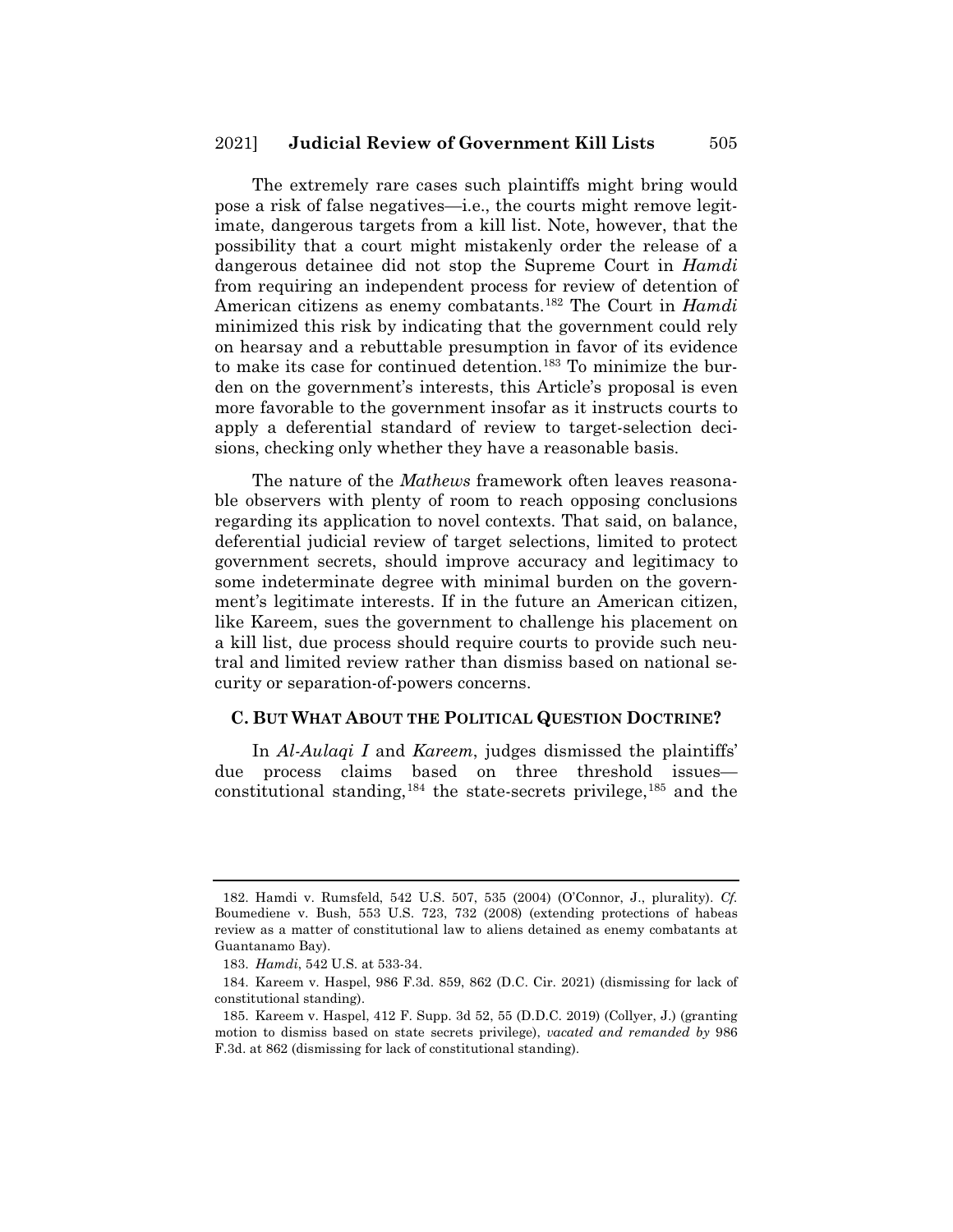political question doctrine.186 This Article does not attempt to find a solution to the difficulties posed by constitutional standing—for the present purpose, a plaintiff is either in a position to make allegations sufficient to satisfy a court's application of the fuzzy *Twombly/Iqbal* standard or he is not.<sup>187</sup>

This Article does, however, provide a straightforward solution to the state-secrets privilege problem—albeit by committing substantial violence to traditional expectations of due process. This privilege applies where "there is a reasonable danger" that the disclosure of information "will expose military matters which, in the interest of national security, should not be divulged."188 The proposal avoids this danger by the simple expedient of declining to require the government to share any privileged information with anyone other than a federal judge.

Avoiding the constitutional standing issue and satisfying the state-secrets privilege still leaves the problem of the political question doctrine. This Article's proposal seeks to defuse this doctrine by requiring a reviewing court to apply a deferential, rationality standard of review to the issue of whether the government has provided a sufficient factual basis for placing the plaintiff on a kill list.189 According to reasoning adopted by both Judge Bates in *Al-Aulaqi I* and Judge Collyer in *Zaidan,* however, this solution still allows excessive judicial interference with military and national security decisions. Both judges relied on the D.C. Circuit's en banc decision in *El-Shifa* for the proposition that the political question doctrine bars any second-guessing whatsoever of discretionary decisions to use lethal force abroad.<sup>190</sup> Along

<sup>186.</sup> Al-Aulaqi v. Obama, 727 F. Supp. 2d 1, 46-48 (D.D.C. 2010) (Bates, J.) (dismissing based on political question doctrine suit brought by Nasser Al-Aulaqi to enjoin the killing of his son, Anwar Al-Aulaqi) [*Al-Aulaqi I*].

<sup>187.</sup> *Cf. supra* Part II.C.1 & 4 (discussing application of the *Twombly/Iqbal*  standard by the district court and D.C. Circuit in *Zaidan/Kareem* litigation to the issue of standing).

<sup>188.</sup> *Kareem*, 412 F. Supp. 3d at 56 (quoting United States v. Reynolds, 345 U.S. 1, 10 (1953)), *vacated and remanded by* 986 F.3d. at 862 (dismissing for lack of constitutional standing).

<sup>189.</sup> *Cf.* John C. Dehn & Kevin Jon Heller, *Debate: Targeted Killing: The Case of Anwar Al-Aulaqi,* 159 U. PA. L. REV. PENN. 175, 181 (2011) (contending that the political question doctrine does not bar the courts from reviewing "the executive's determinations regarding who could be subjected to war measures," but that review of such determinations should be deferential).

<sup>190.</sup> *See* Zaidan v. Trump, 317 F. Supp. 3d 8, 26 (D.D.C. 2018) (quoting El-Shifa Pharm. Indus. Co. v. United States, 607 F.3d 836, 842 (D.C. Cir. 2010) (en banc)); *Al-Aulaqi I*, 727 F. Supp. 2d at 45-51 (quoting and relying heavily on *El-Shifa*).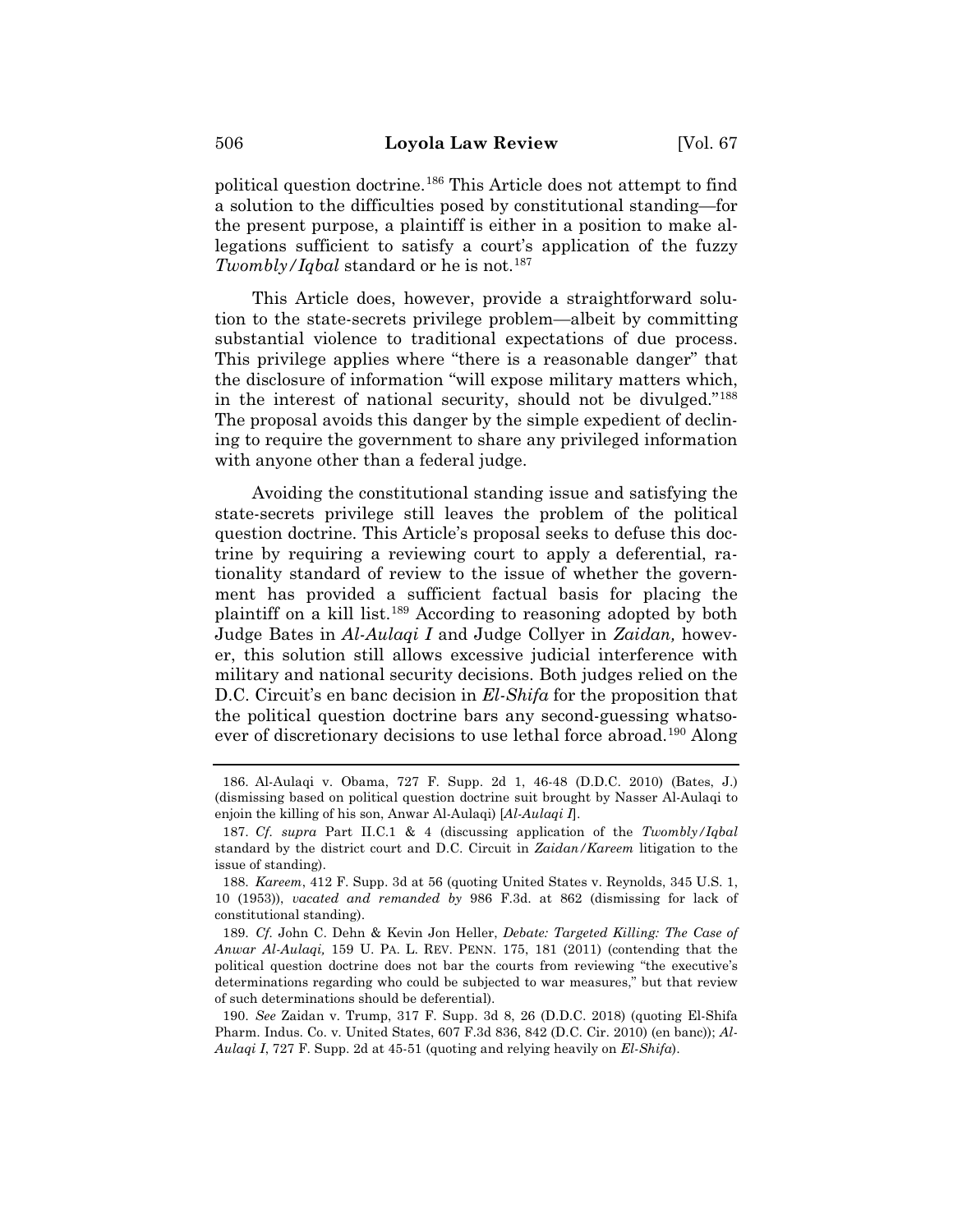these lines, in *El-Shifa* itself, the en banc court categorically stated, "[i]f the political question doctrine means anything in the arena of national security and foreign relations, it means the courts cannot assess the merits of the President's decision to launch an attack on a foreign target."191 Deferential judicial review limits but does not eliminate such second-guessing, and it therefore must still violate the political question doctrine.

The short response to this broad construction of *El-Shifa* is that it cannot be right.192 Centuries of precedent demonstrate that courts can review the legality of particular military actions.193 In 1804, for instance, the Supreme Court famously held in *Little v. Barreme* that Captain Little, though following presidential orders, could be held liable in damages for capturing a neutral vessel without statutory authorization.<sup>194</sup> This legal conclusion rested on the factual foundation of the district court's finding that Captain Little had not "produced sufficient proof" to permit the capture under the congressional authorization.195 To provide an example from two centuries later, in 2008's *Boumediene v. Bush,* the Supreme Court held that alien detainees held at Guantanamo Bay as enemy combatants were entitled to habeas review to determine their status.<sup>196</sup> The notion that courts

<sup>191.</sup> *El-Shifa Pharm. Indus. Co.*, 607 F.3d at 844. *See also* Jaber v. United States, 861 F.3d 241, 246 (D.C. Cir. 2017) (following *El-Shifa* and holding that nonconstitutional claims related to drone strike were blocked by political question doctrine).

<sup>192.</sup> *Cf. Jaber*, 861 F.3d at 252 (Brown, J., concurring) (contending that *El-Shifa*'s approach to the political question doctrine "seems a wholly inadequate response" to an institutionalized system of targeted killing).

<sup>193.</sup> *See* Andresen, *supra* note 6, 167-69 (explaining that ample precedent demonstrates that courts have the capacity to review not just whether legal authority existed for military action but also whether military action has been conducted in a lawful manner; observing "U.S. courts have for more than two centuries held the U.S. military accountable to the law of war"); Dehn & Heller, *supra* note 189, at 178 (noting that "the mere existence of a substantial body of Supreme Court precedent addressing such matters undermines broad claims that executive actions in armed conflict are inappropriate for judicial review"; adding that "jurisdiction has traditionally included the ability to review whether the executive has properly identified specific individuals or objects as being within the scope of congressionally authorized hostilities"); *id.* at 181 (observing that in the *Prize Cases*, 67 U.S. 635 (1862), the Supreme Court reviewed the legality of various captures).

<sup>194.</sup> Little v. Barreme, 6 U.S. (2 Cranch) 170, 179 (1804). *See* Andresen, *supra* note 6, 164-65 (discussing *Little* as a foundational example of judicial review of military actions).

<sup>195.</sup> *Little*, 6 U.S. (2 Cranch) at 172 (quoting lower court).

<sup>196.</sup> Boumediene v. Bush, 553 U.S. 723, 732 (2008).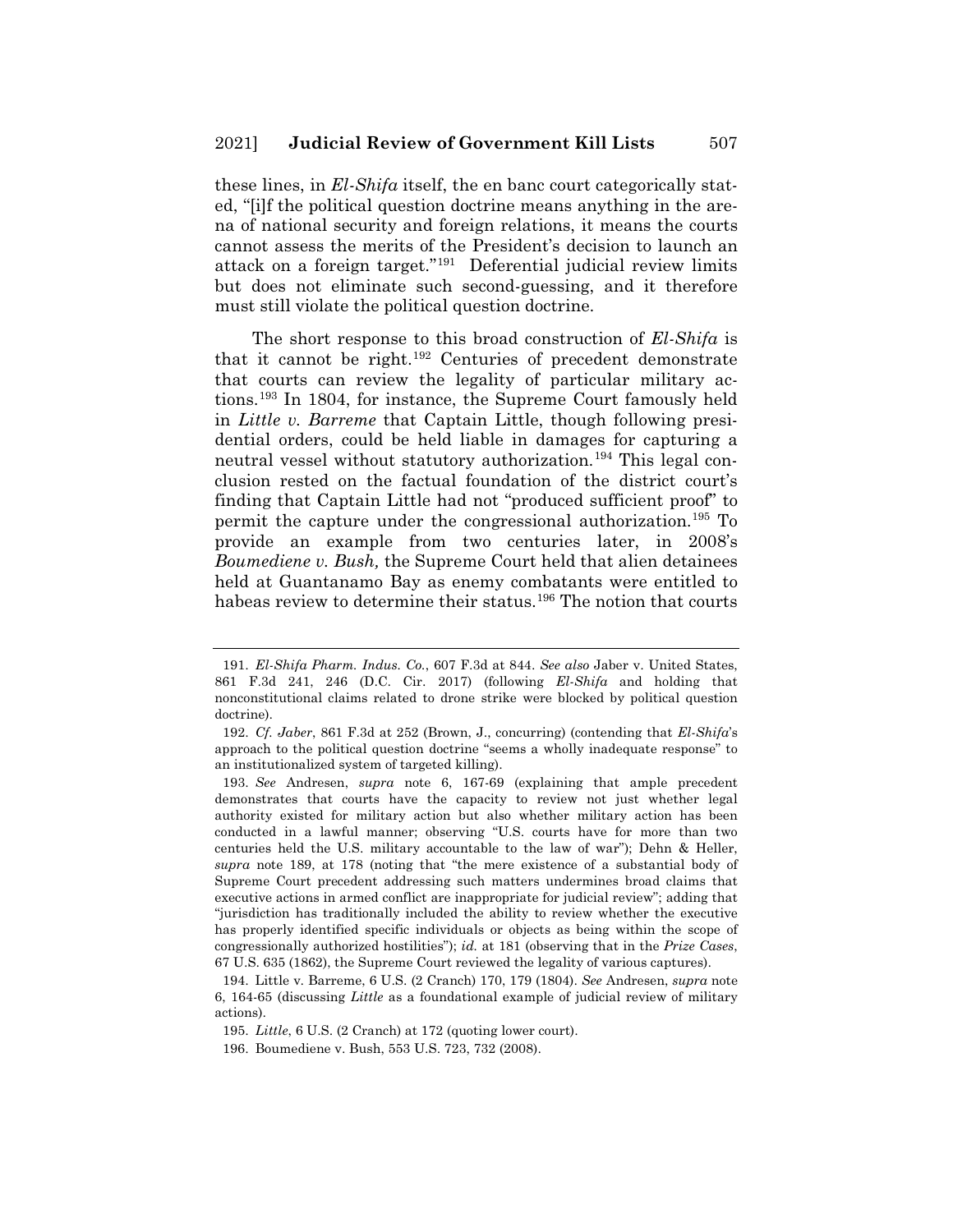are totally incompetent to review the factual bases of military actions also flatly contradicts the War Crimes Act, which, by granting courts statutory authority to adjudicate war crimes, necessarily and obviously gives them the power to make factual determinations regarding whether a defendant has committed one.197

In addition to contradicting judicial and statutory precedent, *El-Shifa* rests on an untenable bright-line distinction between review of law as opposed to review of fact and policy. Consistent with centuries of precedent declaring that issues of law are for the courts, *El-Shifa* concedes that courts can review whether the executive had legal authority to take a military action without violating the political question doctrine.198 If, however, executive actors are free to assert any factual or policy justifications they please for an action, no matter how unreasonable, then limits on legal discretion cannot have binding effect. Suppose the law provides that an executive actor has legal authority to take action *Y* provided fact *X* exists. If the executive actor has unconstrained power to declare that fact *X* exists, then it has unlimited authority to take action *Y*. The law responds to this problem in many contexts by treating the issue of rationality as, in effect, an issue of law. In civil procedure, for instance, a movant can obtain "judgment as a matter of law" by demonstrating that her opponent lacks sufficient evidentiary support for a reasonable trier to decide in her favor on a factual issue necessary for her case.<sup>199</sup> Similarly, although administrative law recognizes that factfinding and policymaking are tasks for agencies, it also instructs courts to vacate agency actions as arbitrary if they rest on irrational fact or policy determinations.<sup>200</sup> Pervasive principles governing judicial review indicate that the courts' task of reviewing

<sup>197.</sup> Pub. L. No. 104-192, 110 Stat. 2104 (1996) (codified at 18 U.S.C. §2441) (providing, *inter alia*, that "[w]hoever, whether inside or outside the United States, commits a war crime, in any of the circumstances described in subsection (b), shall be fined under this title or imprisoned for life or any term of years, or both, and if death results to the victim, shall also be subject to the penalty of death"). *But see* Geoffrey S. Corn & Rachel E. Van Landingham, *Strengthening War Crimes Accountability*, 70 AM. U.L. REV. 309, 336 (2020) (observing that the War Crimes Act is "in complete desuetude" as the Department of Justice has not invoked it in prosecutions).

<sup>198.</sup> El-Shifa Pharm. Indus. Co. v. United States, 607 F.3d 836, 842 (D.C. Cir. 2010) (en banc) (noting judicial authority to determine claims regarding legal issues "such as whether the government had legal authority to act").

<sup>199.</sup> FED. R. CIV. P. 50(a).

<sup>200. 5</sup> U.S.C. § 706(2)(A) (instructing courts to vacate arbitrary agency actions).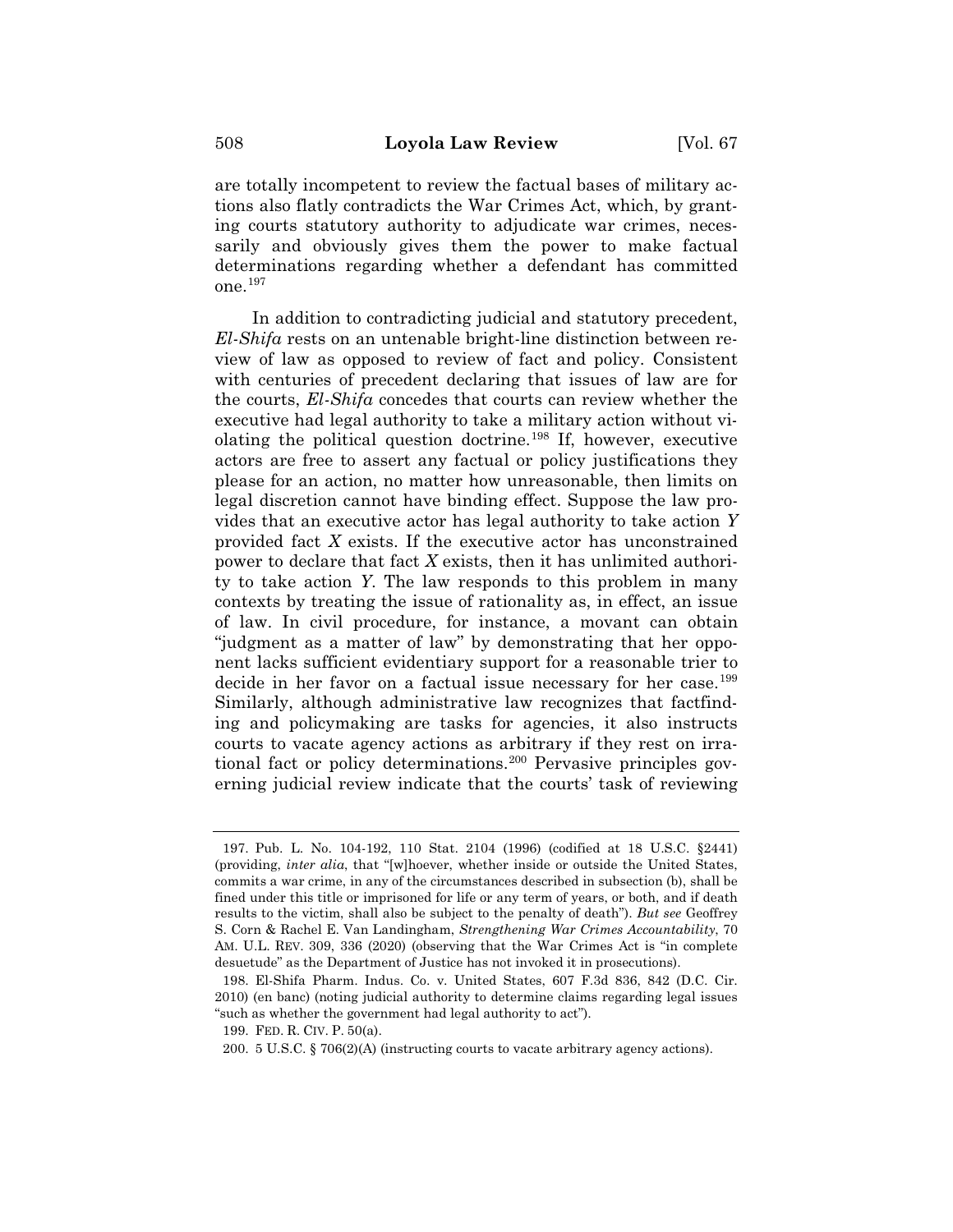for compliance with the law often requires review for factual rationality.

Most directly to the present point, *El-Shifa*'s approach to the political question doctrine contradicts *Hamdi v. Rumsfeld,* which admonished "that a state of war is not a blank check for the President when it comes to the rights of the Nation's citizens."201 Although *Hamdi* never refers to the political question doctrine by name, it held that separation of powers does not bar courts from determining whether the government has sufficient evidentiary support for detaining an American citizen as an enemy combatant.202 The parallels between review of detention decisions in *Hamdi* and review of placements onto kill lists are quite precise. Both require the government to make the same general sort of factual determination—i.e., that the detainee or target is an "enemy combatant" or proper object of military force. Neither requires split-second battlefield judgments. Instead, both detention decisions and kill-list placements must be run through bureaucratic processes that necessarily take time. If, as *Hamdi* teaches, the political question doctrine allows (and due process may require) courts to exercise independent judgment regarding detention of American citizens as enemy combatants,<sup>203</sup> then it should also allow at least limited review of placements of American citizens on kill lists.

In *Al-Aulaqi I,* Judge Bates recognized this tension between *El-Shifa* and *Hamdi* but concluded that the former should control the applicability of the political question doctrine to Nasser Al-Aulaqi's suit seeking to stop the government from killing his son.<sup>204</sup> This conclusion rested on two distinctions that Judge Bates drew between review of detentions and review of targeted killings. Neither of these distinctions, however, are persuasive as applied in the specific context of review of bureaucratic, nonexigent decisions to place American citizens on kill lists.

First, Judge Bates emphasized the first of *Baker*'s six factors governing application of the political question doctrine—i.e., whether an issue has been "textually committed" to a political

<sup>201.</sup> Hamdi v. Rumsfeld, 542 U.S. 507, 536 (2004) (O'Connor, J., plurality) (citing Youngstown Sheet & Tube Co. v. Sawyer, 343 U.S. 579, 584 (1952)).

<sup>202.</sup> *Hamdi*, 542 U.S. at 535-36.

<sup>203.</sup> *See id.* at 535-38 (rejecting separation-of-powers objection and requiring review by a neutral decisionmaker).

<sup>204.</sup> Al-Aulaqi v. Obama, 727 F. Supp. 2d 1, 49-50 (D.D.C. 2010) [*Al-Aulaqi I*].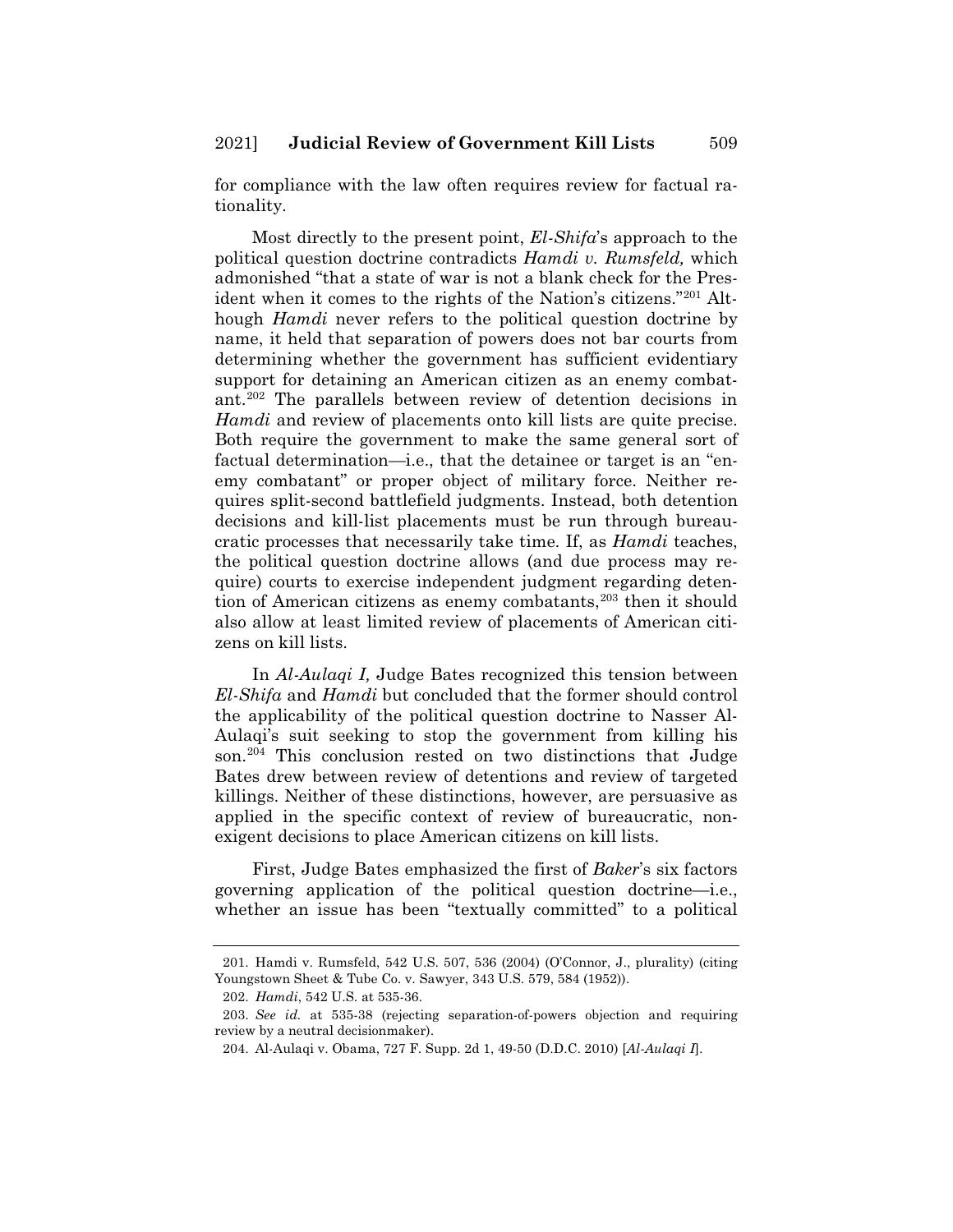branch by the Constitution.205 To obtain judicial review, Hamdi had relied on habeas corpus, which is "textually committed" to the judicial branch via the Constitution's Suspensions Clause.<sup>206</sup> By contrast, targeted killings implicate the Constitution's textual commitment of executive and military powers to the president. $207$ Hamdi's claim therefore fell within the accepted scope of judicial business, whereas Al-Aulaqi's claims implicated the authority of the political branches.<sup>208</sup>

This invocation of the first *Baker* factor is vulnerable to the criticism, emphasized by Judge Bates himself, that the *Baker* factors do not actually provide a coherent method for applying the political question doctrine.<sup>209</sup> It is also vulnerable to the charge that the Fifth Amendment might be said to textually commit due process determinations to the courts.

Second, Judge Bates sought to distinguish detentions and targeting in functional terms. He noted that resolution of a habeas petition such as Hamdi's "does not require expertise beyond the purview of the Judiciary" given that these petitions merely determine whether "the United States has unjustly deprived an American citizen of liberty through acts it has already taken."<sup>210</sup> By contrast, he contended that courts have no competence to assess claims that "seek to prevent future U.S. military action in the name of national security against specifically contemplated targets by the imposition of judicially-prescribed legal standards."211

This functionalist argument makes sense as applied to some of the extremely broad claims pressed in *Al-Aulaqi I*, in which Nasser Al-Aulaqi sought, among other relief, a judicial order de-

<sup>205.</sup> *Id.* at 50 (citing Baker v. Carr, 369 U.S., 186, 217 (1962)).

<sup>206.</sup> *Id.* at 49-50 (citing Boumediene v. Bush, 553 U.S. 723, 745 (2008), and El-Shifa Pharm. Indus. Co. v. United States, 607 F.3d 836, 848-49 (D.C. Cir. 2010) (en banc)).

<sup>207.</sup> *Id.* at 50 (citing *El-Shifa Pharm. Indus. Co.*, 607 F.3d at 849, and Schneider v. Kissinger, 412 F.3d 190, 194-96 (D.C. Cir. 2005)).

<sup>208.</sup> *Id.*

<sup>209.</sup> *Id.* at 45 ("Unfortunately, the *Baker* factors are much easier to enumerate than they are to apply, and it is perhaps for this reason that the political question doctrine 'continues to be the subject of scathing scholarly attack.'") (quoting Ramirez de Arellano v. Weinberger, 745 F.2d 1500, 1514 (D.C. Cir. 1984) (en banc), *vacated by,* 471 U.S. 1113 (1985)).

<sup>210.</sup> *Id.* at 50 (quoting Abu Ali v. Ashcroft, 350 F. Supp. 2d 28, 65 (D.D.C. 2004)). 211. *Id.*